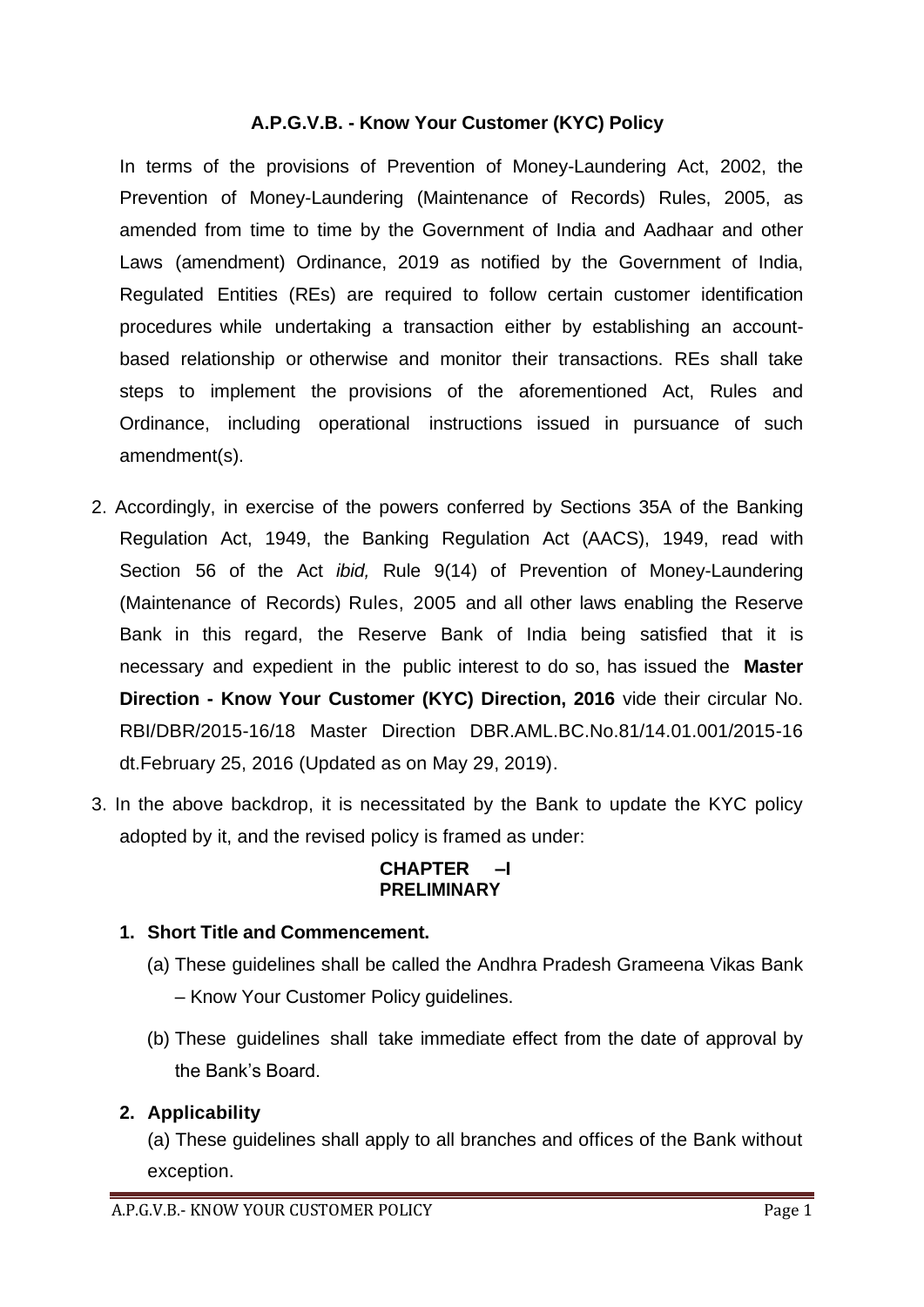## **3. Definitions**

In these guidelines, unless the context otherwise requires, the terms herein shall bear the meanings assigned to them below:

- (a) Terms bearing meaning assigned in terms of Prevention of Money-Laundering Act, 2002 and the Prevention of Money-Laundering (Maintenance of Records) Rules, 2005:
	- i. Aadhaar number", as defined in the Aadhaar and Other Law (Amendment) Ordinance, 2019, means an identification number issued to an individual under sub-section (3) of section 3 of the Aadhaar (Targeted Delivery of Financial and Other Subsidies, Benefits and Services) Act, 2016 (18 of 2016), and includes any alternative virtual identity generated under subsection (4) of that section.
- ii. "Act" and "Rules" means the Prevention of Money-Laundering Act, 2002 and the Prevention of Money-Laundering (Maintenance of Records) Rules, 2005, respectively and amendments thereto.
- iii. "Authentication", in the context of Aadhaar authentication, means the process as defined under sub-section (c) of section 2 of the Aadhaar (Targeted Delivery of Financial and Other Subsidies, Benefits and Services) Act, 2016.
- iv. Beneficial Owner (BO)
- a. Where the **customer is a company**, the beneficial owner is the natural person(s), who, whether acting alone or together, or through one or more juridical persons, has/have a controlling ownership interest or who exercise control through other means.

Explanation- For the purpose of this sub-clause-

- 1. "Controlling ownership interest" means ownership of/entitlement to more than 25 per cent of the shares or capital or profits of the company.
- 2. "Control" shall include the right to appoint majority of the directors or to control the management or policy decisions including by virtue of their shareholding or management rights or shareholders' agreements or voting agreements.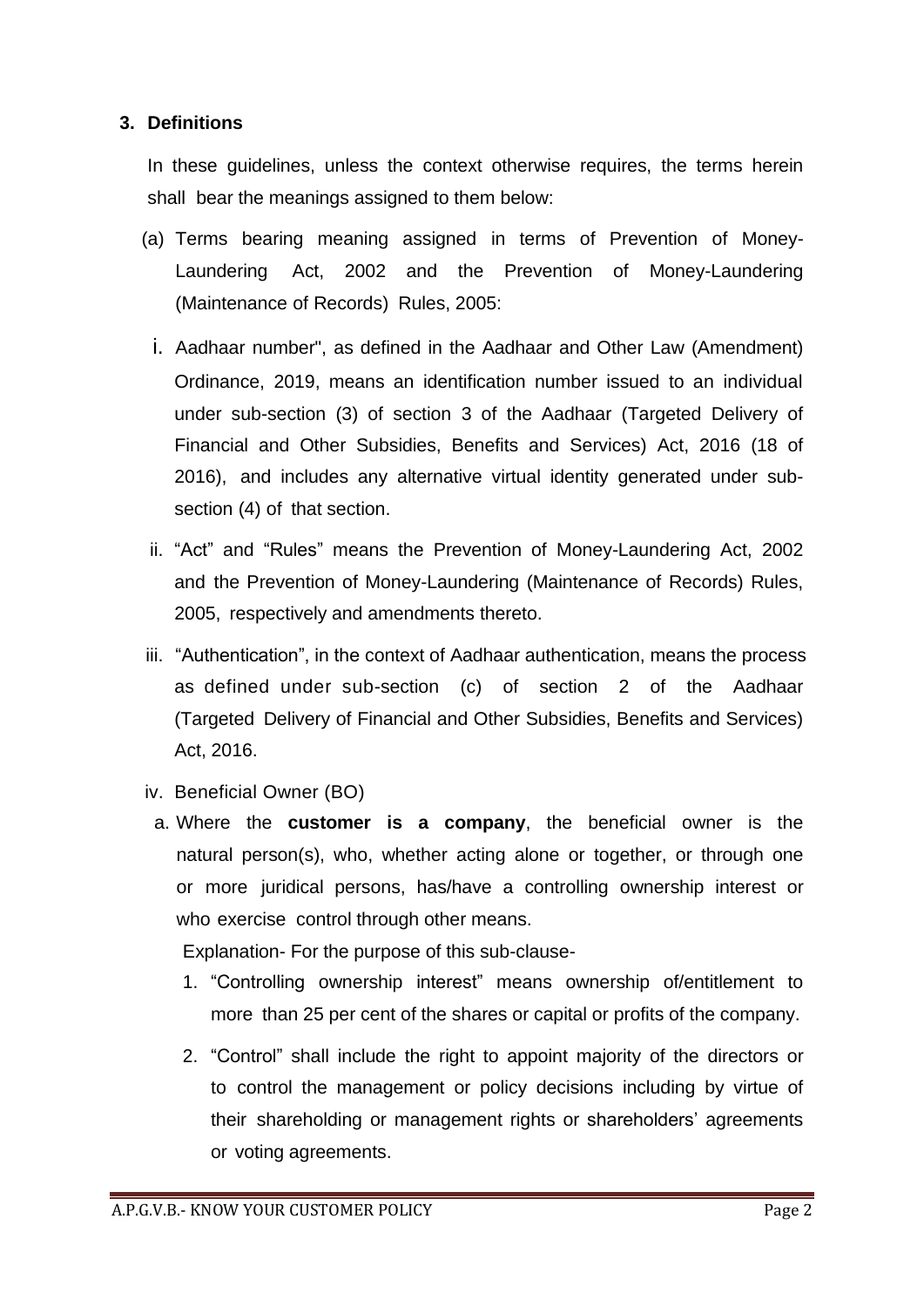- b. Where the **customer is a partnership firm**, the beneficial owner is the natural person(s), who, whether acting alone or together, or through one or more juridical person, has/have ownership of/entitlement to more than 15 per cent of capital or profits of the partnership.
- c. Where the customer **is an unincorporated association or body of individuals**, the beneficial owner is the natural person(s), who, whether acting alone or together, or through one or more juridical person, has/have ownership of/entitlement to more than 15 per cent of the property or capital or profits of the unincorporated association or body of individuals. Explanation: Term 'body of individuals' includes societies. Where no natural person is identified under (a), (b) or (c) above, the beneficial owner is the relevant natural person who holds the position of senior managing official.
- d. Where the customer is a **trust**, the identification of beneficial owner(s) shall include identification of the author of the trust, the trustee, the beneficiaries with 15% or more interest in the trust and any other natural person exercising ultimate effective control over the trust through a chain of control or ownership.
- 4 v. "Certified Copy of OVD" Obtaining a certified copy shall mean comparing the copy of officially valid document so produced by the customer with the original and recording the same on the copy by the authorised officer of the branch/office.

Provided that in case of Non-Resident Indians (NRIs) and Persons of Indian Origin (PIOs), as defined in Foreign Exchange Management (Deposit) Regulations, 2016 {FEMA 5(R)}, alternatively, the original certified copy of OVD, certified by any one of the following, may be obtained:

- Notary Public abroad,
- Court Magistrate,
- Judge,
- Indian Embassy/Consulate General in the country where the nonresident customer resides.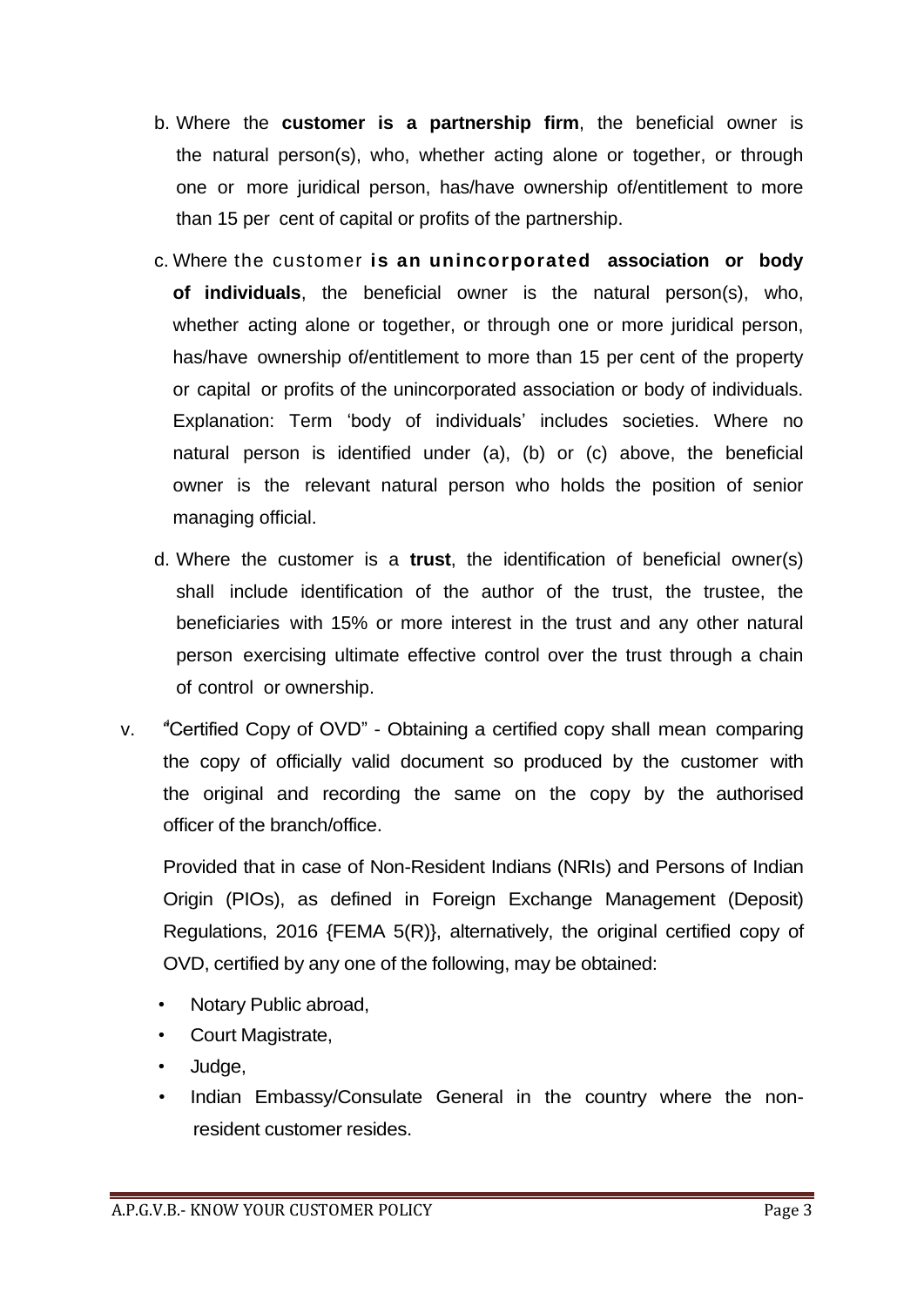- vi. "Central KYC Records Registry" (CKYCR) means an entity defined under Rule 2(1)(aa) of the Rules, to receive, store, safeguard and retrieve the KYC records in digital form of a customer.
- vii. "Designated Director" means a person designated by the Bank to ensure overall compliance with the obligations imposed under chapter IV of the PML Act and the Rules and Chairman of our Bank shall be the designated director, with due authorization of Board of Directors.
- viii. "Non-profit organisations" (NPO) means any entity or organisation that is registered as a trust or a society under the Societies Registration Act, 1860 or any similar State legislation or a company registered under Section 8 of the Companies Act, 2013.
- ix. "Officially Valid Document" (OVD) means the passport, the driving licence, proof of possession of Aadhaar number, the Voter's Identity Card issued by the Election Commission of India, job card issued by NREGA duly signed by an officer of the State Government and letter issued by the National Population Register containing details of name and address. Provided that,
	- a. where the customer submits his proof of possession of Aadhaar number as an OVD, he may submit it in such form as are issued by the Unique Identification Authority of India.
	- b. where the OVD furnished by the customer does not have updated address, the following documents shall be deemed to be OVDs for the limited purpose of proof of address:
		- i. utility bill which is not more than two months old of any service provider (electricity, telephone, post-paid mobile phone, piped gas, water bill);
		- ii. property or Municipal tax receipt;
		- iii. pension or family pension payment orders (PPOs) issued to retired employees by Government Departments or Public Sector Undertakings, if they contain the address;
		- iv. letter of allotment of accommodation from employer issued by State Government or Central Government Departments, statutory or regulatory bodies, public sector undertakings, scheduled commercial banks, financial institutions and listed companies and leave and licence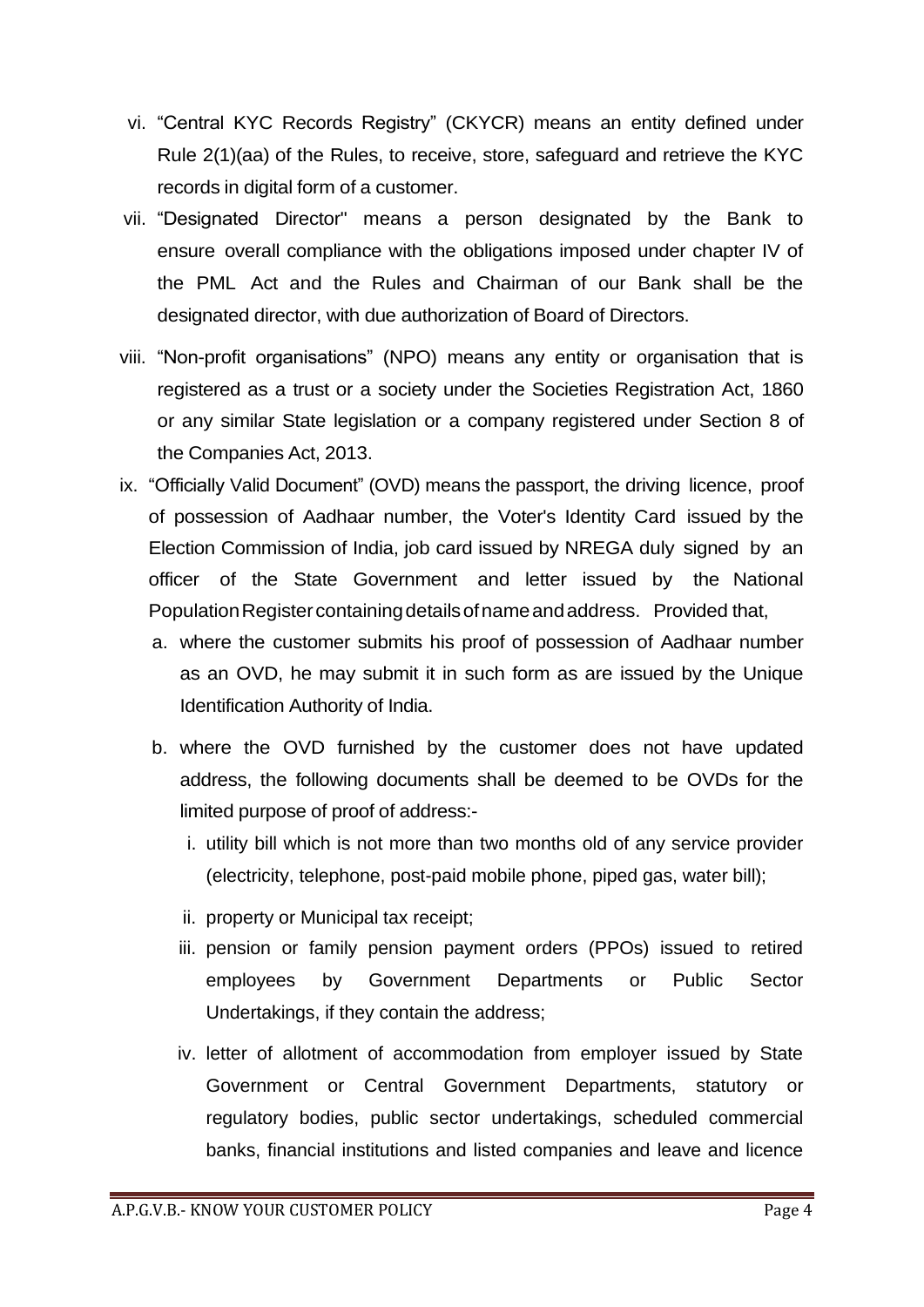agreements with such employers allotting official accommodation;

- c. the customer shall submit OVD with current address within a period of three months of submitting the documents specified at 'b' above
- d. Where the OVD presented by a foreign national does not contain the details of address, in such case the documents issued by the Government departments of foreign jurisdictions and letter issued by the Foreign Embassy or Mission in India shall be accepted as proof of address.

Explanation: For the purpose of this clause, a document shall be deemed to be an OVD even if there is a change in the name subsequent to its issuance provided it is supported by a marriage certificate issued by the State Government or Gazette notification, indicating such a change of name.

- x. Offline Verification", as defined in the Aadhaar and Other Law (Amendment) Ordinance, 2019, means the process of verifying the identity of the Aadhaar number holder without authentication, through such offline modes as may be specified by the Aadhaar regulations.
- xi. "Person" has the same meaning assigned in the Act and includes:
	- a. an individual,
	- b. a Hindu undivided family,
	- c. a company,
	- d. a firm,
	- e. an association of persons or a body of individuals, whether incorporated or not,
	- f. every artificial juridical person, not falling within any one of the above persons (a to e), and
	- g. any agency, office or branch owned or controlled by any of the above persons (a to f).
- xii. "Principal Officer" means an officer nominated by the Bank, responsible for furnishing information as per rule 8 of the Rules.
- xiii. "Suspicious transaction" means a "transaction" as defined below, including an attempted transaction, whether or not made in cash, which, to a person acting in good faith:
	- a. gives rise to a reasonable ground of suspicion that it may involve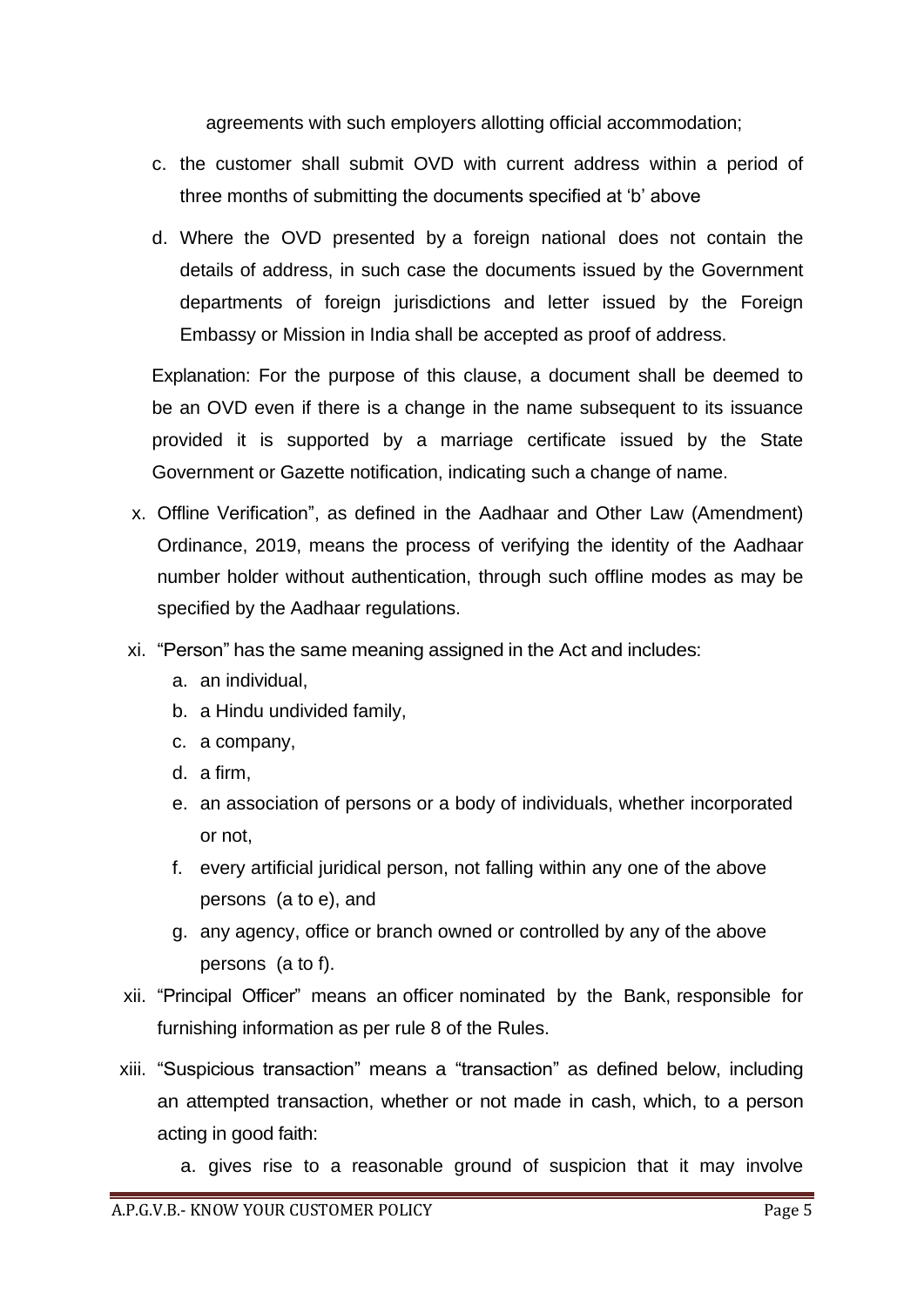proceeds of an offence specified in the Schedule to the Act, regardless of the value involved; or

- b. appears to be made in circumstances of unusual or unjustified complexity; or
- c. appears to not have economic rationale or *bona-fide* purpose; or
- d. gives rise to a reasonable ground of suspicion that it may involve financing of the activities relating to terrorism.

Explanation: Transaction involving financing of the activities relating to terrorism includes transaction involving funds suspected to be linked or related to, or to be used for terrorism, terrorist acts or by a terrorist, terrorist organization or those who finance or are attempting to finance terrorism.

- xiv. A 'Small Account' means a savings account which is opened in terms of sub- rule (5) of the PML Rules, 2005. Details of the operation of a small account and controls to be exercised for such account are specified in Section 23.
- xv. "Transaction" means a purchase, sale, loan, pledge, gift, transfer, delivery or the arrangement thereof and includes:
	- a. opening of an account;
	- b. deposit, withdrawal, exchange or transfer of funds in whatever currency, whether in cash or by cheque, payment order or other instruments or by electronic or other non-physical means;
	- c. the use of a safety deposit box or any other form of safe deposit;
	- d. entering into any fiduciary relationship;
	- e. any payment made or received, in whole or in part, for any contractual or other legal obligation; or
	- f. establishing or creating a legal person or legal arrangement.
- (b) Terms bearing meaning assigned in this guidelines, unless the context otherwise requires, shall bear the meanings assigned to them below:
- i. "Common Reporting Standards" (CRS) means reporting standards set for implementation of multilateral agreement signed to automatically exchange information based on Article 6 of the Convention on Mutual Administrative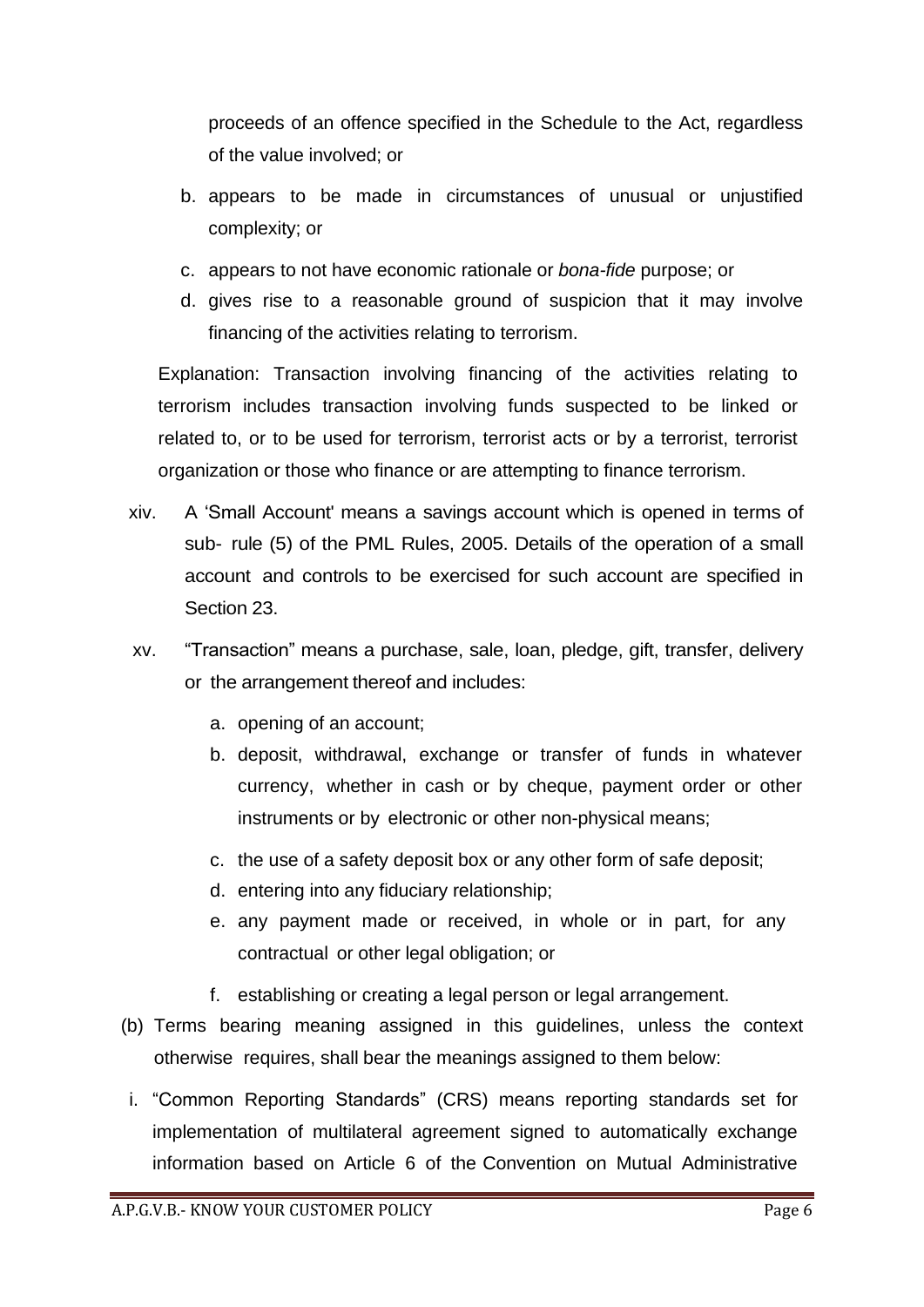Assistance in Tax Matters.

- ii. "Customer" means a person who is engaged in a financial transaction or activity with the Bank's branch/office and includes a person on whose behalf the person who is engaged in the transaction or activity, is acting.
- iii. "Walk-in Customer" means a person who does not have an account-based relationship with the Bank's branch/office, but undertakes transactions with the Bank's branch/office.
- iv. "Customer Due Diligence (CDD)" means identifying and verifying the customer and the beneficial owner.
- v. "Customer identification" means undertaking the process of CDD.
- vi. "FATCA" means Foreign Account Tax Compliance Act of the United States of America (USA) which, inter alia, requires foreign financial institutions to report about financial accounts held by U.S. taxpayers or foreign entities in which U.S. taxpayers hold a substantial ownership interest.
- vii. "IGA" means Inter Governmental Agreement between the Governments of India and the USA to improve international tax compliance and to implement FATCA of the USA.
- viii. "KYC Templates" means templates prepared to facilitate collating and reporting the KYC data to the CKYCR, for individuals and legal entities.
- ix. "Non-face-to-face customers" means customers who open accounts without visiting the branch/offices of the Bank's branches/offices or meeting the officials of Bank's branches/offices.
- x. "On-going Due Diligence" means regular monitoring of transactions in accounts to ensure that they are consistent with the customers' profile and source of funds.
- xi. "Periodic Updation" means steps taken to ensure that documents, data or information collected under the CDD process is kept up-to-date and relevant by undertaking reviews of existing records at periodicity prescribed by the Reserve Bank.
- xii. "Politically Exposed Persons" (PEPs) are individuals who are or have been entrusted with prominent public functions in a foreign country, e.g., Heads of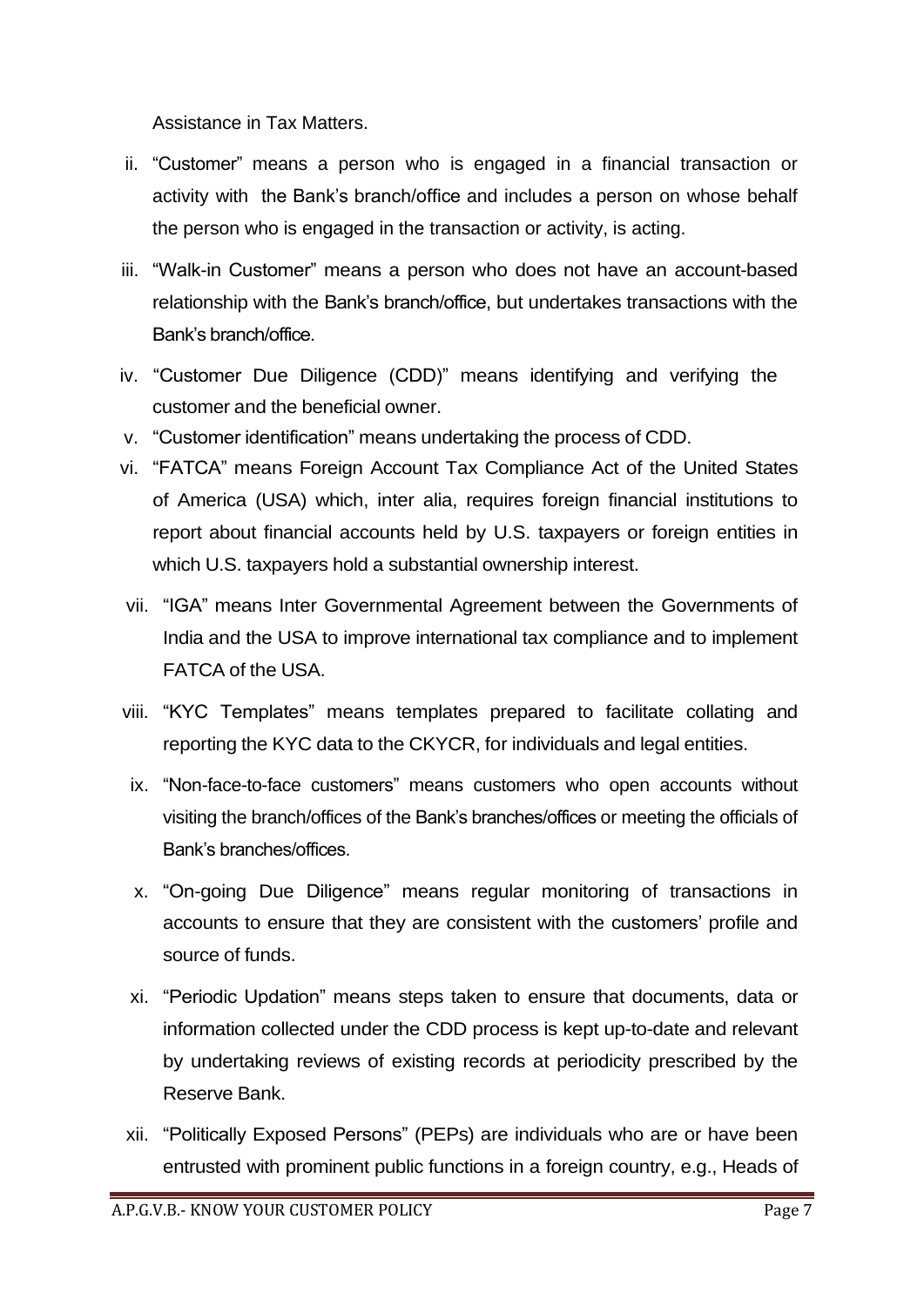States/Governments, senior politicians, senior government/judicial/military officers, senior executives of state-owned corporations, important political party officials, etc.

- xiii. "Regulated Entities" (REs) means
	- a. all Scheduled Commercial Banks (SCBs)/ Regional Rural Banks (RRBs)/ Local Area Banks (LABs)/ All Primary (Urban) Co-operative Banks (UCBs) /State and Central Co-operative Banks (StCBs / CCBs) and any other entity which has been licenced under Section 22 of Banking Regulation Act, 1949, which as a group shall be referred as 'banks'
	- b. All India Financial Institutions (AIFIs)
	- c. All Non-Banking Finance Companies (NBFCs), Miscellaneous Non-Banking Companies (MNBCs) and Residuary Non-Banking Companies (RNBCs).
	- d. All Payment System Providers (PSPs)/ System Participants (SPs) and Prepaid Payment Instrument Issuers (PPI Issuers)
	- e. All authorised persons (APs) including those who are agents of Money Transfer Service Scheme (MTSS), regulated by the Regulator.
- xiv. "Shell bank" means a bank which is incorporated in a country where it has no physical presence and is unaffiliated to any regulated financial group.
	- xv. "Wire transfer" means a transaction carried out, directly or through a chain of transfers, on behalf of an originator person (both natural and legal) through a bank by electronic means with a view to making an amount of money available to a beneficiary person at a bank.
	- xvi. "Domestic and cross-border wire transfer": When the originator bank and the beneficiary bank is the same person or different person located in the same country, such a transaction is a domestic wire transfer, and if the 'originator bank' or 'beneficiary bank' is located in different countries such a transaction is cross-border wire transfer.
- (c) All other expressions unless defined herein shall have the same meaning as have been assigned to them under the Banking Regulation Act, 1949, the Reserve Bank of India Act, 1935, the Prevention of Money Laundering Act, 2002, the Prevention of Money Laundering (Maintenance of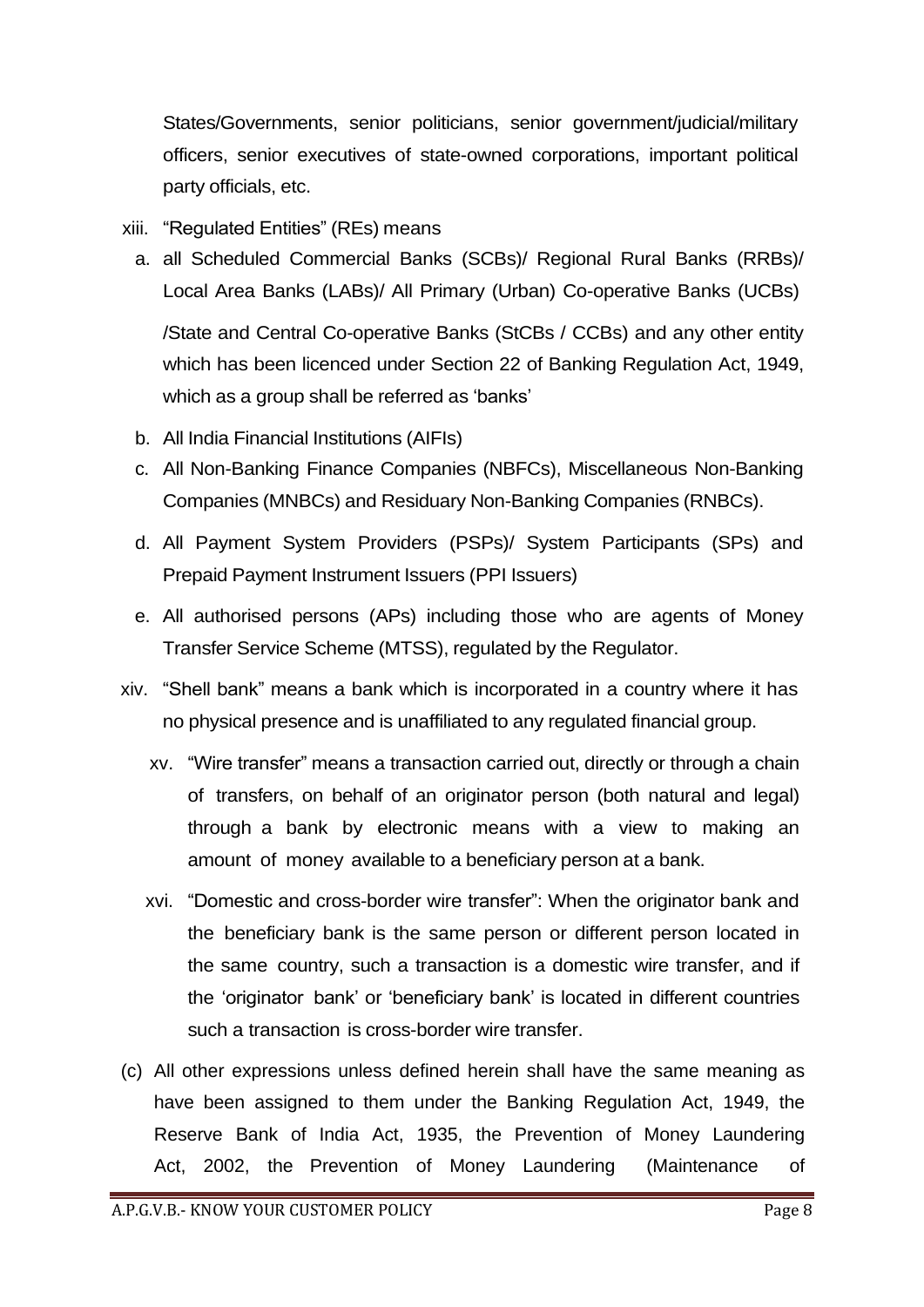Records) Rules, 2005, the Aadhaar (Targeted Delivery of Financial and Other Subsidies, Benefits and Services) Act, 2016 and regulations made thereunder and 'Aadhaar and other Laws (amendment) Ordinance, 2019', any statutory modification or re-enactment thereto or as used in commercial parlance, as the case may be.

# **CHAPTER – II General**

- **4.** There shall be a Know Your Customer (KYC) policy duly approved by the Board of Directors of the Bank or any committee of the Board to which power has been delegated.
- **5.** The KYC policy shall include following four key elements:
	- (a) Customer Acceptance Policy;
	- (b) Risk Management;
	- (c) Customer Identification Procedures (CIP); and
	- (d) Monitoring of Transactions

# **6. Designated Director***:*

- (a) A "Designated Director" means a person designated by the Bank to ensure overall compliance with the obligations imposed under Chapter IV of the PML Act and the Rules and shall be nominated by the Board.
- (b) The name, designation and address of the Designated Director shall be communicated to the FIU-IND.
- (c) In no case, the Principal Officer shall be nominated as the 'Designated Director'.
- (d) In our Bank, Chairman of the bank will be nominated as 'Designated Director' with Board approval.

# **7. Principal Officer:**

- (a) The Chief Manager (P&D) shall be the Principal Officer for KYC/AML/CFT matters who shall be responsible for implementation of and compliance with this policy.
- (b) The Principal Officer shall be responsible for ensuring compliance, monitoring transactions, and sharing and reporting information as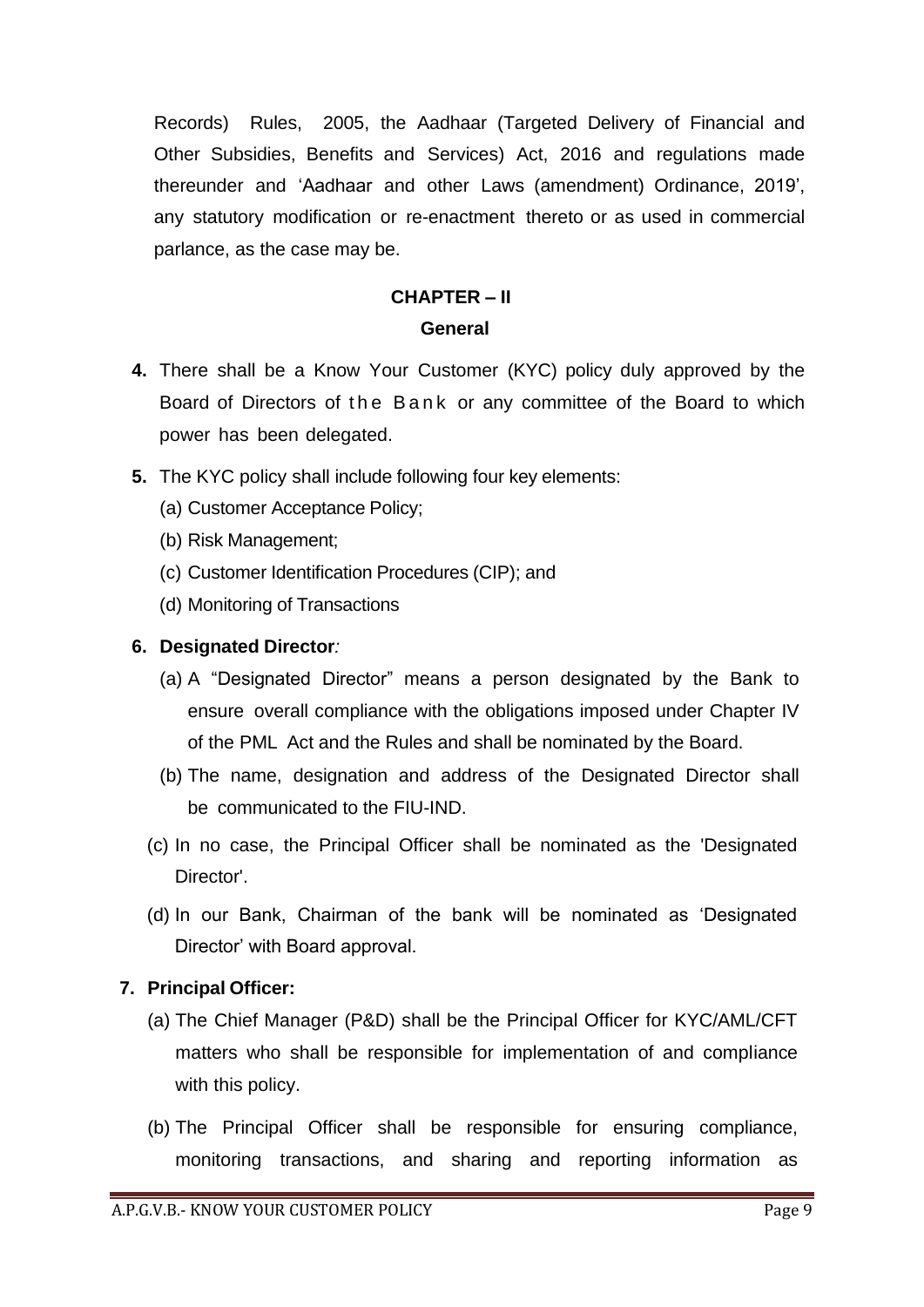required under the law/regulations. His illustrative duties, in this regard, will be as follows:-

- Overall monitoring of the implementation of the Bank's KYC/AML/CFT policy.
- Monitoring and reporting of transactions, and sharing of information, as required under the law.
- Interaction with Branch Manager/Regional Manager and other concerned officials for ensuring full compliance with the Policy.
- Timely submission of Cash Transaction Reports (CTRs), Suspicious Transaction Reports (STRs), Counterfeit Currency Reports (CCRs) and Non-Profit Organization Transaction Report (NTRs) to FIU-IND.
- Maintaining liaison with the law enforcement agencies, banks and other institutions which are involved in the fight against money laundering and combating financing of terrorism.
- Ensuring submission of periodical reports to the Top Management/Board.
- b.i. The Principal Officer may delegate the function of filing STRs/CTRs/CCRs/NTRs to FIU-IND to one or more Alternate Principal Officers who shall not be below the grade of Chief Manager at Head Office.
- b.ii. To support discharge of responsibilities in an effective manner following officials have been nominated as Money Laundering Reporting Officers and these officials will be responsible for discharge of KYC/AML/CFT related role responsibility at Head Office viz. – 1. Chief Manager (Credit) 2. Chief Manager (IT) 3. Chief Manager (Accounts), 4. Chief Manager - LCPC. They should support the Principal Officer i.e. Chief Manager (P&D). The Principal Officer has the authority to delegate his duties/part of duties to any of the above Chief Managers at Head Office.
- b.iii. The Regional Managers will identify one officer at Regional office level, who will be responsible for ensuring compliance with KYC/AML/CFT guidelines in the respective branch/office and reporting compliance to the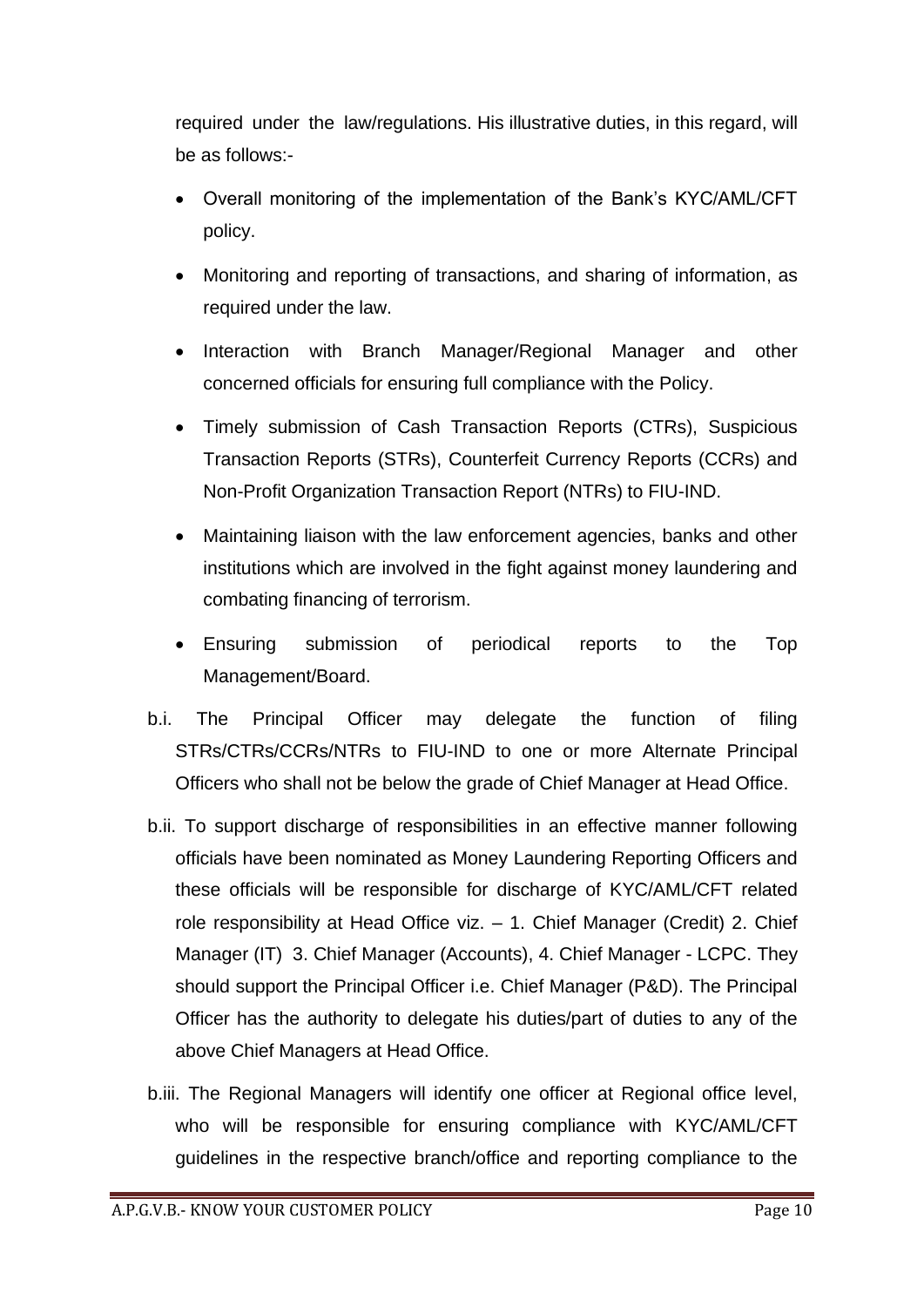Principal Officer at Head Office.

(c) The name, designation and address of the Principal Officer shall be communicated to the FIU-IND.

# **8. Compliance of KYC policy**

(a) Bank shall ensure compliance with KYC Policy through:

- (i) Specifying as to who constitute 'Senior Management' for the purpose of KYC compliance.
- (ii) Allocation of responsibility for effective implementation of policies and procedures.
- (iii) Independent evaluation of the compliance functions of Banks' policies and procedures, including legal and regulatory requirements.
- (iv) Concurrent/internal audit system to verify the compliance with KYC/AML policies and procedures.
- (v) Submission of quarterly audit notes and compliance to the Audit Committee.
- (b) Bank shall ensure that decision-making functions of determining compliance with KYC norms are not outsourced.

#### **CHAPTER – III**

#### **Customer Acceptance Policy**

**9.** Bank shall frame a Customer Acceptance Policy.

- **10.**Without prejudice to the generality of the aspect that Customer Acceptance Policy may contain, Bank shall ensure that:
	- (a) No account is opened in anonymous or fictitious/benami name.
	- (b) No account is opened where the B a n k is unable to apply appropriate CDD measures, either due to non-cooperation of the customer or nonreliability of the documents/information furnished by the customer.
	- (c) No transaction or account-based relationship is undertaken without following the CDD procedure.
	- (d) The mandatory information to be sought for KYC purpose while opening an account and during the periodic updation, is specified.
	- (e) 'Optional'/additional information, is obtained with the explicit consent of the customer after the account is opened.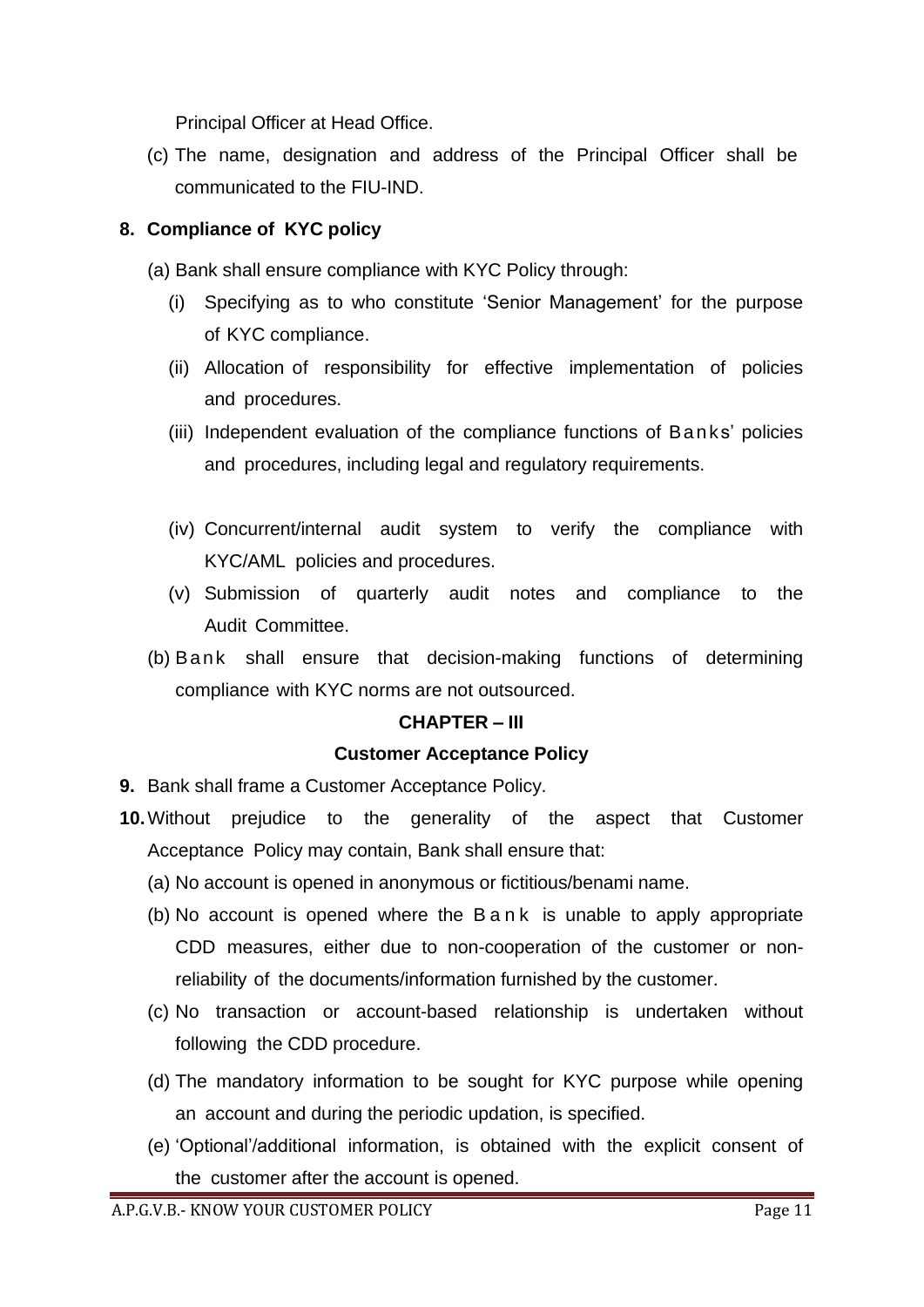- (f) B ank shall apply the CDD procedure at the UCIC level (Unique Customer identification code). Thus, if an existing KYC compliant customer of the Bank desires to open another account with us, there shall be no need for a fresh CDD exercise.
- (g) CDD Procedure is followed for all the joint account holders, while opening a joint account.
- (h) Circumstances in which, a customer is permitted to act on behalf of another person/entity, is clearly spelt out.
- (i) Suitable system is put in place to ensure that the identity of the customer does not match with any person or entity, whose name appears in the sanctions lists circulated by Reserve Bank of India.
- **11.**Customer Acceptance Policy shall not result in denial of banking/financial facility to members of the general public, especially those, who are financially or socially disadvantaged.

#### **CHAPTER – IV**

#### **Risk Management**

- **12.**For Risk Management, Bank has a risk based approach which includes the following.
	- (a) Customers shall be categorised as low, medium and high risk category, based on the assessment and risk perception of the Bank.
	- (b) Risk categorisation shall be undertaken based on parameters such as customer's identity, social/financial status, nature of business activity, and information about the clients' business and their location etc. While considering customer's identity, the ability to confirm identity documents through online or other services offered by issuing authorities may also be factored in.

Provided that various other information collected from different categories of customers relating to the perceived risk, is non-intrusive and the same is specified in the KYC policy.

Explanation: FATF Public Statement, the reports and guidance notes on KYC/AML issued by the Indian Banks Association (IBA), guidance note circulated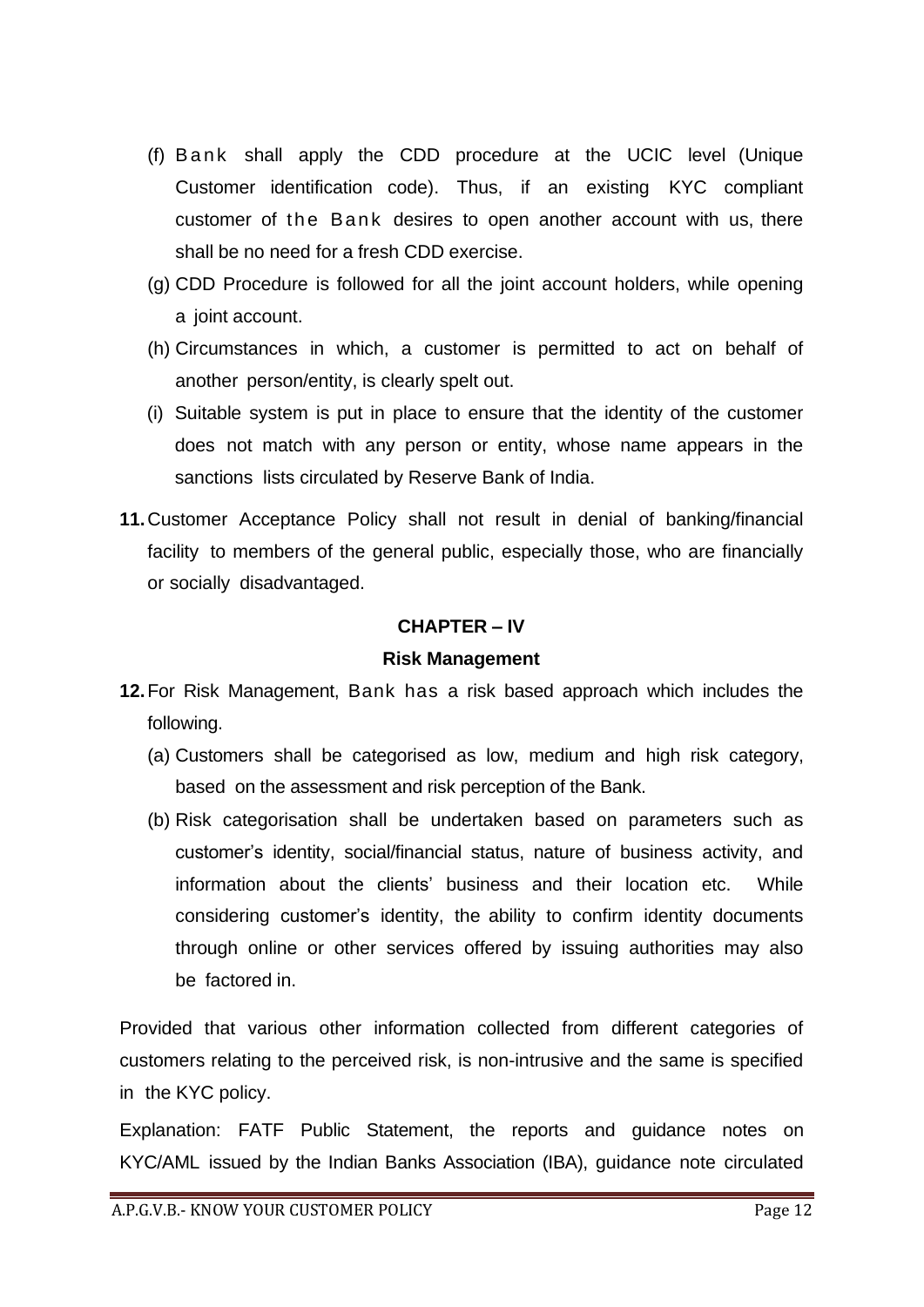to all cooperative banks by the RBI etc., may also be used in risk assessment.

## **Chapter V**

# **Customer Identification Procedure (CIP)**

- **13.**Bank branches/offices shall undertake identification of customers in the following cases:
	- (a) Commencement of an account-based relationship with the customer.
	- (b) Carrying out any international money transfer operations for a person who is not an account holder of the bank.
	- (c) When there is a doubt about the authenticity or adequacy of the customer identification data it has obtained.
	- (d) Selling third party products as agents, selling their own products, payment of dues of credit cards/sale and reloading of prepaid/travel cards and any other product for more than rupees fifty thousand.
	- (e) Carrying out transactions for a non-account-based customer, that is a walkin customer, where the amount involved is equal to or exceeds rupees fifty thousand, whether conducted as a single transaction or several transactions that appear to be connected.
	- (f) When a Bank's branch/office has reason to believe that a customer (accountbased or walk-in) is intentionally structuring a transaction into a series of transactions below the threshold of rupees fifty thousand.
	- (g) Bank's branches/offices shall note that introduction is not mandatory while opening accounts.
- **14.**For the purpose of verifying the identity of customers at the time of commencement of an account-based relationship, Bank's branches/offices, shall at their option, rely on customer due diligence done by a third party, subject to the following conditions:
	- (a) Records or the information of the customer due diligence carried out by the third party is obtained within two days from the third party or from the Central KYC Records Registry.
	- (b) Adequate steps are taken by Bank branches/offices to satisfy themselves that copies of identification data and other relevant documentation relating to the customer due diligence requirements shall be made available from the third party upon request without delay.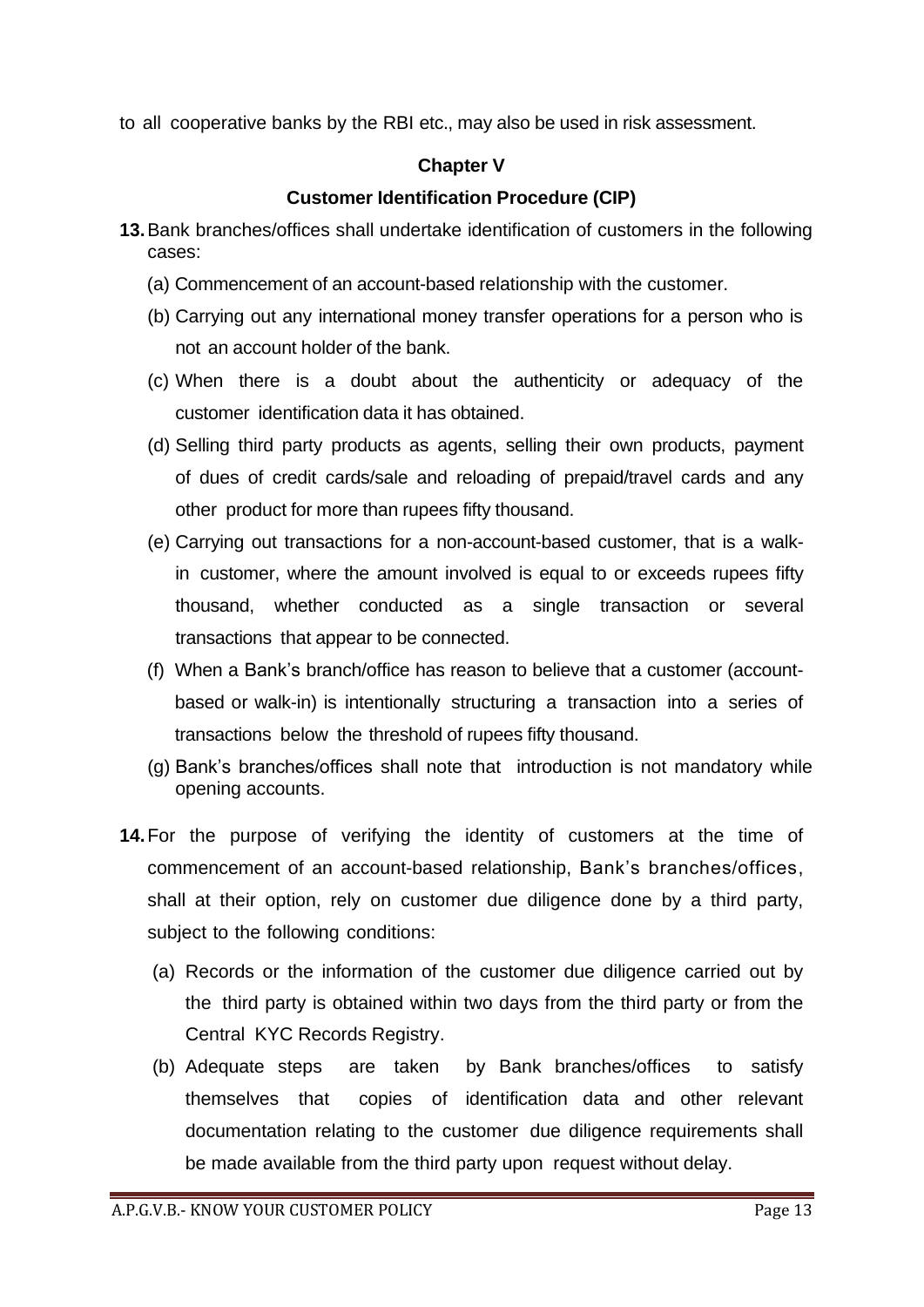- (c) The third party is regulated, supervised or monitored for, and has measures in place for, compliance with customer due diligence and record-keeping requirements in line with the requirements and obligations under the PML Act.
- (d) The third party shall not be based in a country or jurisdiction assessed as high risk.
- (e) The ultimate responsibility for customer due diligence and undertaking enhanced due diligence measures, as applicable, will be with the Bank.

#### **Chapter VI**

# **Customer Due Diligence (CDD) Procedure**

#### **Part I - Customer Due Diligence (CDD) Procedure in case of Individuals**

- **15.** For undertaking CDD, Bank branches/offices shall obtain the following from an individual while establishing an account-based relationship or while dealing with the individual who is a beneficial owner, authorised signatory or the power of attorney holder related to any legal entity:
	- (a) a certified copy of any OVD containing details of his identity and address
	- (b) one recent photograph
	- (c) the Permanent Account Number or Form No. 60 as defined in Incometax Rules, 1962, and
	- (d) such other documents pertaining to the nature of business or financial status specified by the REs in their KYC policy.

Provided that,

i) **Banks** shall obtain the Aadhaar number from an individual who is desirous of receiving any benefit or subsidy under any scheme notified under section 7 of the Aadhaar (Targeted Delivery of Financial and Other subsidies, Benefits and Services) Act, 2016 (18 of 2016). Banks, at receipt of the Aadhaar number from the customer may carry out authentication of the customer's Aadhaar number using e-KYC authentication facility provided by the Unique Identification Authority of India upon receipt of the customer's declaration that he is desirous of receiving any benefit or subsidy under any scheme notified under section 7 of the Aadhaar (Targeted Delivery of Financial and Other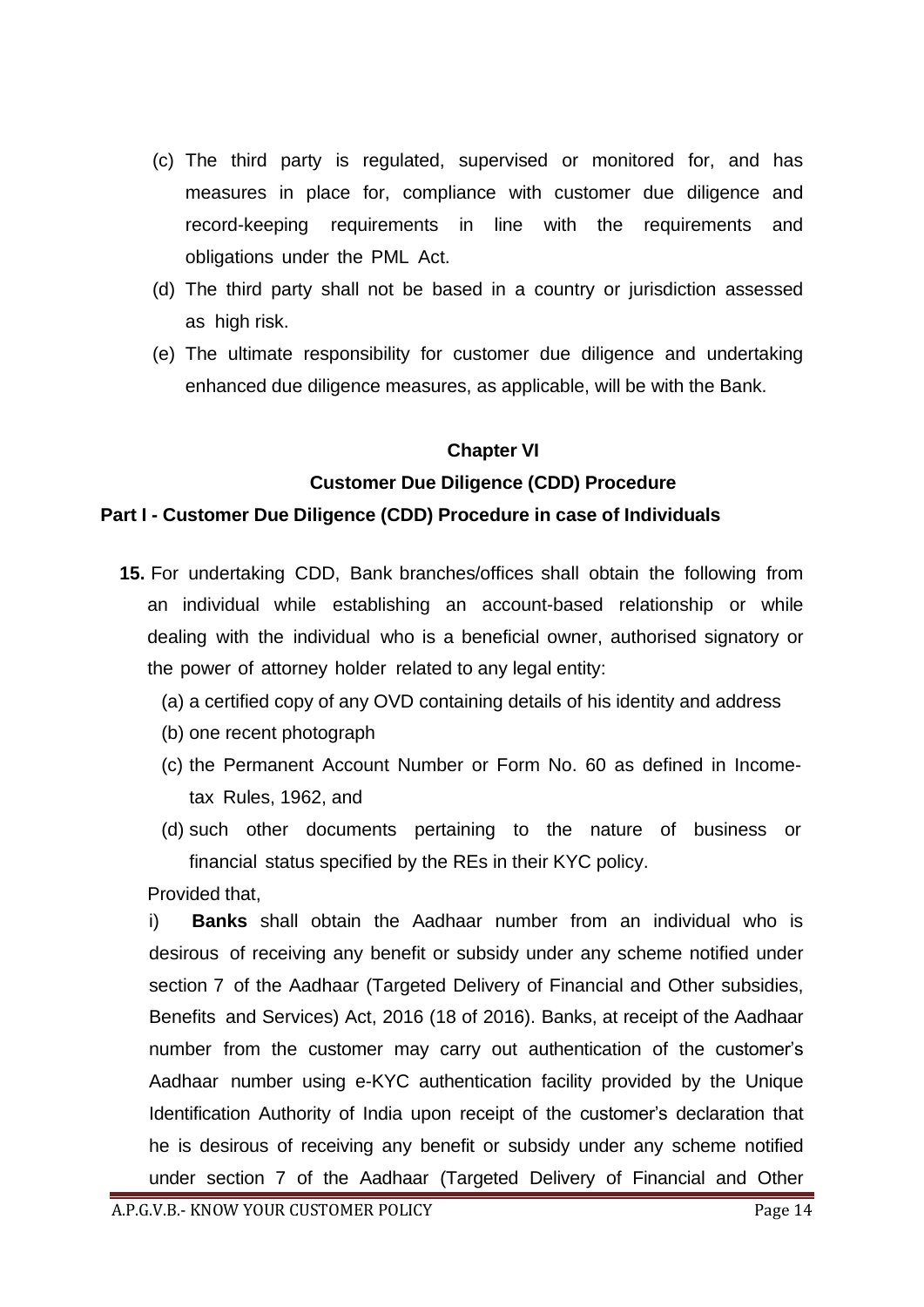Subsidies Benefits and Services) Act, 2016 (18 of 2016) in his account.

ii) **Bank** may carry out Aadhaar authentication/ offline-verification of an individual who voluntarily uses his Aadhaar number for identification purpose..

In cases where successful authentication has been carried out, other OVD and photograph need not be submitted by the customer.

Provided further that in case biometric e-KYC authentication cannot be performed for an individual desirous of receiving any benefit or subsidy under any scheme notified under section 7 of the Aadhaar (Targeted Delivery of Financial and Other subsidies, Benefits and Services) Act, 2016 owing to injury, illness or infirmity on account of old age or otherwise, and similar causes, Bank branches/offices shall, apart from obtaining the Aadhaar number, perform identification preferably by carrying out offline verification or alternatively by obtaining the certified copy of any other OVD from the customer. CDD done in this manner shall invariably be carried out by an official of the Branch/Office and such exception handling shall also be a part of the concurrent audit as mandated in Section 8. B r a n c h e s / O f f i c e s hall ensure to duly record the cases of exception handling in a centralised exception database. The database shall contain the details of grounds of granting exception, customer details, name of the designated official authorising the exception and additional details, if any. The database shall be subjected to periodic internal audit/inspection and shall be available for supervisory review.

Explanation 1: Bank shall, where its customer submits his Aadhaar number, ensure such customer to redact or blackout his Aadhaar number through appropriate means where the authentication of Aadhaar number is not required under section 7 of the Aadhaar (Targeted Delivery of Financial and Other Subsidies Benefits and Services) Act.

Explanation 2: Biometric based e-KYC authentication can be done by bank official/business correspondents/business facilitators.

Explanation 3: The use of Aadhaar, proof of possession of Aadhaar etc., shall be in accordance with the Aadhaar (Targeted Delivery of Financial and Other Subsidies Benefits and Services) Act, the Aadhaar and Other Law (Amendment) Ordinance,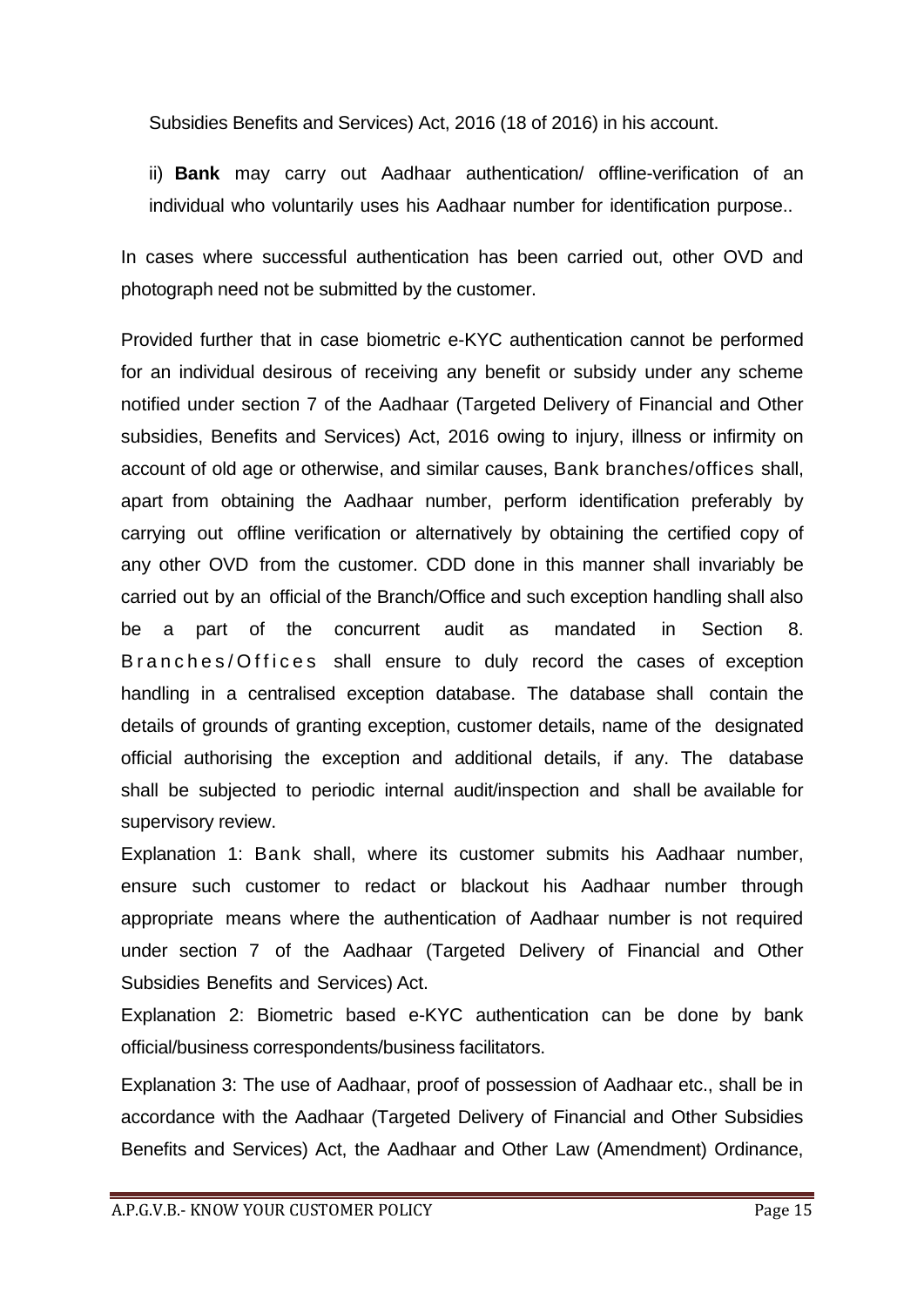2019 and the regulations made thereunder.

- **16.**Accounts opened using OTP based e-KYC, in non-face-to-face mode are subject to the following conditions:
	- i. There must be a specific consent from the customer for authentication through OTP.
	- ii. the aggregate balance of all the deposit accounts of the customer shall not exceed rupees one lakh. In case, the balance exceeds the threshold, the account shall cease to be operational, till CDD as mentioned at (v) below is complete.
	- iii. the aggregate of all credits in a financial year, in all the deposit accounts taken together, shall not exceed rupees two lakh.
	- iv. As regards borrowal accounts, only term loans shall be sanctioned. The aggregate amount of term loans sanctioned shall not exceed rupees sixty thousand in a year.
	- v. Accounts, both deposit and borrowal, opened using OTP based e-KYC shall not be allowed for more than one year within which identification as per Section 16 is to be carried out.
	- vi. If the CDD procedure as mentioned above is not completed within a year, in respect of deposit accounts, the same shall be closed immediately. In respect of borrowal accounts no further debits shall be allowed.
	- vii. A declaration shall be obtained from the customer to the effect that no other account has been opened nor will be opened using OTP based KYC in non- face-to-face mode with any other Bank. Further, while uploading KYC information to CKYCR, branches/offices shall clearly indicate that such accounts are opened using OTP based e-KYC and other B a n k s shall not open accounts based on the KYC information of accounts opened with OTP based e-KYC procedure in non-face-to-face mode.
- viii. B r a n c h e s / o f f i c e s shall have strict monitoring procedures including systems to generate alerts in case of any non-compliance/violation, to ensure compliance with the above mentioned conditions.
- **23.** In case an individual customer who does not possess any of the OVDs and desires to open a bank account, banks shall open a 'Small Account', which entails the following limitations: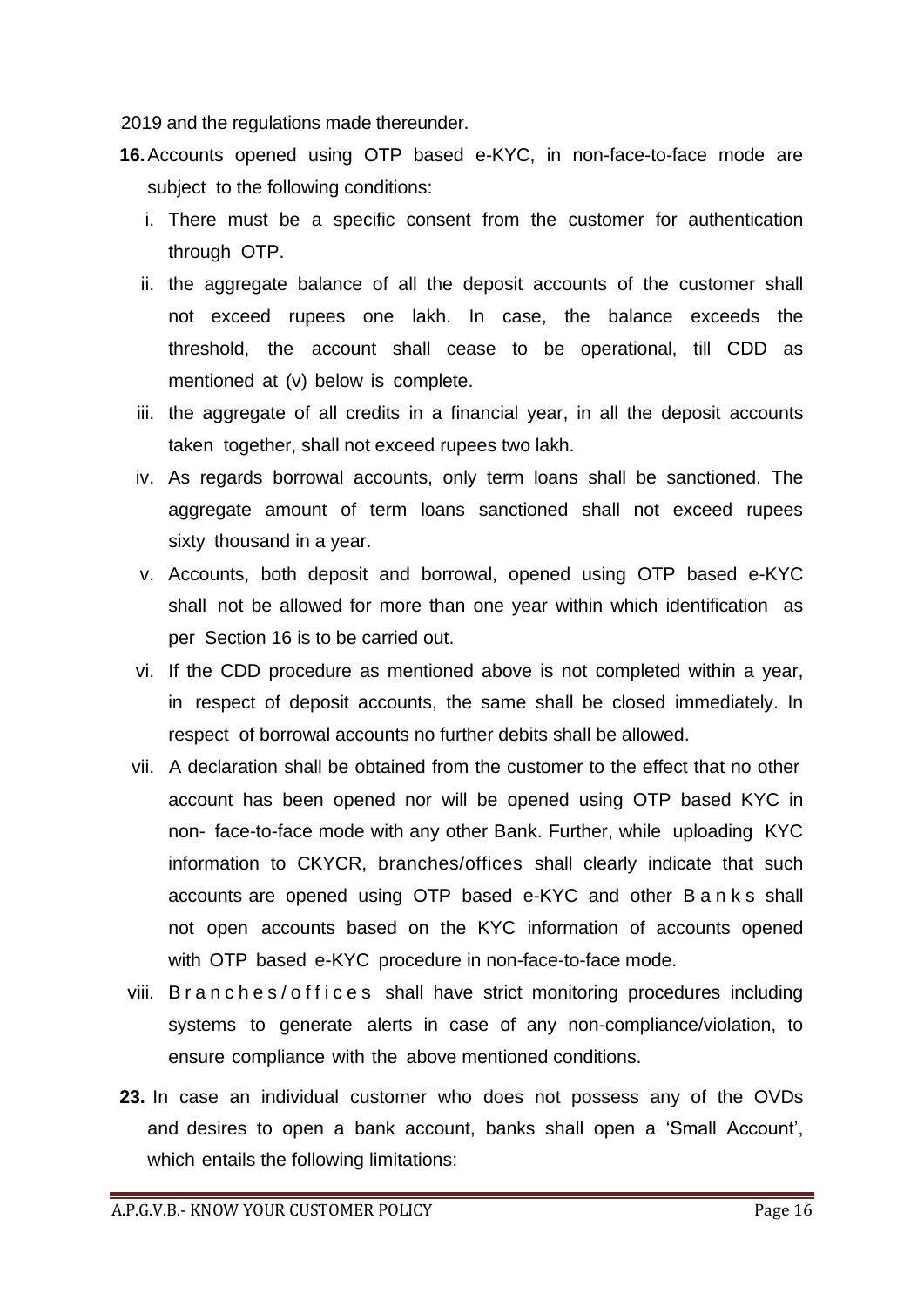- i. the aggregate of all credits in a financial year does not exceed rupees one lakh;
- ii. the aggregate of all withdrawals and transfers in a month does not exceed rupees ten thousand; and

iii. the balance at any point of time does not exceed rupees fifty thousand. Provided, that this limit on balance shall not be considered while making deposits through Government grants, welfare benefits and payment against procurements.

Further, small accounts are subject to the following conditions:

- (a) The bank shall obtain a self-attested photograph from the customer.
- (b) The designated officer of the bank certifies under his signature that the person opening the account has affixed his signature or thumb impression in his presence.
- (c) Such accounts are opened only at Core Banking Solution (CBS) linked branches or in a branch where it is possible to manually monitor and ensure that foreign remittances are not credited to the account.
- (d) Banks shall ensure that the stipulated monthly and annual limits on aggregate of transactions and balance requirements in such accounts are not breached, before a transaction is allowed to take place.
- (e) The account shall remain operational initially for a period of twelve months which can be extended for a further period of twelve months, provided the account holder applies and furnishes evidence of having applied for any of the OVDs during the first twelve months of the opening of the said account.
- (f) The entire relaxation provisions shall be reviewed after twenty four months.
- (g) The account shall be monitored and when there is suspicion of money laundering or financing of terrorism activities or other high risk scenarios, the

identity of the customer shall be established through the production of an OVD and Permanent Account Number or Form No.60, as the case may be.

(h) Foreign remittance shall not be allowed to be credited into the account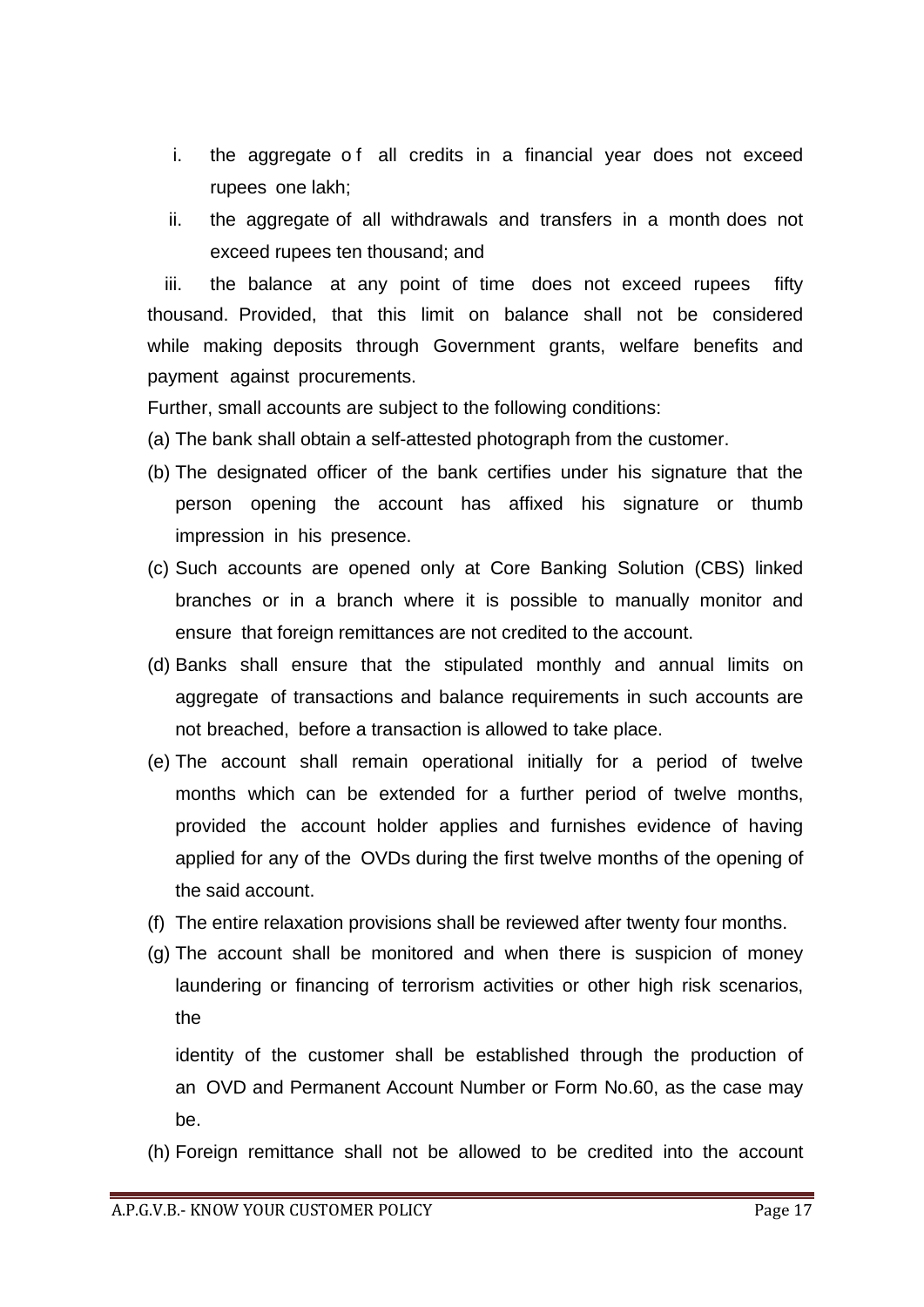unless the identity of the customer is fully established through the production of an OVD and Permanent Account Number or Form No.60, as the case may be.

#### **Part II - CDD Measures for Sole Proprietary firms**

- **24.**For opening an account in the name of a sole proprietary firm, CDD of the individual (proprietor) shall be carried out.
- **25.** In addition to the above, any two of the following documents as a proof of business/ activity in the name of the proprietary firm shall also be obtained:
	- (a) Registration certificate
	- (b) Certificate/licence issued by the municipal authorities under Shop and Establishment Act.
	- (c) Sales and income tax returns.
	- (d) CST/VAT/ GST certificate (provisional/final).
	- (e) Certificate/registration document issued by Sales Tax/Service Tax/Professional Tax authorities.
	- (f) IEC (Importer Exporter Code) issued to the proprietary concern by the office of DGFT or Licence/certificate of practice issued in the name of the proprietary concern by any professional body incorporated under a statute.
	- (g) Complete Income Tax Return (not just the acknowledgement) in the name of the sole proprietor where the firm's income is reflected, duly authenticated/acknowledged by the Income Tax authorities.
	- (h) Utility bills such as electricity, water, landline telephone bills, etc.

**26.** In cases where the branches/offices are satisfied that it is not possible to furnish two such documents, REs may, at their discretion, accept only one of those documents as proof of business/activity, **provided** B r a n c h e s / O f f i c e s undertake contact point verification and collect such other information and clarification as would be required to establish the existence of such firm, and shall confirm and satisfy itself that the business activity has been verified from the address of the proprietary concern.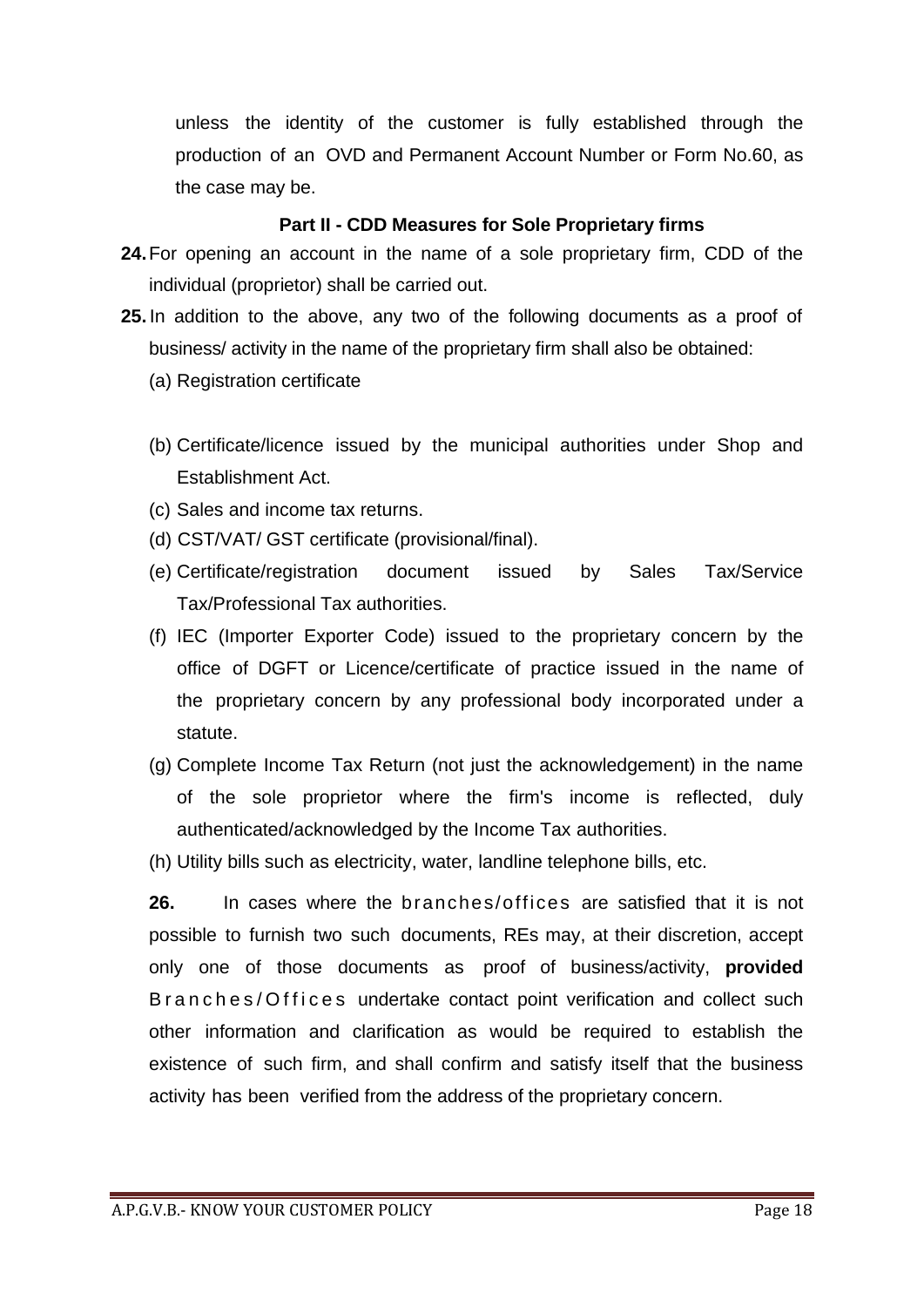#### **Part III- CDD Measures for Legal Entities**

- **27.**For opening an account of a company*,* certified copies of each of the following documents shall be obtained:
	- (a) Certificate of incorporation
	- (b) Memorandum and Articles of Association
	- (c) Permanent Account Number of the company
	- (d) A resolution from the Board of Directors and power of attorney granted to its managers, officers or employees to transact on its behalf
	- (e) Documents, as specified in Section 16, of the managers, officers or employees, as the case may be, holding an attorney to transact on the company's behalf
- **28.**For opening an account of a partnership firm*,* the certified copies of each of the following documents shall be obtained:
	- (a) Registration certificate
	- (b) Partnership deed
	- (c) Permanent Account Number of the partnership firm
	- (d) Documents, as specified in Section 16, of the person holding an attorney to transact on its behalf
- **29.**For opening an account of a trust*,* certified copies of each of the following documents shall be obtained:
	- (a) Registration certificate
	- (b) Trust deed
	- (c) Permanent Account Number or Form No.60 of the trust
	- (d) Documents, as specified in Section 16, of the person holding an attorney to transact on its behalf
- **30.**For opening an account of an unincorporated association or a body of individuals*,* certified copies of each of the following documents shall be obtained:
	- (a) Resolution of the managing body of such association or body of individuals
	- (b) Permanent Account Number or Form No. 60 of the unincorporated association or a body of individuals
	- (c) Power of attorney granted to transact on its behalf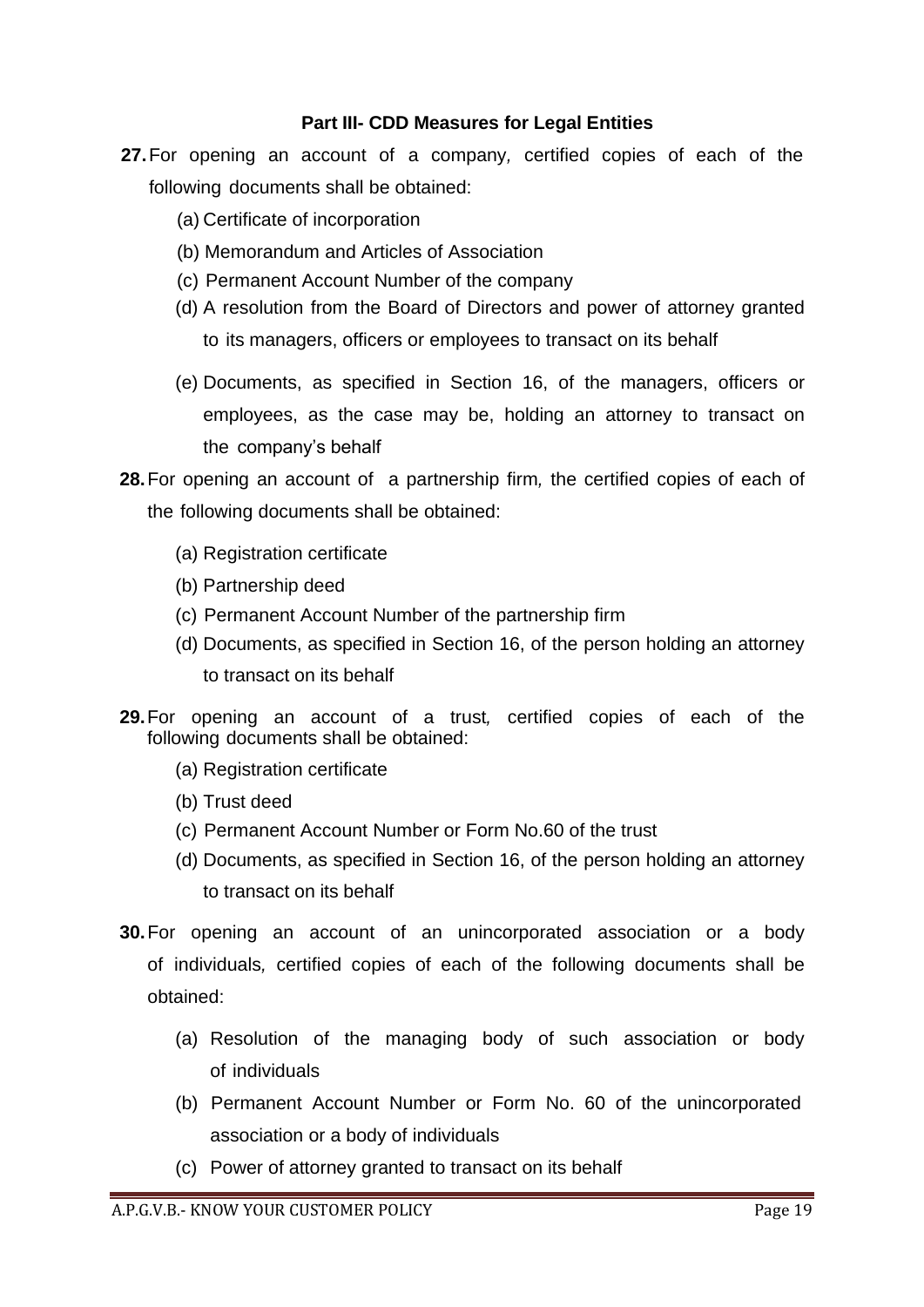- (d) Documents, as specified in Section 16, of the person holding an attorney to transact on its behalf and
- (e) Such information as may be required by the RE to collectively establish the legal existence of such an association or body of individuals.

Explanation: Unregistered trusts/partnership firms shall be included under the term 'unincorporated association'.

Explanation: Term 'body of individuals' includes societies.

- **33.** For opening accounts of juridical persons not specifically covered in the earlier part, such as societies, universities and local bodies like village panchayats, certified copies of the following documents shall be obtained:
	- (a) Document showing name of the person authorised to act on behalf of the entity;
	- (b) Documents, as specified in Section 16, of the person holding an attorney to transact on its behalf and
	- (c) Such documents as may be required to establish the legal existence of such an entity/juridical person.

## **Part IV - Identification of Beneficial Owner**

- **34.**For opening an account of a Legal Person who is not a natural person, the beneficial owner(s) shall be identified and all reasonable steps in terms of sub- rule (3) of Rule 9 of the Rules to verify his/her identity shall be undertaken keeping in view the following:
	- (a) Where the customer or the owner of the controlling interest is a company listed on a stock exchange, or is a subsidiary of such a company, it is not necessary to identify and verify the identity of any shareholder or beneficial owner of such companies.
	- (b) In cases of trust/nominee or fiduciary accounts whether the customer is acting on behalf of another person as trustee/nominee or any other intermediary is determined. In such cases, satisfactory evidence of the identity of the intermediaries and of the persons on whose behalf they are acting, as also details of the nature of the trust or other arrangements in place shall be obtained.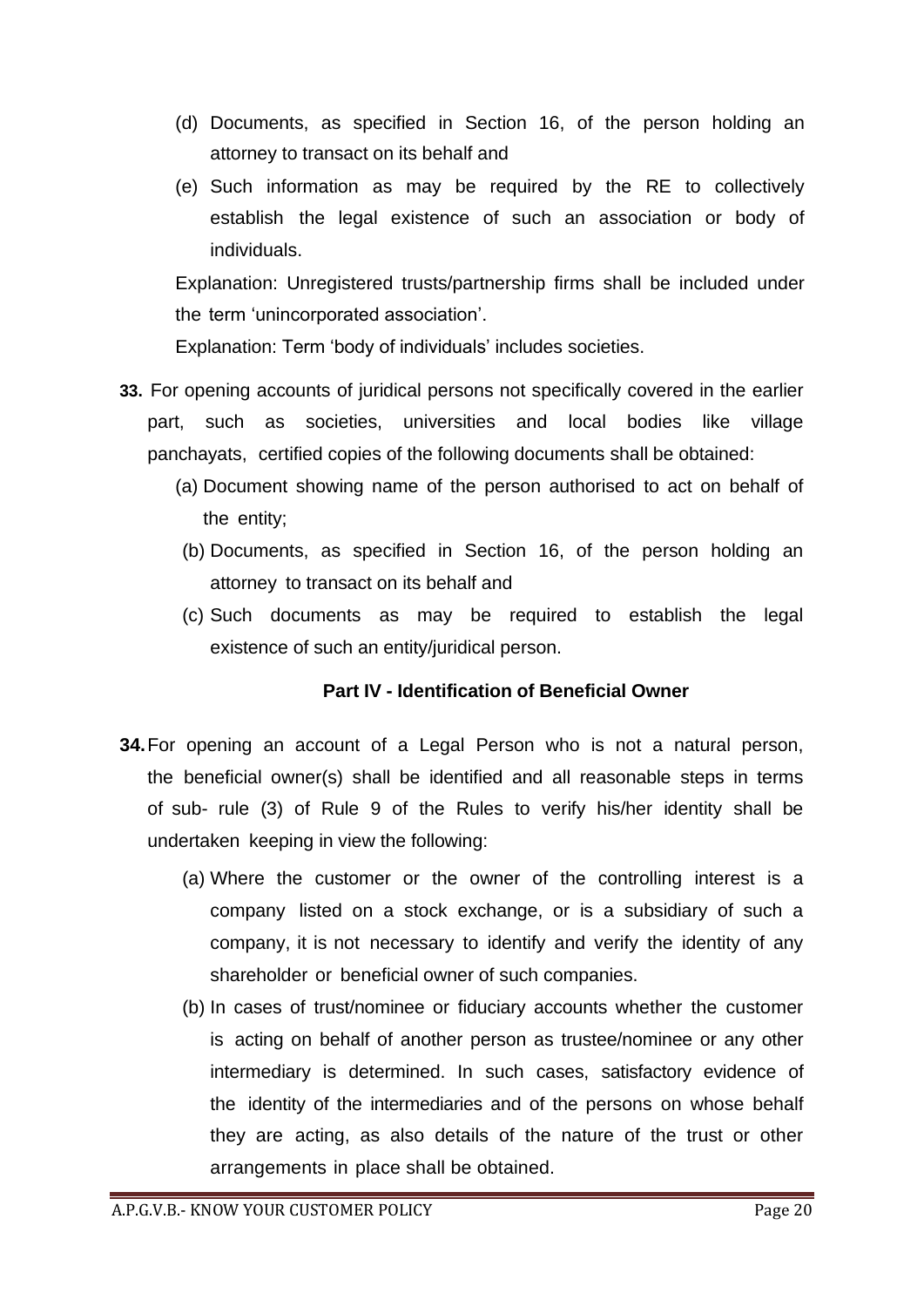## **Part V - On-going Due Diligence**

- **35.** Bank shall undertake on-going due diligence of customers to ensure that their transactions are consistent with their knowledge about the customers, customers' business and risk profile; and the source of funds.
- **36.** Without prejudice to the generality of factors that call for close monitoring following types of transactions shall necessarily be monitored:

(a) Large and complex transactions including RTGS transactions, and those with unusual patterns, inconsistent with the normal and expected activity of the customer, which have no apparent economic rationale or legitimate purpose.

- (b) Transactions which exceed the thresholds prescribed for specific categories of accounts.
- (c) High account turnover inconsistent with the size of the balance maintained.
- (d) Deposit of third party cheques, drafts, etc. in the existing and newly opened accounts followed by cash withdrawals for large amounts.
- **37.** The extent of monitoring shall be aligned with the risk category of the customer.

Explanation: High risk accounts have to be subjected to more intensified monitoring*.*

- (a) A system of periodic review of risk categorisation of accounts, with such periodicity being at least once in six months, and the need for applying enhanced due diligence measures shall be put in place.
- (b) The transactions in accounts of marketing firms, especially accounts of Multi-level Marketing (MLM) Companies shall be closely monitored.

Explanation: Cases where a large number of cheque books are sought by the company and/or multiple small deposits (generally in cash) across the country in one bank account and/or where a large number of cheques are issued bearing similar amounts/dates, shall be immediately reported to Reserve Bank of India and other appropriate authorities such as FIU-IND.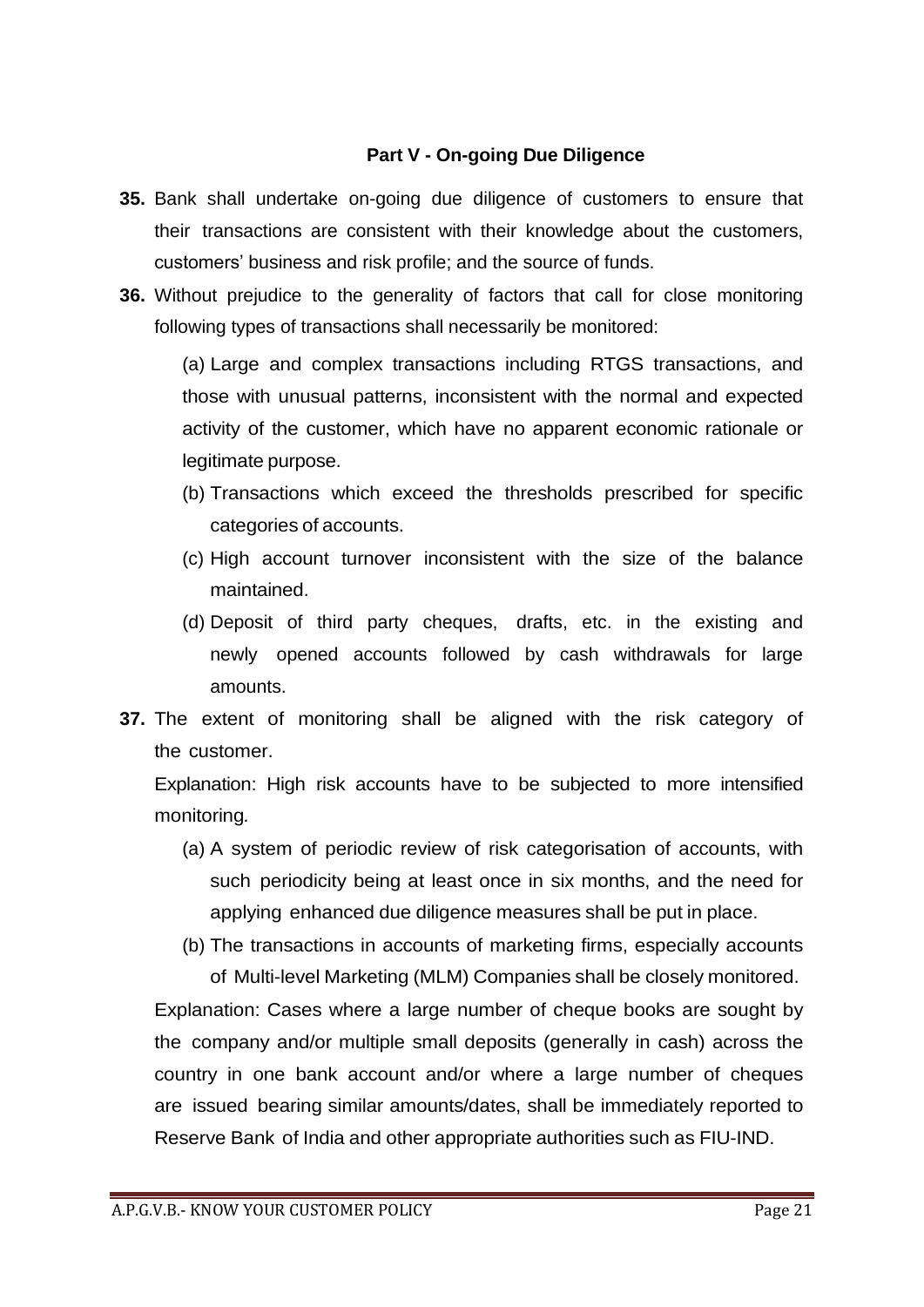#### **38.Periodic Updation**

Periodic updation shall be carried out at least once in every two years for high risk customers, once in every eight years for medium risk customers and once in every ten years for low risk customers as per the following procedure:

- (a) Bank shall carry out
	- i. CDD, as specified in Section 16, at the time of periodic updation. However, in case of low risk customers when there is no change in status with respect to their identities and addresses, a self-certification to that effect shall be obtained.
	- ii. In case of Legal entities, Bank branches/offices shall review the documents sought at the time of opening of account and obtain fresh certified copies.
- (b) Bank's branches/offices may not insist on the physical presence of the customer for the purpose of furnishing OVD or furnishing consent for Aadhaar authentication/Offline Verification unless there are sufficient reasons that physical presence of the account holder/holders is required to establish their bona-fides. Normally, OVD/Consent forwarded by the customer through mail/post, etc., shall be acceptable.
- (c) Branches/offices shall ensure to provide acknowledgment with date of having performed KYC updation.
- (d) The time limits prescribed above would apply from the date of opening of the account/ last verification of KYC.
- **39.** In case of existing customers, Branches/offices shall obtain the Permanent Account Number or Form No.60, by such date as may be notified by the Central Government, failing which Bank shall temporarily cease operations in the account till the time the Permanent Account Number or Form No. 60 is submitted by the customer.

Provided that before temporarily ceasing operations for an account, the Branches/offices shall give the client an accessible notice and a reasonable opportunity to be heard. Further, appropriate relaxation(s) for continued operation of accounts for customers who are unable to provide Permanent Account Number or Form No. 60 owing to injury, illness or infirmity on account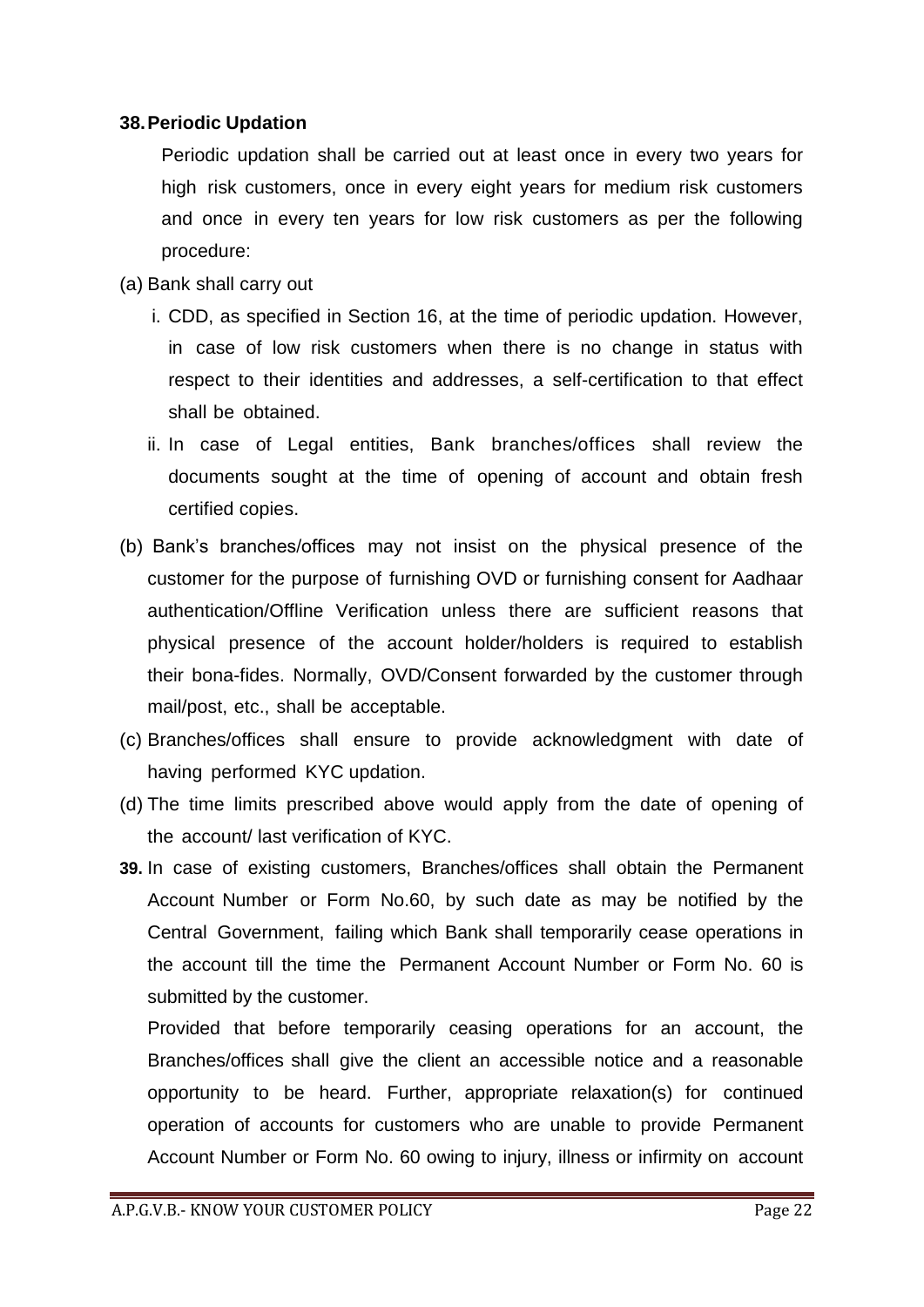of old age or otherwise, and such like causes. Such accounts shall, however, be subject to enhanced monitoring.

Provided further that if a customer having an existing account-based relationship with a Bank's branch/office gives in writing to the branch/office that he does not want to submit his Permanent Account Number or Form No.60, branch/office shall close the account and all obligations due in relation to the account shall be appropriately settled after establishing the identity of the customer by obtaining the identification documents as applicable to the customer.

Explanation – For the purpose of this Section, "temporary ceasing of operations" in relation an account shall mean the temporary suspension of all transactions or activities in relation to that account by the Bank till such time the customer complies with the provisions of this Section. In case of asset accounts such as loan accounts, for the purpose of ceasing the operation in the account, only credits shall be allowed.

#### **Part VI - Enhanced and Simplified Due Diligence Procedure**

#### **A. Enhanced Due Diligence**

**40. Accounts of non-face-to-face customers:** Bank shall ensure that the first payment is to be effected through the customer's KYC-complied account with another RE, for enhanced due diligence of non-face-to-face customers.

#### **41.Accounts of Politically Exposed Persons (PEPs)**

- A. Bank shall have the option of establishing a relationship with PEPs provided that:
	- (a) sufficient information including information about the sources of funds accounts of family members and close relatives is gathered on the PEP;
	- (b) the identity of the person shall have been verified before accepting the PEP as a customer;
	- (c) the decision to open an account for a PEP is taken at a senior level in accordance with the REs' Customer Acceptance Policy;
	- (d) all such accounts are subjected to enhanced monitoring on an ongoing basis;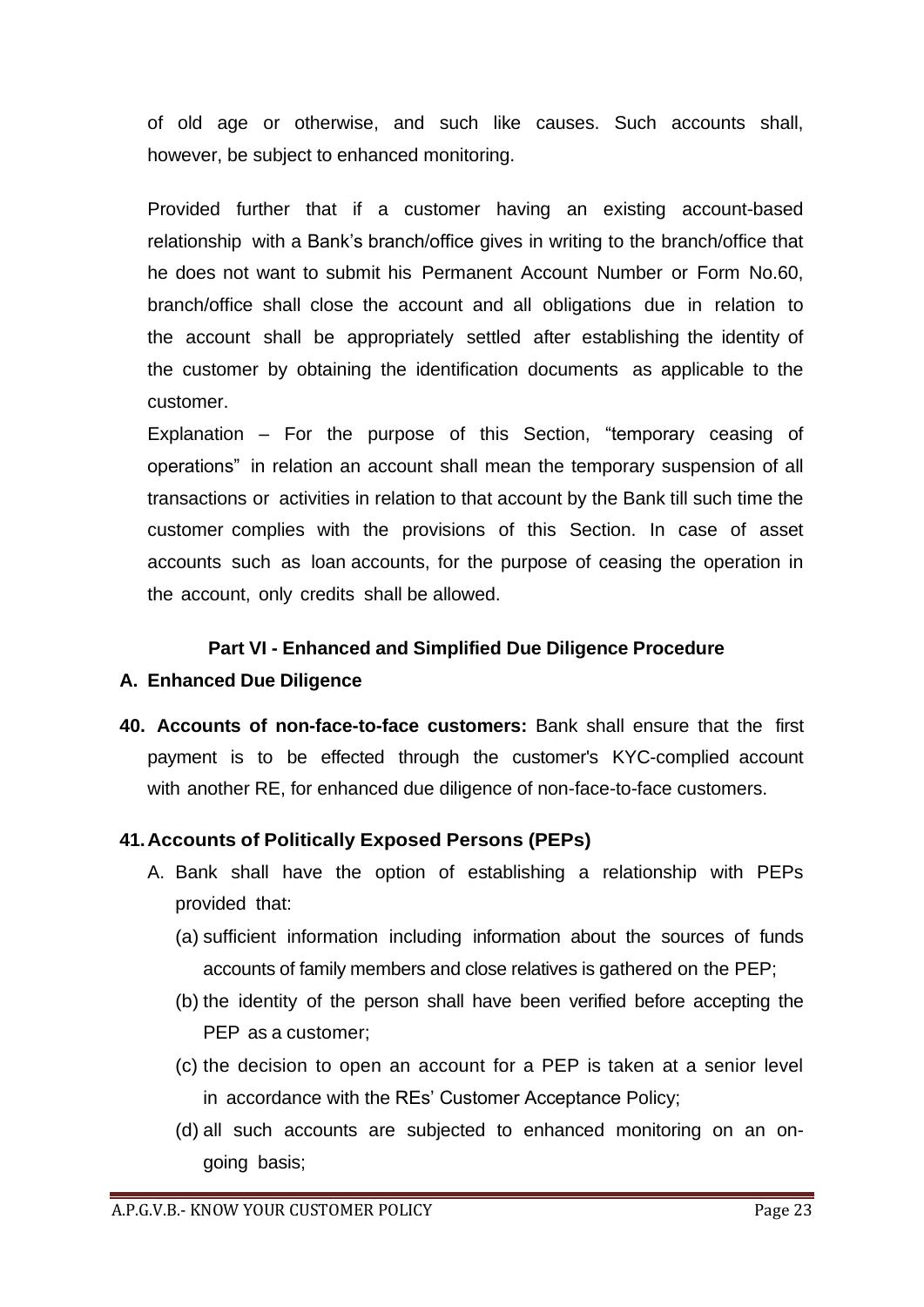- (e) in the event of an existing customer or the beneficial owner of an existing account subsequently becoming a PEP, senior management's approval is obtained to continue the business relationship;
- (f) the CDD measures as applicable to PEPs including enhanced monitoring on an on-going basis are applicable.
- B. These instructions shall also be applicable to accounts where a PEP is the beneficial owner

## **42.Client accounts opened by professional intermediaries:**

Bank shall ensure while opening client accounts through professional intermediaries, that:

- (a) Clients shall be identified when client account is opened by a professional intermediary on behalf of a single client.
- (b) Bank shall have option to hold 'pooled' accounts managed by professional intermediaries on behalf of entities like mutual funds, pension funds or other types of funds.
- (c) Bank shall not open accounts of such professional intermediaries who are bound by any client confidentiality that prohibits disclosure of the client details to the Bank.
- (d) All the beneficial owners shall be identified where funds held by the intermediaries are not co-mingled at the level of Bank, and there are 'sub- accounts', each of them attributable to a beneficial owner, or where such funds are co-mingled at the level of Bank, the Bank shall look for the beneficial owners.
- (e) B a n k shall, at their discretion, rely on the 'customer due diligence' (CDD) done by an intermediary, provided that the intermediary is a regulated and supervised entity and has adequate systems in place to comply with the KYC requirements of the customers.
- (f) The ultimate responsibility for knowing the customer lies with the Bank.

# **B. Simplified Due Diligence**

# **43.Simplified norms for Self Help Groups (SHGs)**

(a) CDD of all the members of SHG shall not be required while opening the savings bank account of the SHG.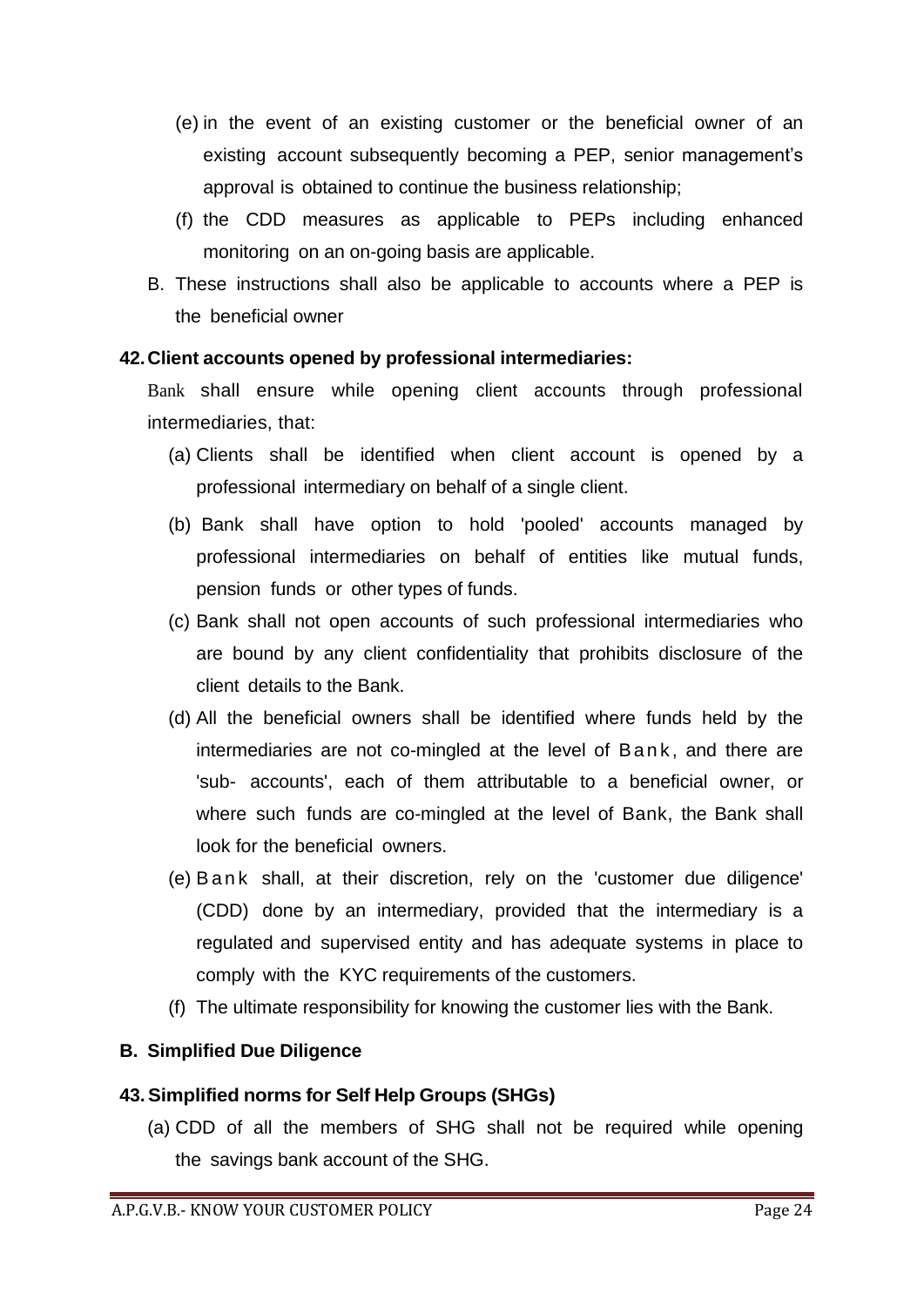- (b) CDD of all the office bearers shall suffice.
- (c) No separate CDD as per the CDD procedure mentioned in Section 15 of the policy, for the members or office bearers shall be necessary at the time of credit linking of SHGs.

**44.Procedure to be followed by banks while opening accounts of foreign students**

- (a) Bank shall, at their option, open a Non Resident Ordinary (NRO) bank account of a foreign student on the basis of his/her passport (with visa & immigration endorsement) bearing the proof of identity and address in the home country together with a photograph and a letter offering admission from the educational institution in India.
	- i. Provided that a declaration about the local address shall be obtained within a period of 30 days of opening the account and the said local address is verified.
	- ii. Provided further that pending the verification of address, the account shall be operated with a condition of allowing foreign remittances not exceeding USD 1,000 or equivalent into the account and a cap of rupees fifty thousand on aggregate in the same, during the 30-day period.
- (b) The account shall be treated as a normal NRO account, and shall be operated in terms of Reserve Bank of India's instructions on Non-Resident Ordinary Rupee (NRO) Account, and the provisions of FEMA 1999.
- (c) Students with Pakistani nationality shall require prior approval of the Reserve Bank for opening the account.

# **Chapter VII Record Management**

- **45.**The following steps shall be taken regarding maintenance, preservation and reporting of customer account information, with reference to provisions of PML Act and Rules. Bank shall,
	- (a) maintain all necessary records of transactions between the B a n k and the customer, both domestic and international, for at least five years from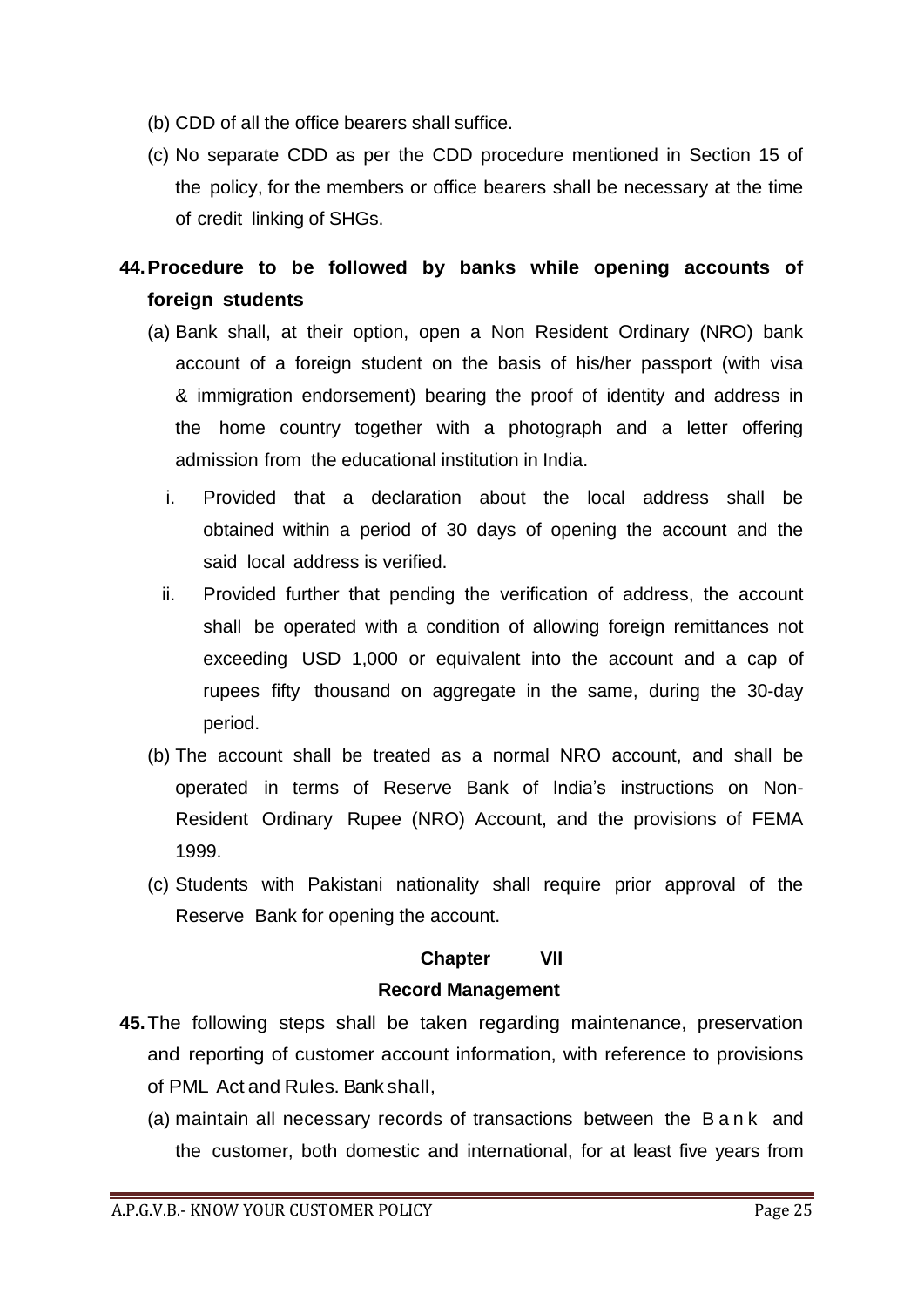the date of transaction;

- (b) preserve the records pertaining to the identification of the customers and their addresses obtained while opening the account and during the course of business relationship, for at least five years after the business relationship is ended;
- (c) make available the identification records and transaction data to the competent authorities upon request;
- (d) introduce a system of maintaining proper record of transactions prescribed under Rule 3 of Prevention of Money Laundering (Maintenance of Records) Rules, 2005 (PML Rules, 2005);
- (e) maintain all necessary information in respect of transactions prescribed under PML Rule 3 so as to permit reconstruction of individual transaction, including the following:
	- (i) the nature of the transactions;
	- (ii) the amount of the transaction and the currency in which it was denominated;
	- (iii) the date on which the transaction was conducted; and
	- (iv) the parties to the transaction.
- (f) evolve a system for proper maintenance and preservation of account information in a manner that allows data to be retrieved easily and quickly whenever required or when requested by the competent authorities;
- (g) maintain records of the identity and address of their customer, and records in respect of transactions referred to in Rule 3 in hard or soft format.

# **Chapter VIII**

## **Reporting Requirements to Financial Intelligence Unit - India**

**46.** Bank shall furnish to the Director, Financial Intelligence Unit-India (FIU-IND), information referred to in Rule 3 of the PML (Maintenance of Records) Rules, 2005 in terms of Rule 7 thereof.

Explanation: In terms of Third Amendment Rules notified September 22, 2015 regarding amendment to sub rule 3 and 4 of rule 7, Director, FIU-IND shall have powers to issue guidelines to the REs for detecting transactions referred to in various clauses of sub-rule (1) of rule 3, to direct them about the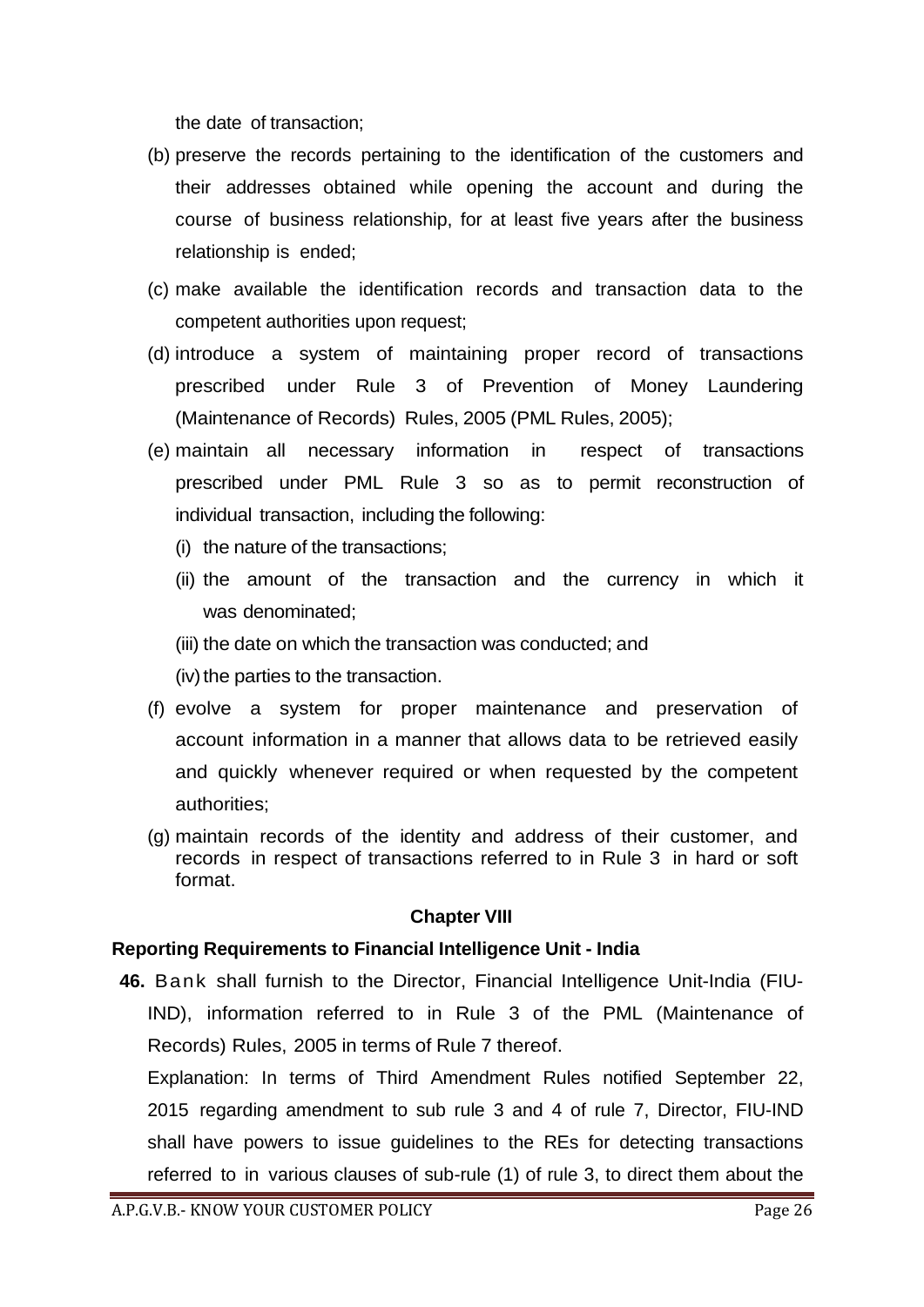form of furnishing information and to specify the procedure and the manner of furnishing information.

**47.** The reporting formats and comprehensive reporting format guide, prescribed/ released by FIU-IND and Report Generation Utility and Report Validation Utility developed to assist reporting entities in the preparation of prescribed reports shall be taken note of. The editable electronic utilities to file electronic Cash Transaction Reports (CTR) / Suspicious Transaction Reports (STR) which FIU-IND has placed on its website shall be made use of by Bank until we install/adopt suitable technological tools for extracting CTR/STR from live transaction data. The Principal Officers of those REs, whose all branches are not fully computerized, shall have suitable arrangement to cull out the transaction details from branches which are not yet computerized and to feed the data into an electronic file with the help of the editable electronic utilities of CTR/STR as have been made available by FIU-IND on its website [http://fiuindia.gov.in.](http://fiuindia.gov.in/)

- **48.**While furnishing information to the Director, FIU-IND, delay of each day in not reporting a transaction or delay of each day in rectifying a misrepresented transaction beyond the time limit as specified in the Rule shall be constituted as a separate violation. Bank shall not put any restriction on operations in the accounts where an STR has been filed. Bank shall keep the fact of furnishing of STR strictly confidential. It shall be ensured that there is no tipping off to the customer at any level.
- **49.**Robust software, throwing alerts when the transactions are inconsistent with risk categorization and updated profile of the customers shall be put in to use as a part of effective identification and reporting of suspicious transactions.

## **Chapter IX**

# **Requirements/obligations under International Agreements Communications from International Agencies –**

**50.** Bank shall ensure that in terms of Section 51A of the Unlawful Activities (Prevention) (UAPA) Act, 1967, they do not have any account in the name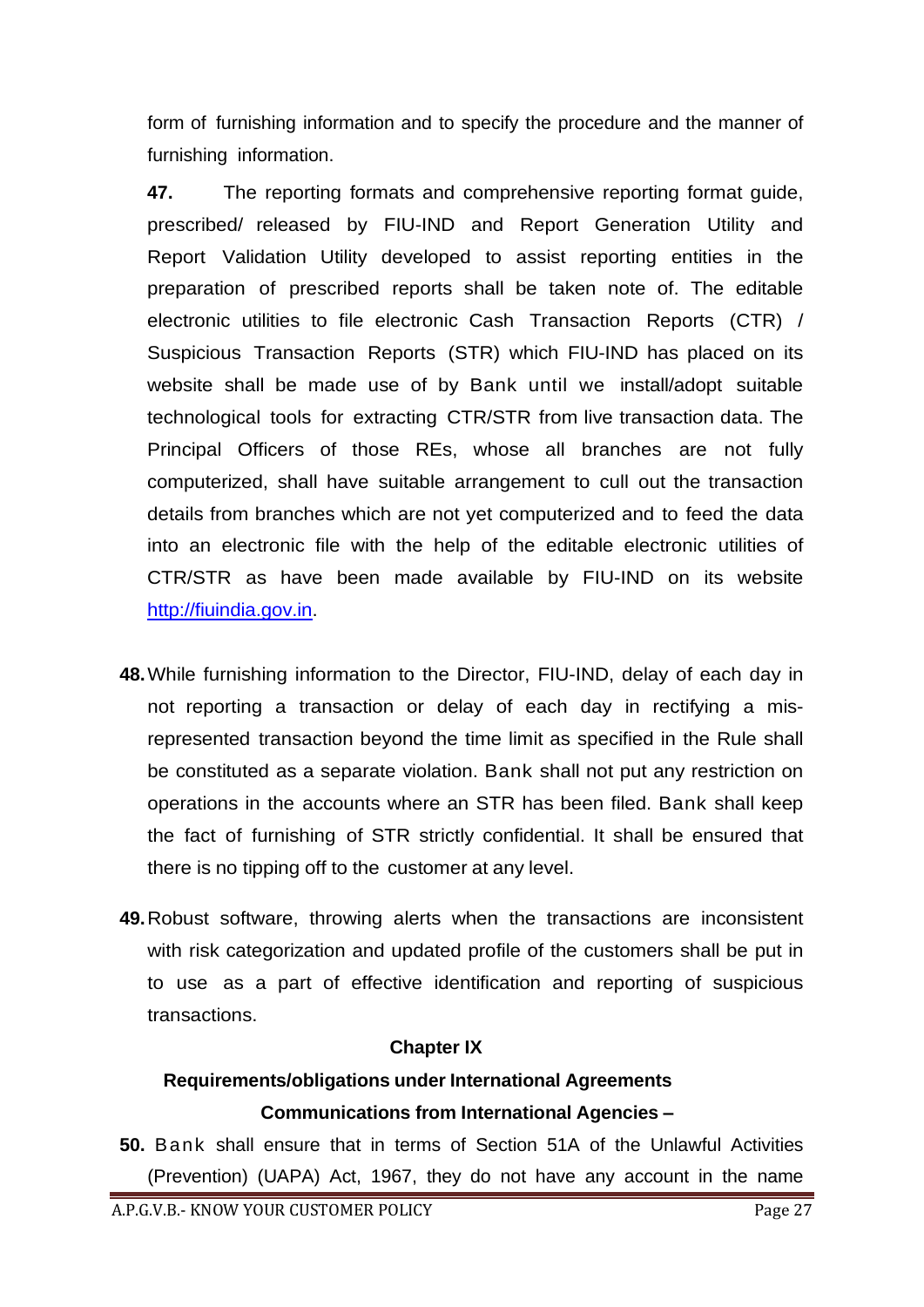of individuals/entities appearing in the lists of individuals and entities, suspected of having terrorist links, which are approved by and periodically circulated by the United Nations Security Council (UNSC). The details of the two lists are as under:

- (a) The **"ISIL (Da'esh) &Al-Qaida Sanctions List**", which includes names of individuals and entities associated with the Al-Qaida. The updated ISIL &Al- Qaida Sanctions List is available at https://scsanctions.un.org/fop/fop?xml=htdocs/resources/xml/en/consolidate d. xml&xslt=htdocs/resources/xsl/en/al-qaida-r.xsl
- (b) The **"1988 Sanctions List",** consisting of individuals (Section A of the consolidated list) and entities (Section B) associated with the Taliban which is available at https://scsanctions.un.org/fop/fop?xml=htdocs/resources/xml/en/consolidate d. xml&xslt=htdocs/resources/xsl/en/taliban-r.xsl.
- **51.**Details of accounts resembling any of the individuals/entities in the lists shall be reported to FIU-IND apart from advising Ministry of Home Affairs as required under UAPA notification dated August 27, 2009.
- **52.**In addition to the above, other UNSCRs circulated by the Reserve Bank in respect of any other jurisdictions/ entities from time to time shall also be taken note of.
- **53.Freezing of Assets under Section 51A of Unlawful Activities (Prevention) Act, 1967**

The procedure laid down in the UAPA Order dated March 14, 2019 (Annex I of this policy) shall be strictly followed and meticulous compliance with the Order issued by the Government shall be ensured.

- **54. Jurisdictions that do not or insufficiently apply the FATF Recommendations**
	- (a) FATF Statements circulated by Reserve Bank of India from time to time, and publicly available information, for identifying countries, which do not or insufficiently apply the FATF Recommendations, shall be considered.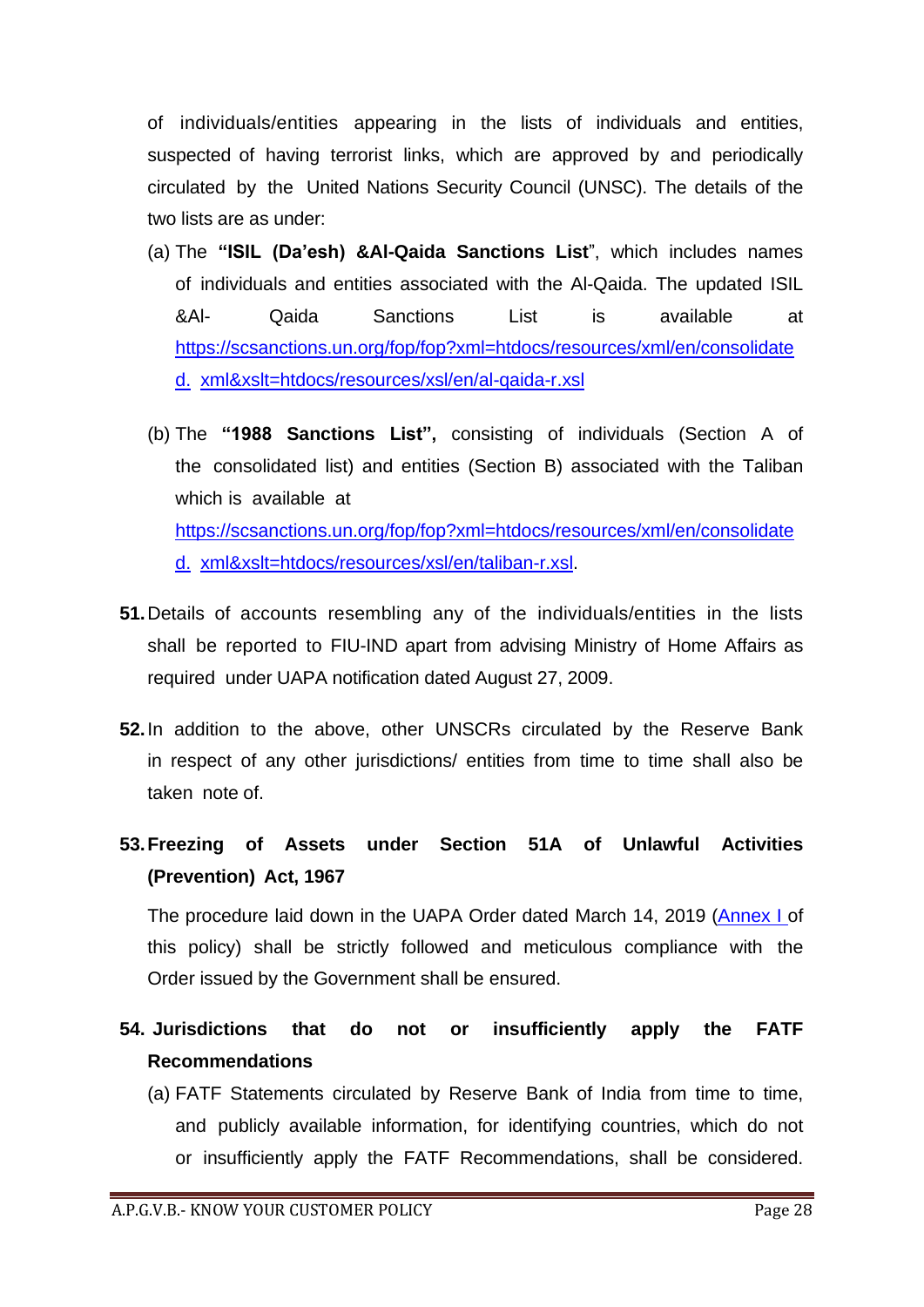Risks arising from the deficiencies in AML/CFT regime of the jurisdictions included in the FATF Statement shall be taken into account.

(b) Special attention shall be given to business relationships and transactions with persons (including legal persons and other financial institutions) from or in countries that do not or insufficiently apply the FATF Recommendations and jurisdictions included in FATF Statements.

*Explanation: The process referred to in Section 55 a & b do not preclude REs from having legitimate trade and business transactions with the countries and jurisdictions mentioned in the FATF statement.*

(c) The background and purpose of transactions with persons (including legal persons and other financial institutions) from jurisdictions included in FATF Statements and countries that do not or insufficiently apply the FATF Recommendations shall be examined, and written findings together with all documents shall be retained and shall be made available to Reserve Bank/other relevant authorities, on request.

#### **Chapter X -Other Instructions**

## **55. Secrecy Obligations and Sharing of Information:**

- (a) Bank shall maintain secrecy regarding the customer information which arises out of the contractual relationship between the banker and customer.
- (b) Information collected from customers for the purpose of opening of account shall be treated as confidential and details thereof shall not be divulged for the purpose of cross selling, or for any other purpose without the express permission of the customer.
- (c) While considering the requests for data/information from Government and other agencies, banks shall satisfy themselves that the information being sought is not of such a nature as will violate the provisions of the laws relating to secrecy in the banking transactions.
- (d) The exceptions to the said rule shall be as under:
- (e) Where disclosure is under compulsion of law
- (f) Where there is a duty to the public to disclose,
- (g) the interest of bank requires disclosure and
- (h) Where the disclosure is made with the express or implied consent of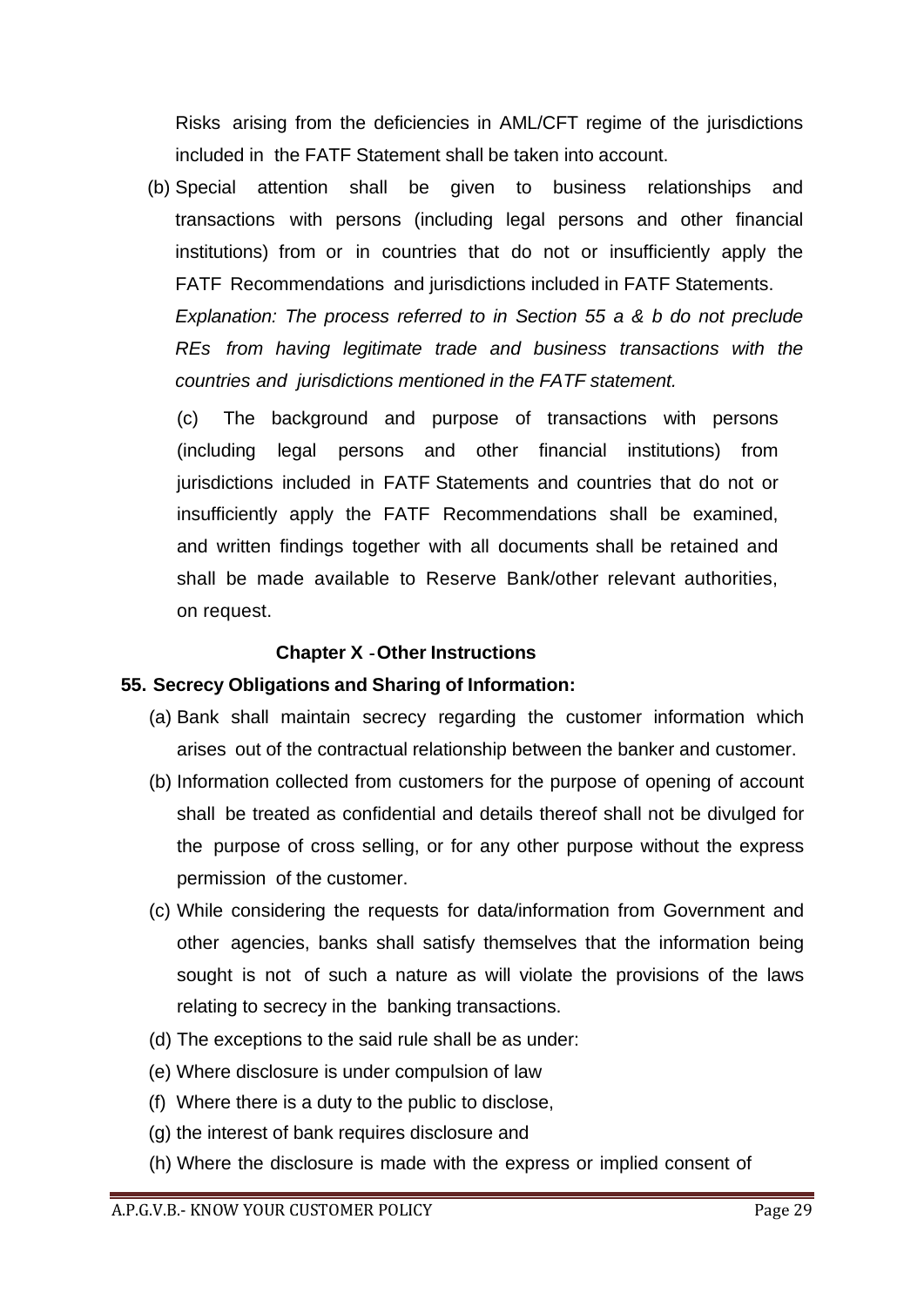the customer.

# **56.CDD Procedure and sharing KYC information with Central KYC Records Registry (CKYCR)**

Our Bank has been registered with Central KYC Registry with Registration Number IN2102 and account No.VCKYCAPGRVBK 2102.

All Bank branches/offices shall capture the KYC information for sharing with the CKYCR in the manner mentioned in the Rules, as required by the revised KYC templates prepared for 'individuals' and 'Legal Entities' as the case may be. Government of India has authorised the Central Registry of Securitisation Asset Reconstruction and Security Interest of India (CERSAI), to act as, and to perform the functions of the CKYCR vide Gazette Notification No. S.O. 3183(E) dated November 26, 2015. Accordingly, Branches/offices shall take the following steps:

(i) Branches/offices shall upload the KYC data pertaining to all new individual accounts opened on or after from April 1, 2017 with CERSAI in terms of the provisions of the Prevention of Money Laundering (Maintenance of Records) Rules, 2005.

# **57.Reporting requirement under Foreign Account Tax Compliance Act (FATCA) and Common Reporting Standards (CRS)**

Under FATCA and CRS, Bank shall adhere to the provisions of Income Tax Rules 114F, 114G and 114H and determine whether they are a Reporting Financial Institution as defined in Income Tax Rule 114F and if so, shall take following steps for complying with the reporting requirements:

(a) Register on the related e-filling portal of Income Tax Department as Reporting Financial Institutions at the link https://incometaxindiaefiling.gov.in/ post login -

-> My Account --> Register as Reporting Financial Institution,

(b) Submit online reports by using the digital signature of the 'Designated Director' by either uploading the Form 61B or 'NIL' report, for which, the schema prepared by Central Board of Direct Taxes (CBDT) shall be referred to.

*Explanation: Bank shall refer to the spot reference rates published by Foreign Exchange Dealers' Association of India (FEDAI) on their*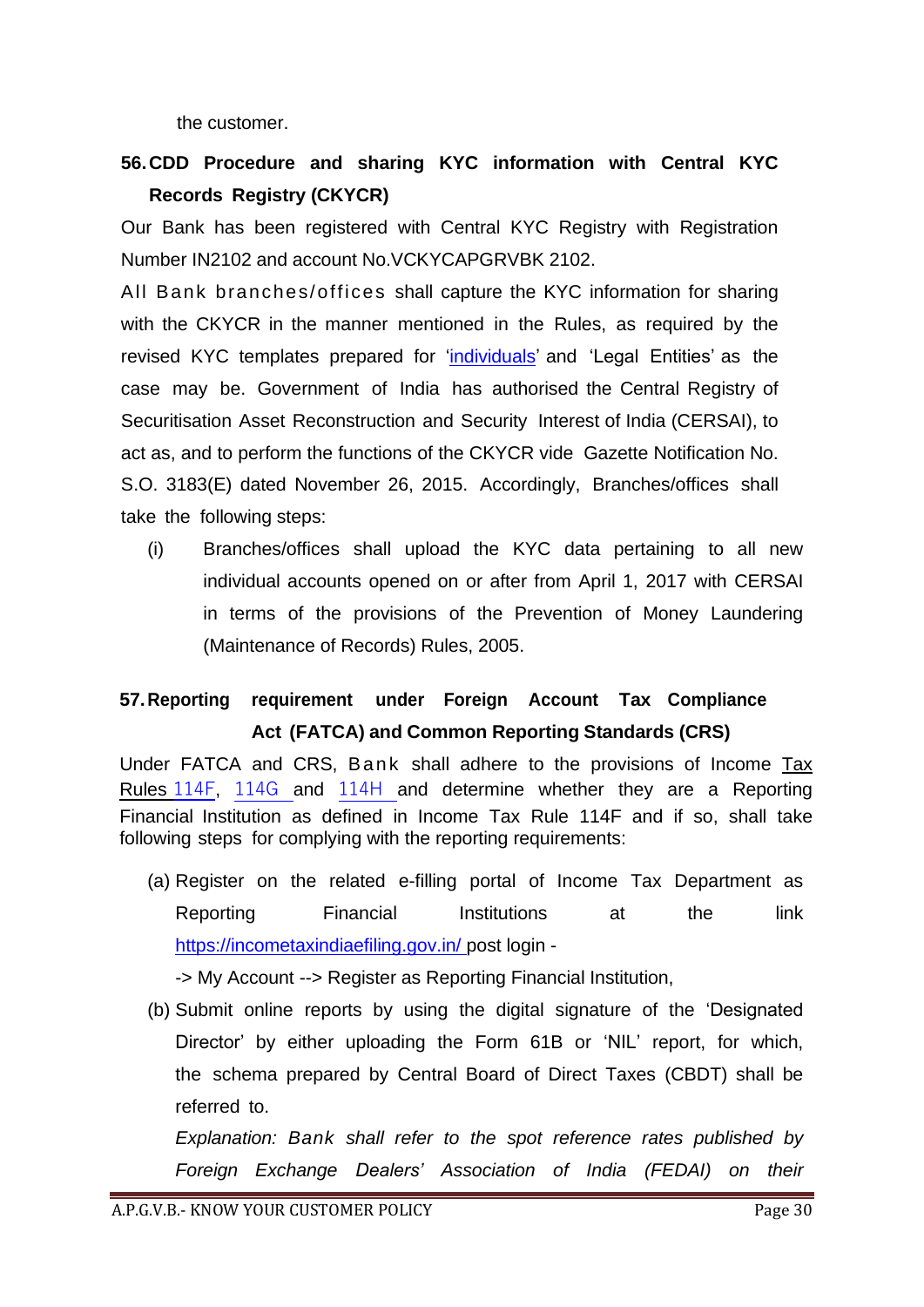*website at [http://www.fedai.org.in/RevaluationRates.aspx f](http://www.fedai.org.in/RevaluationRates.aspx)or carrying out the due diligence procedure for the purposes of identifying reportable accounts in terms of Rule 114H.*

- (c) Develop Information Technology (IT) framework for carrying out due diligence procedure and for recording and maintaining the same, as provided in Rule 114H.
- (d) Develop a system of audit for the IT framework and compliance with Rules 114F, 114G and 114H of Income Tax Rules.
- (e) Constitute a "High Level Monitoring Committee" under the Designated Director or any other equivalent functionary to ensure compliance.
- (f) Ensure compliance with updated instructions/ rules/ guidance notes/ Press releases/ issued on the subject by Central Board of Direct Taxes (CBDT) from time to time and available on the web site [http://www.incometaxindia.gov.in/Pages/default.aspx.](http://www.incometaxindia.gov.in/Pages/default.aspx) Bank shall take note of the following:
	- i. updated Guidance Note on FATCA and CRS
	- ii. a press release on 'Closure of Financial Accounts' under Rule 114H (8).

## **58.Period for presenting payment instruments**

Payment of cheques/drafts/pay orders/banker's cheques, if they are presented beyond the period of three months from the date of such instruments, shall not be made.

#### **59.Operation of Bank Accounts & Money Mules**

The instructions on opening of accounts and monitoring of transactions shall be strictly adhered to, in order to minimise the operations of "Money Mules" which are used to launder the proceeds of fraud schemes (*e.g.,* phishing and identity theft) by criminals who gain illegal access to deposit accounts by recruiting third parties which act as "money mules." If it is established that an account opened and operated is that of a Money Mule, it shall be deemed that the bank has not complied with these directions.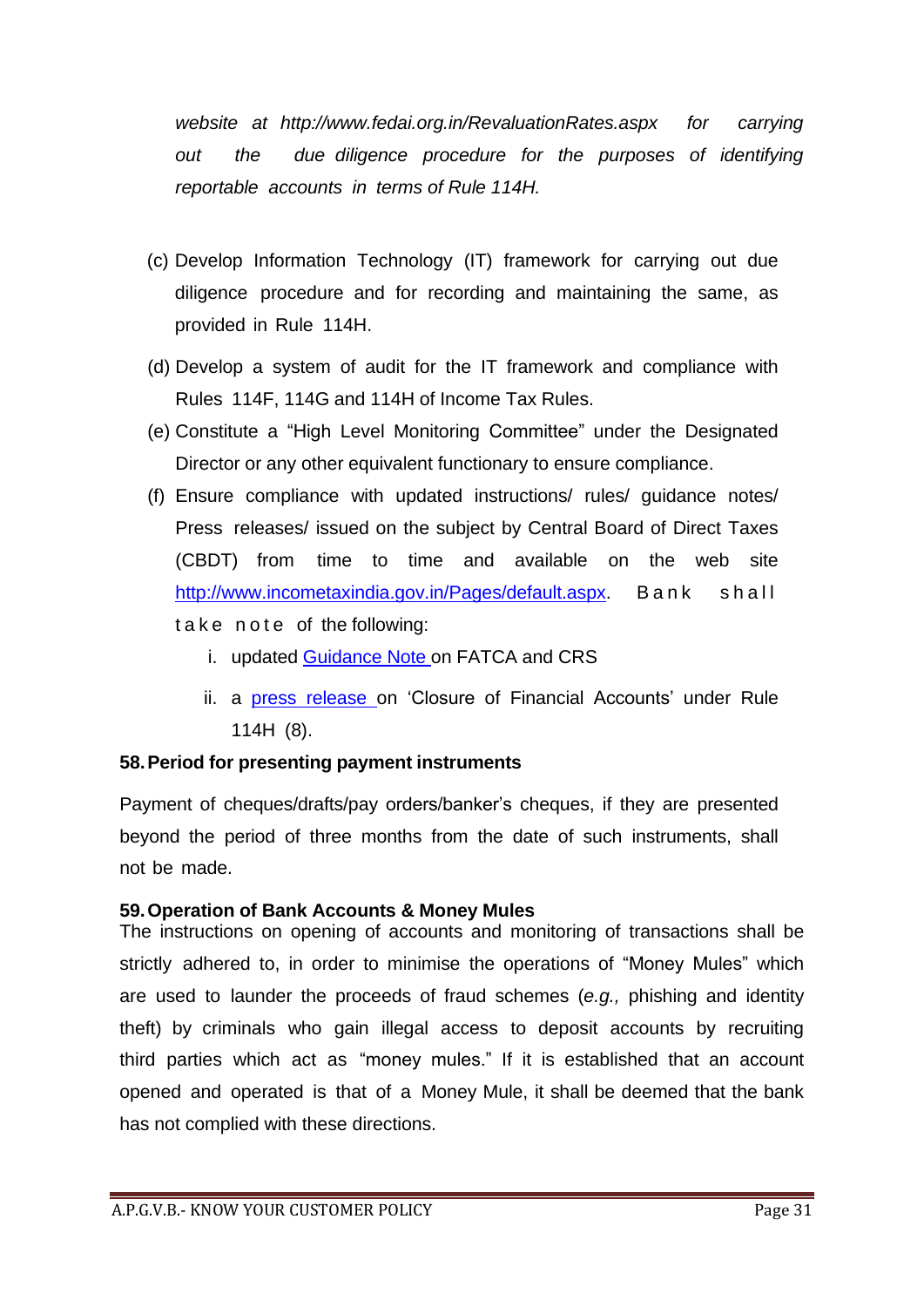#### **60.Collection of Account Payee Cheques**

Account payee cheques for any person other than the payee constituent shall not be collected. Bank shall, at their option, collect account payee cheques drawn for an amount not exceeding rupees fifty thousand to the account of their customers who are co-operative credit societies, provided the payees of such cheques are the constituents of such co-operative credit societies.

**62.** (a) A Unique Customer Identification Code (UCIC) shall be allotted while entering into new relationships with individual customers as also the existing customers by bank.

(b) The bank shall, at their option, not issue UCIC to all walkin/occasional customers such as buyers of pre-paid instruments/purchasers of third party products provided it is ensured that there is adequate mechanism to identify such walk-in customers who have frequent transactions with them and ensure that they are allotted UCIC.

# **63. Introduction of New Technologies – Credit Cards/Debit Cards/ Smart Cards/Gift Cards/Mobile Wallet/ Net Banking/ Mobile Banking/RTGS/ NEFT/ECS/IMPS etc.**

Adequate attention shall be paid by Bank to any money-laundering and financing of terrorism threats that may arise from new or developing technologies and it shall be ensured that appropriate KYC procedures issued from time to time are duly applied before introducing new products/services/technologies. Agents used for marketing of credit cards shall also be subjected to due diligence and KYC measures.

#### **64. Wire transfer**

Bank shall ensure the following while effecting wire transfer:

(a) All cross-border wire transfers including transactions using credit or debit card shall be accompanied by accurate and meaningful originator information such as name, address and account number or a unique reference number, as prevalent in the country concerned in the absence of account.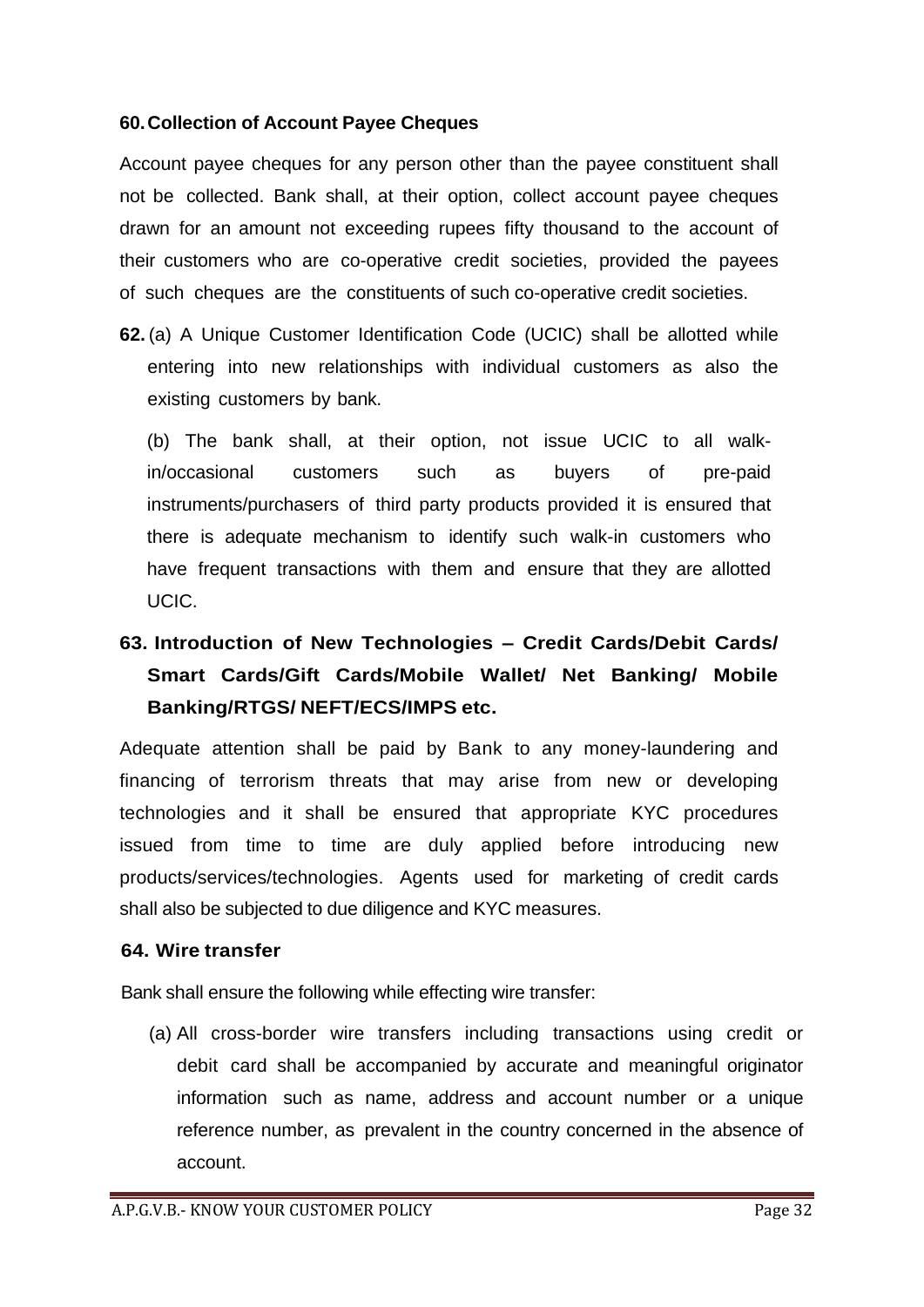Exception: Interbank transfers and settlements where both the originator and beneficiary are banks or financial institutions shall be exempt from the above requirements.

- (b) Domestic wire transfers of rupees fifty thousand and above shall be accompanied by originator information such as name, address and account number.
- (c) Customer Identification shall be made if a customer is intentionally structuring wire transfer below rupees fifty thousand to avoid reporting or monitoring. In case of non-cooperation from the customer, efforts shall be made to establish his identity and STR shall be made to FIU-IND.
- (d) Complete originator information relating to qualifying wire transfers shall be preserved at least for a period of five years by the ordering bank.
- (e) A bank processing as an intermediary element of a chain of wire transfers shall ensure that all originator information accompanying a wire transfer is retained with the transfer.
- (f) The receiving intermediary bank shall transfer full originator information accompanying a cross-border wire transfer and preserve the same for at least five years if the same cannot be sent with a related domestic wire transfer, due to technical limitations.
- (g) All the information on the originator of wire transfers shall be immediately made available to appropriate law enforcement and/or prosecutorial authorities on receiving such requests.
- (h) Effective risk-based procedures to identify wire transfers lacking complete originator information shall be in place at a beneficiary bank.
- (i) Beneficiary bank shall report transaction lacking complete originator information to FIU-IND as a suspicious transaction.
- (j) The beneficiary bank shall seek detailed information of the fund remitter with the ordering bank and if the ordering bank fails to furnish information on the remitter, the beneficiary shall consider restricting or terminating its business relationship with the ordering bank.

## **65. Issue and Payment of Demand Drafts, etc.,**

Any remittance of funds by way of demand draft, mail/telegraphic transfer/NEFT/IMPS or any other mode and issue of travelers' cheques for value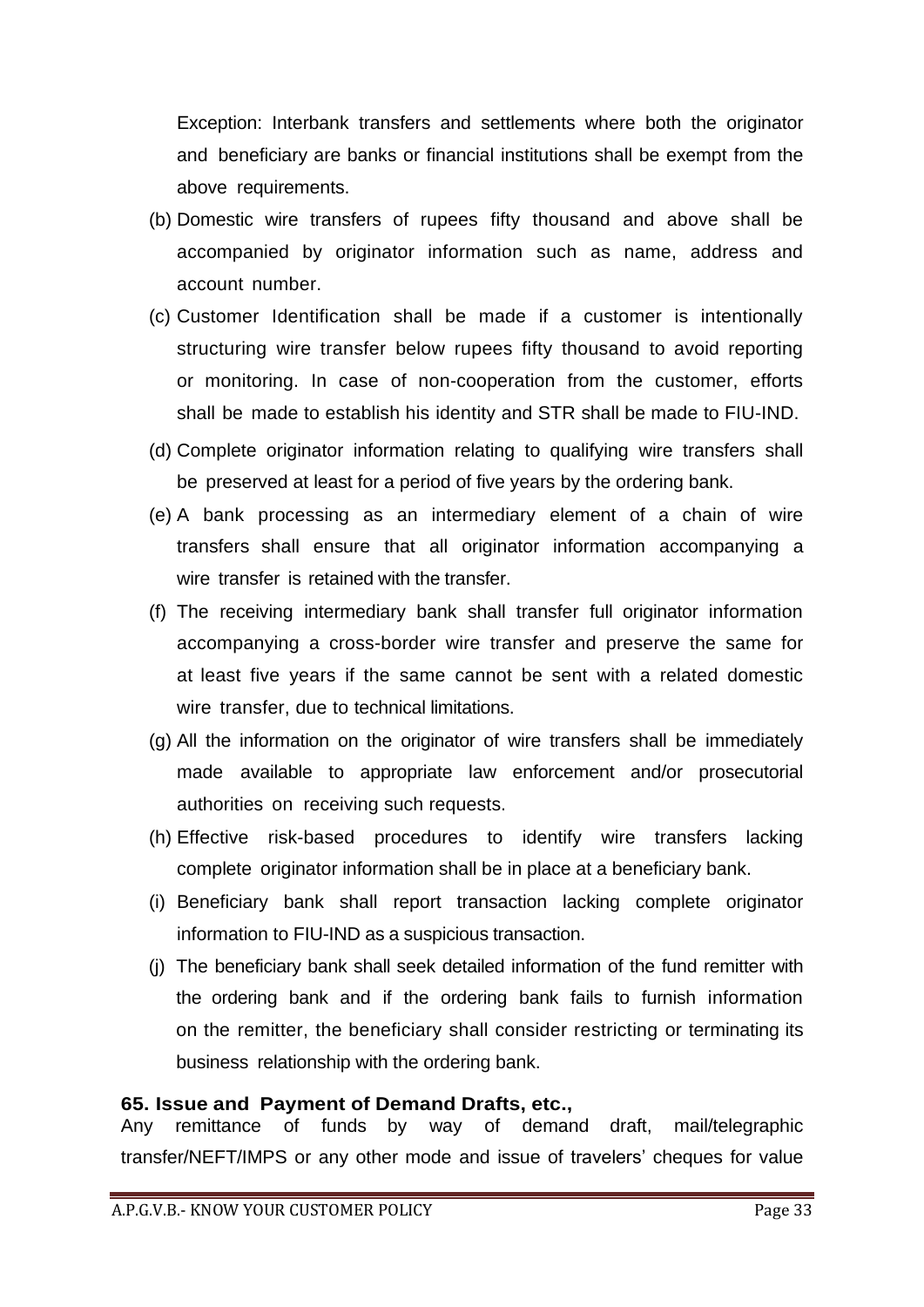of rupees fifty thousand and above shall be effected by debit to the customer's account or against cheques and not against cash payment.

Further, the name of the purchaser shall be incorporated on the face of the demand draft, pay order, banker's cheque, etc., by the issuing bank. These instructions shall take effect for such instruments issued on or after September 15, 2018.

# **66. Quoting of PAN**

Permanent account number (PAN) of customers shall be obtained and verified while undertaking transactions as per the provisions of Income Tax Rule 114B applicable to banks, as amended from time to time. Form 60 shall be obtained from persons who do not have PAN.

# **67. Selling Third party products**

Bank acting as agent while selling third party products as per regulations in force from time to time shall comply with the following aspects for the purpose of these directions:

- (a) the identity and address of the walk-in customer shall be verified for transactions above rupees fifty thousand as required under Section 13(e) of this Directions.
- (b) transaction details of sale of third party products and related records shall be maintained as prescribed in Chapter VII Section 46.
- (c) AML software capable of capturing, generating and analysing alerts for the purpose of filing CTR/STR in respect of transactions relating to third party products with customers including walk-in customers shall be available.
- (d) transactions involving rupees fifty thousand and above shall be undertaken only by:
	- debit to customers' account or against cheques; and
	- obtaining and verifying the PAN given by the account-based as well as walk-in customers.
- (e) Instruction at 'd' above shall also apply to sale of Bank's own products, payment of dues of credit cards/sale and reloading of prepaid/travel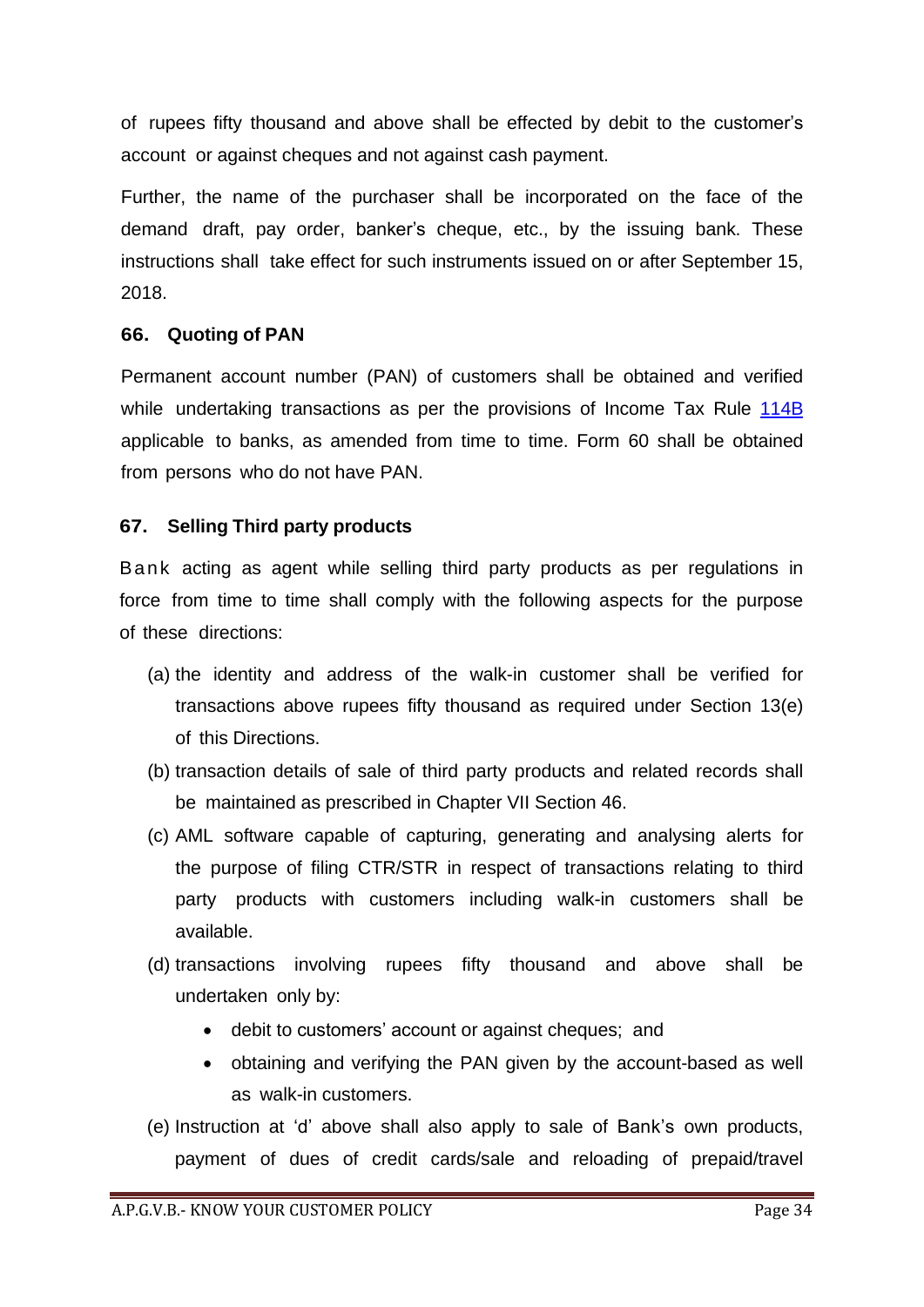cards and any other product for rupees fifty thousand and above.

## **68. At-par cheque facility availed by co-operative banks**

- (a) The 'at par' cheque facility offered by Bank to co-operative banks shall be monitored and such arrangements be reviewed to assess the risks including credit risk and reputational risk arising therefrom.
- (b) The right to verify the records maintained by the customer cooperative banks/ societies for compliance with the extant instructions on KYC and AML under such arrangements shall be retained by bank.
- (c) Cooperative Banks shall:
	- i. ensure that the 'at par' cheque facility is utilised only:
		- a. for their own use,
		- b. for their account-holders who are KYC complaint, provided that all transactions of rupees fifty thousand or more are strictly by debit to the customers' accounts,
		- c. for walk-in customers against cash for less than rupees fifty thousand per individual.
	- ii. maintain the following:
		- a. records pertaining to issuance of 'at par' cheques covering, inter alia, applicant's name and account number, beneficiary's details and date of issuance of the 'at par' cheque,
		- b. sufficient balances/drawing arrangements with the commercial bank extending such facility for purpose of honouring such instruments.
	- iii. ensure that 'At par' cheques issued are crossed 'account payee' irrespective of the amount involved.

# **69. Issuance of Prepaid Payment Instruments (PPIs):**

PPI issuers shall ensure that the instructions issued by Department of Payment and Settlement System of Reserve Bank of India through their Master Direction are strictly adhered to.

## **70. Hiring of Employees and Employee training**

- (a) Adequate screening mechanism as an integral part of their personnel recruitment/hiring process shall be put in place.
- (b) On-going employee training programme shall be put in place so that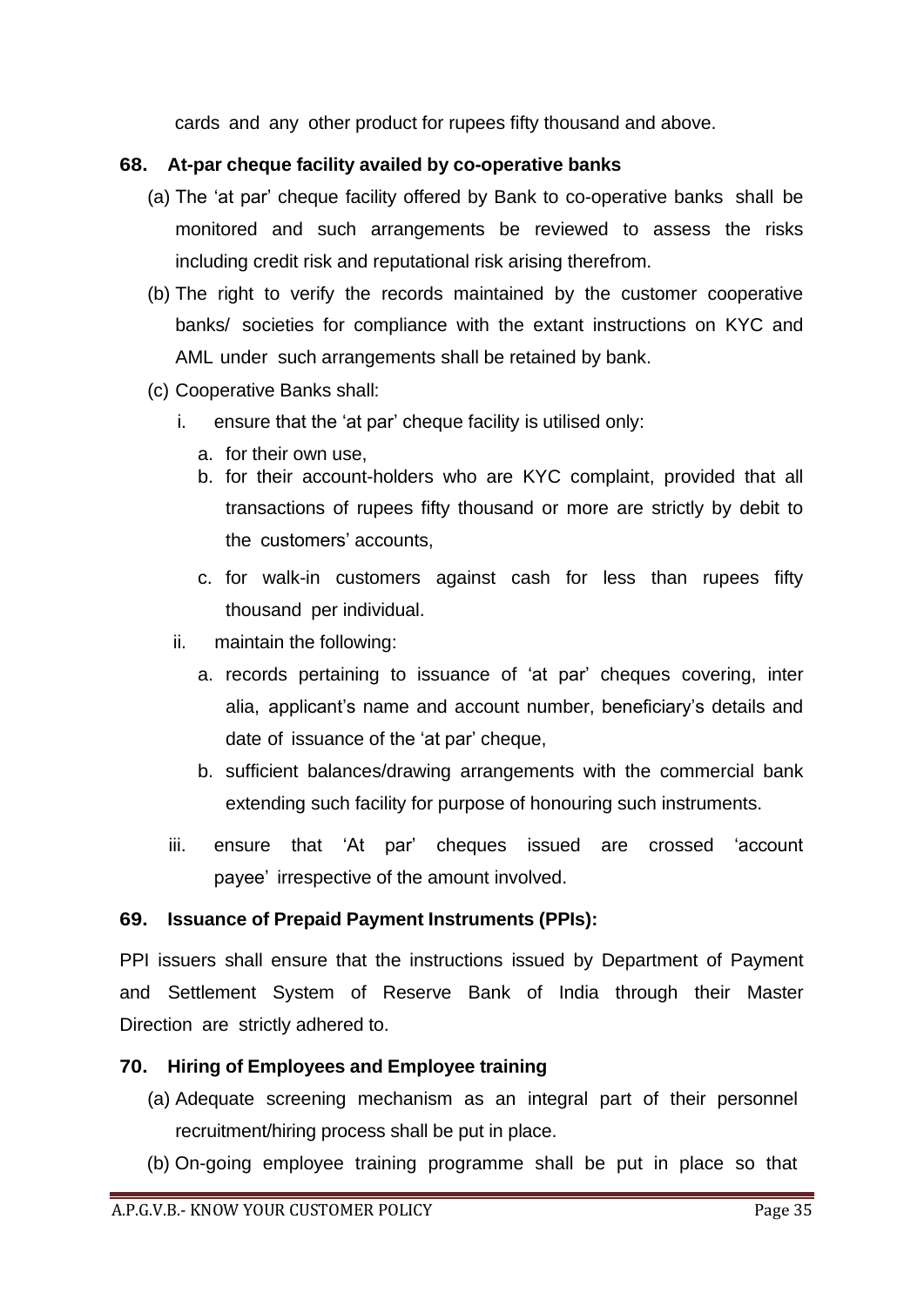the members of staff are adequately trained in AML/CFT policy. The focus of the training shall be different for frontline staff, compliance staff and staff dealing with new customers. The front desk staff shall be specially trained to handle issues arising from lack of customer education. Proper staffing of the audit function with persons adequately trained and well-versed in AML/CFT policies of the Bank, regulation and related issues shall be ensured.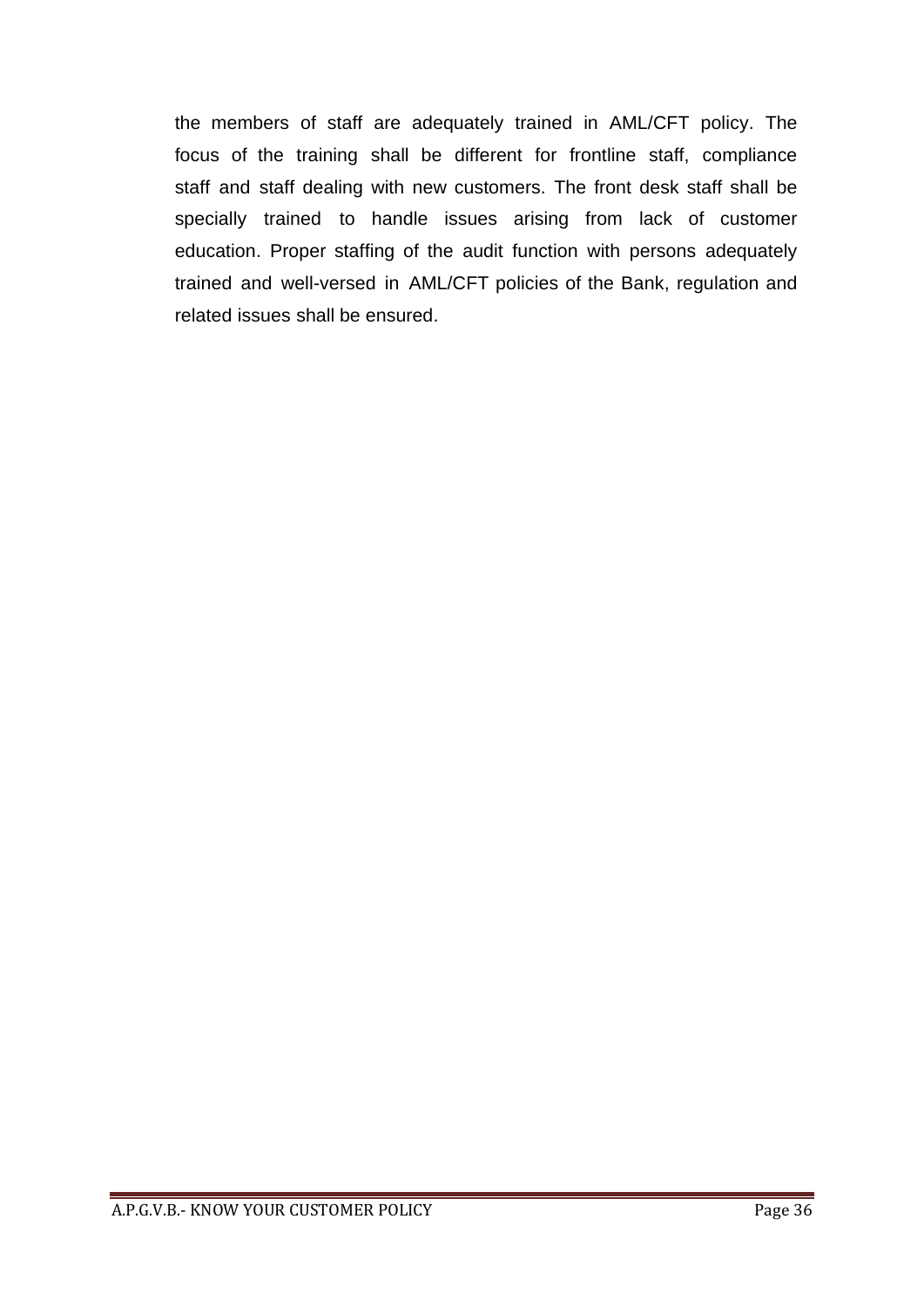**Government of India Ministry of Home Affairs CTCR Division**

New Delhi, dated 14 March 2019

## **ORDER**

**Subject: - Procedure for implementation of Section 51A of the Unlawful (Prevention) Act, 1967.**

The Unlawful Activities (Prevention) Act, 1967 (UAPA) was amended and notified on 31.12.2008, which, inter-alia, inserted Section 51A to the Act. Section 51 A, reads as under:-

"51A. For the prevention of, and for coping with terrorist activities, the Central Government shall have power to —

- (a) freeze, seize or attach funds and other financial assets or economic resources held by, on behalf of or at the direction of the individuals or entities Listed in the Schedule to the Order, or any other person engaged in or suspected to be engaged in terrorism;
- (b) prohibit any individual or entity from making any funds, financial assets or economic resources or related services available for the benefit of the individuals or entities Listed in the Schedule to the Order or any other person engaged in or suspected to be engaged in terrorism:
- (c) prevent the entry into or the transit through India of individuals Listed in the Schedule to the Order or any other person engaged in or suspected to be engaged in terrorism".

The Unlawful Activities (Prevention) Act, 1967 defines "Order" as under :-

"Order" means the Prevention and Suppression of Terrorism (Implementation of Security Council Resolutions) Order. 2007, as may be amended from time to time.

In order to expeditiously and effectively implement the provisions of Section 51A, a procedure was outlined vide this Ministry Order No. 17015/10/2002-IS-VI dated 27.08.2009. After the reorganization of the Divisions in Ministry of Home Affairs, the administration of Unlawful Activities (Prevention) Act, 1967 and the work relating to countering of terror financing has been allocated to the CTCR Division. The order dated 27.8.2009 is accordingly modified as under:

## **Appointment and communication of details of UAPA Nodal Officers**

2. As regards appointment and communication of details of UAPA Nodal Officers-

(i) The UAPA Nodal Officer for CTCR Division would be the Joint Secretary (CTCR), Ministry of Home Affairs. His contact details are 011-23092736 (Tel), 011-23092569 (Fax) and  $\frac{1}{12}$  isctcr-mha@gov.in (e-mail id).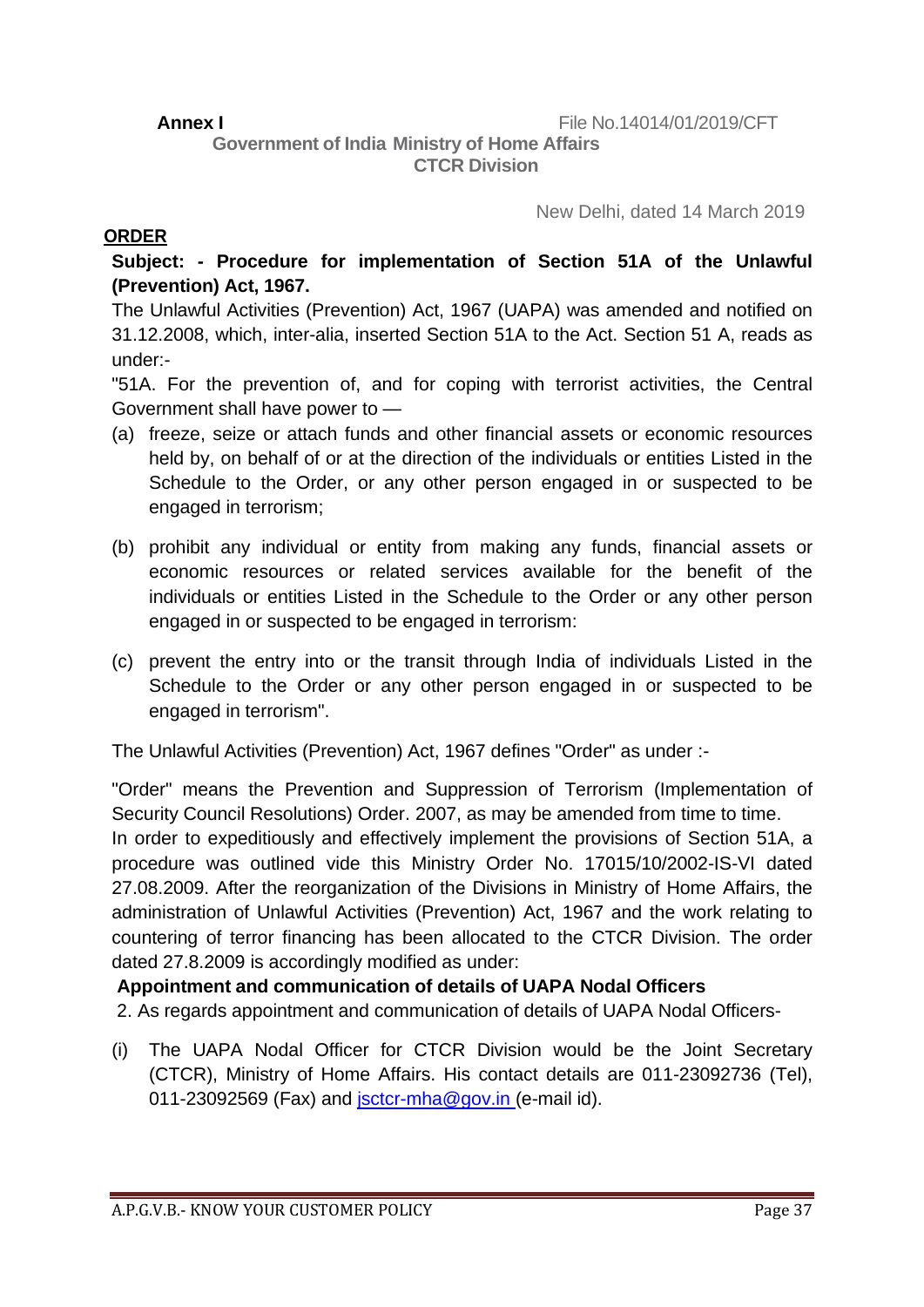- (ii) The Ministry of External Affairs, Department of Economic Affairs, Foreigners Division of MHA, FIU-IND; and RBI, SEBI, IRDA (hereinafter referred to as Regulators) shall appoint a UAPA Nodal Officer and communicate the name and contact details to the CTCR Division in MHA.
- (iii) The States and UTs should appoint a UAPA Nodal Officer preferably of the rank of the Principal Secretary/Secretary, Home Department and communicate the name and contact details to the CTCR Division in MHA.
- (iv) The CTCR Division in MHA would maintain the consolidated list of all UAPA Nodal Officers and forward the list to all other UAPA Nodal Officers.
- (v) The RBI, SEBI, IRDA should forward the consolidated list of UAPA Nodal Officers. to the banks, stock exchanges/depositories, intermediaries regulated by SEBI and insurance companies respectively.
- (vi) The consolidated list of the UAPA Noda! Officers should be circulated by the Nodal Officer of CTCR Division of MHA in July every year and on every change. Joint Secretary (CTCR) being the Nodal Officer of CTCR Division of MHA, shall cause the amended list of UAPA Noda! Officers to be circulated to the Nodal Officers of Ministry of External Affairs, Department of Economic Affairs, Foreigners Division of MHA, RBI, SEBI, IRDA and FIU-IND.

## **Communication of the list of designated individuals/entities**

3. As regards communication of the list of designated individuals/entities-

- (i) The Ministry of External Affairs shall update the list of individuals and entities subject to UN sanction measures on a regular basis. On any revision, the Ministry of External Affairs would electronically forward this list to the Nodal Officers in Regulators, FIU-IND, CTCR Division and Foreigners Division in MHA,
- (ii) The Regulators would forward the list mentioned in (i) above (referred to as designated lists) to the banks, stock exchanges/ depositories, intermediaries regulated by SEBI and insurance companies respectively.
- (iii) The CTCR Division of MHA would forward the designated lists to the UAPA Nodal Officer of all States and UTs.
- (iv) The Foreigners Division of MHA would forward the designated lists to the immigration authorities and security agencies.

# **Regarding funds, financial assets or economic resources or related services held in the form of bank accounts, stocks or Insurance policies etc.**

4. As regards funds, financial assets or economic resources or related services held in the form of bank accounts, stocks or Insurance policies etc., the Regulators would forward the designated lists to the banks, stock exchanges/depositories, intermediaries regulated by SEBI and insurance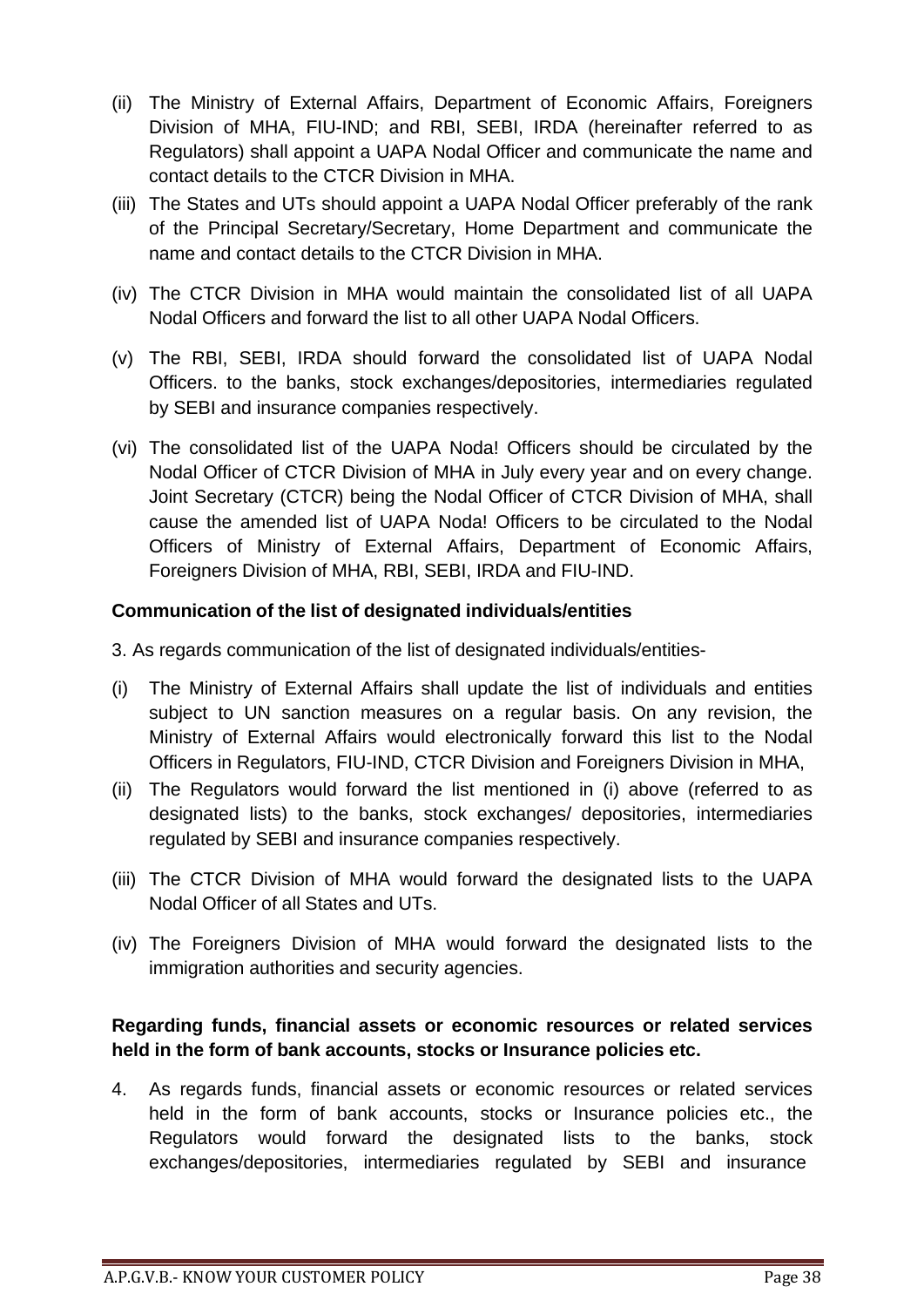companies respectively. The RBI, SEBI and IRDA would issue necessary guidelines to banks, stock exchanges/depositories, intermediaries regulated by SEBI and insurance companies requiring them to-

- (i) Maintain updated designated lists in electronic form and run a check on the given parameters on a regular basis to verify whether individuals or entities listed in the schedule to the Order, herein after, referred to as designated individuals/entities are holding any funds, financial assets or economic resources or related services held in the form of bank accounts, stocks or Insurance policies etc., with them.
- (ii) In case, the particulars of any of their customers match with the particulars of designated individuals/entities, the banks, stock exchanges/depositories, intermediaries regulated by SEBI and insurance companies shall immediately, not later than 24 hours from the time of finding out such customer, inform full particulars of the funds, financial assets or economic resources or related services held in the form of bank accounts, stocks or Insurance policies etc., held by such customer on their books to the Joint. Secretary (CTCR), Ministry of Home Affairs, at Fax No.011-23092569 and also convey over telephone or 011- 23092736. The particulars apart from being sent by post, should necessarily be conveyed on e-mail id: [jsctcr-mha@gov.in.](mailto:jsctcr-mha@gov.in)
- (iii) The banks, stock exchanges/depositories, intermediaries regulated by SEBI and insurance companies shall also send a copy of the communication mentioned in (ii) above to the UAPA Nodal Officer of the State/UT where the account is held and Regulators and FIU-IND, as the case maybe.
- (iv) In case, the match of any of the customers with the particulars of designated individuals/entities is beyond doubt, the banks, stock exchanges/depositories, intermediaries regulated by SEBI and insurance companies would prevent designated persons from conducting financial transactions, under intimation to the Joint Secretary (CTCR), Ministry of Home Affairs, at Fax No.011-23092569 and also convey over telephone on 011-23092736. The particulars apart from being sent by post should necessarily be conveyed on e-mail id: *jsctcr*[mha@gov.in.](mailto:mha@gov.in)
- (v) The banks, stock exchanges /depositories, intermediaries regulated by SEBI and insurance companies, shall file a Suspicious Transaction Report (STR) with FIU-IND covering all transactions in the accounts covered by paragraph (ii) above, carried through or attempted as per the prescribed format.
- 5. On receipt of the particulars referred to in paragraph 4(ii) above, CTCR Division of MHA would cause a verification to be conducted by the State Police and/or the Central Agencies so as to ensure that the individuals / entities identified by the banks, stock exchanges/depositories, intermediaries regulated by SEBI and Insurance Companies are the ones listed as designated individuals/entities and the funds, financial assets or economic resources or related services, reported by banks, stock exchanges/depositories, intermediaries regulated by SEBI and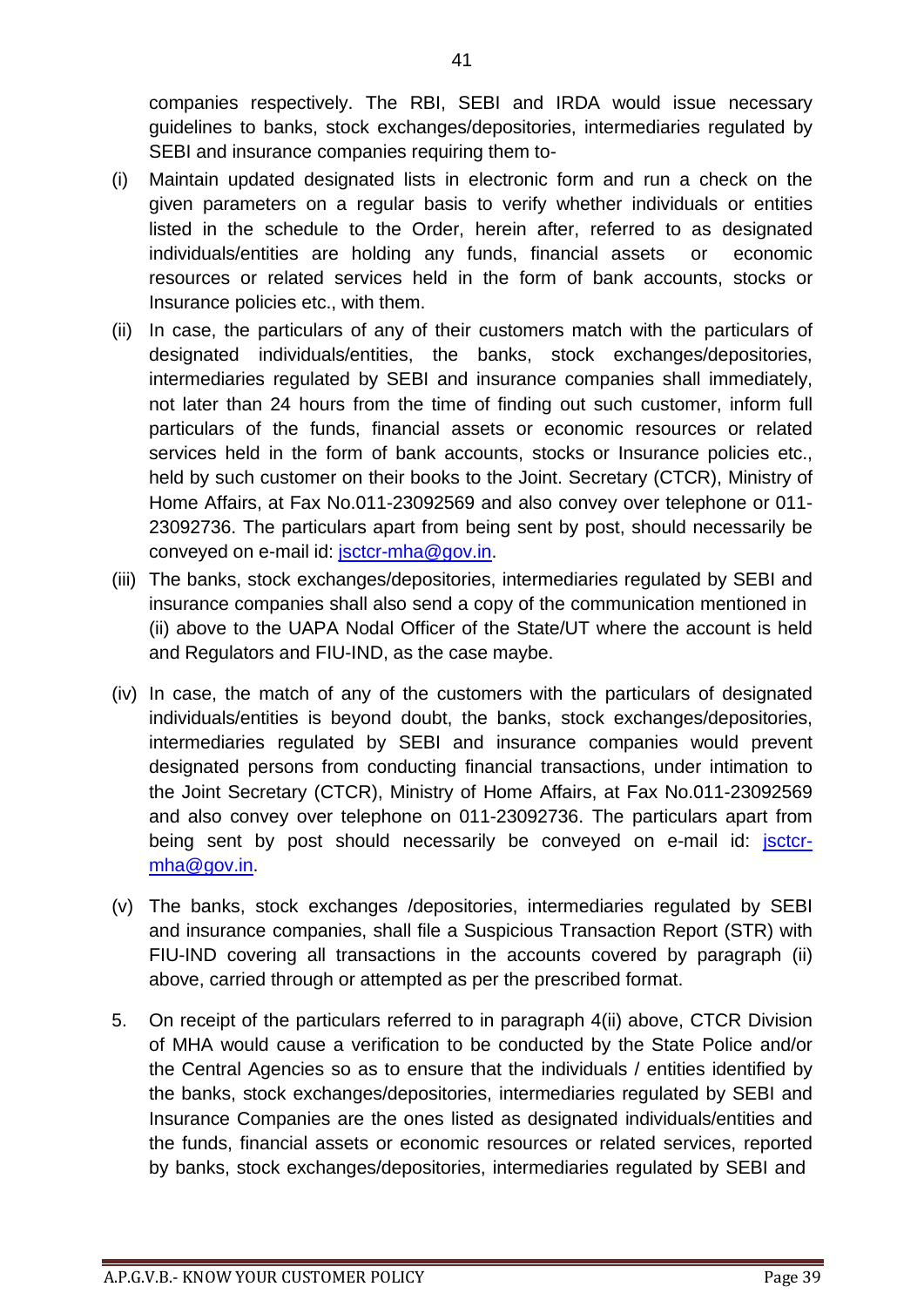insurance companies are held by the designated individuals/entities This verification would be completed within a period not exceeding 5 working days from the date of receipt of such particulars.

6. In case, the results of the verification indicate that the properties are owned by or are held for the benefit of the designated individuals/entities, an order to freeze these assets under Section 51A of the UAPA would be issued by the UAPA Nodal Officer of CTCR Division of MHA and conveyed electronically/to the concerned bank branch, depository, branch of insurance company branch under intimation to respective Regulators and FIU-IND. The UAPA Nodal Officer of CTCR Division of MHA shall also forward a copy thereof to ail the Principal Secretary/Secretary, Home Department of the States or UTs, so that any individual or entity may be prohibited from making any funds, financial assets or economic resources or related services available for the benefit of the designated individuals/ entities or any other person engaged in or suspected to be engaged in terrorism. The UAPA Nodal Officer of CTCR Division of MHA shall also forward a copy of the order to all Directors General of Police/ Commissioners of Police of all States/UTs for initiating action under the provisions of the Unlawful Activities (Prevention) Act, 1967.

The order shall be issued without prior notice to the designated individual/entity.

## **Regarding financial assets or economic resources of the nature of immovable properties**

- 7. CTCR Division of MHA would electronically forward the designated lists to the UAPA Nodal Officer of all States and UTs with the request to have the names of the designated individuals/entities, on the given parameters, verified from the records of the office of the Registrar performing the work of registration of immovable Properties in their respective jurisdiction.
- 8. In case, the designated individuals/entities are holding financial assets or economic resources of the nature of immovable property and if any match with the designated individuals/entities is found. the UAPA Nodal Officer of the State/UT would cause communication of the complete particulars of such individual/entity along with complete details of the financial assets or economic resources of the nature of immovable property to Joint Secretary (CTCR), Ministry of Home Affairs, immediately within 24 hours at Fax No.011- 23092569 and also convey over telephone on 011-23092736. The particulars apart from being sent by post would necessarily be conveyed on e-mail id jsctcr[mha@gov.in.](mailto:mha@gov.in)
- 9. The UAPA Nodal Officer of the State/UT may cause such inquiry to be conducted by the State Police so as to ensure that the particulars sent by the Registrar performing the work of registering immovable properties are indeed of these designated individuals/entities. This verification would be completed within a maximum of 5 working days and should be conveyed within 24 hours of the verification, if it matches with the particulars of the designated individual/entity to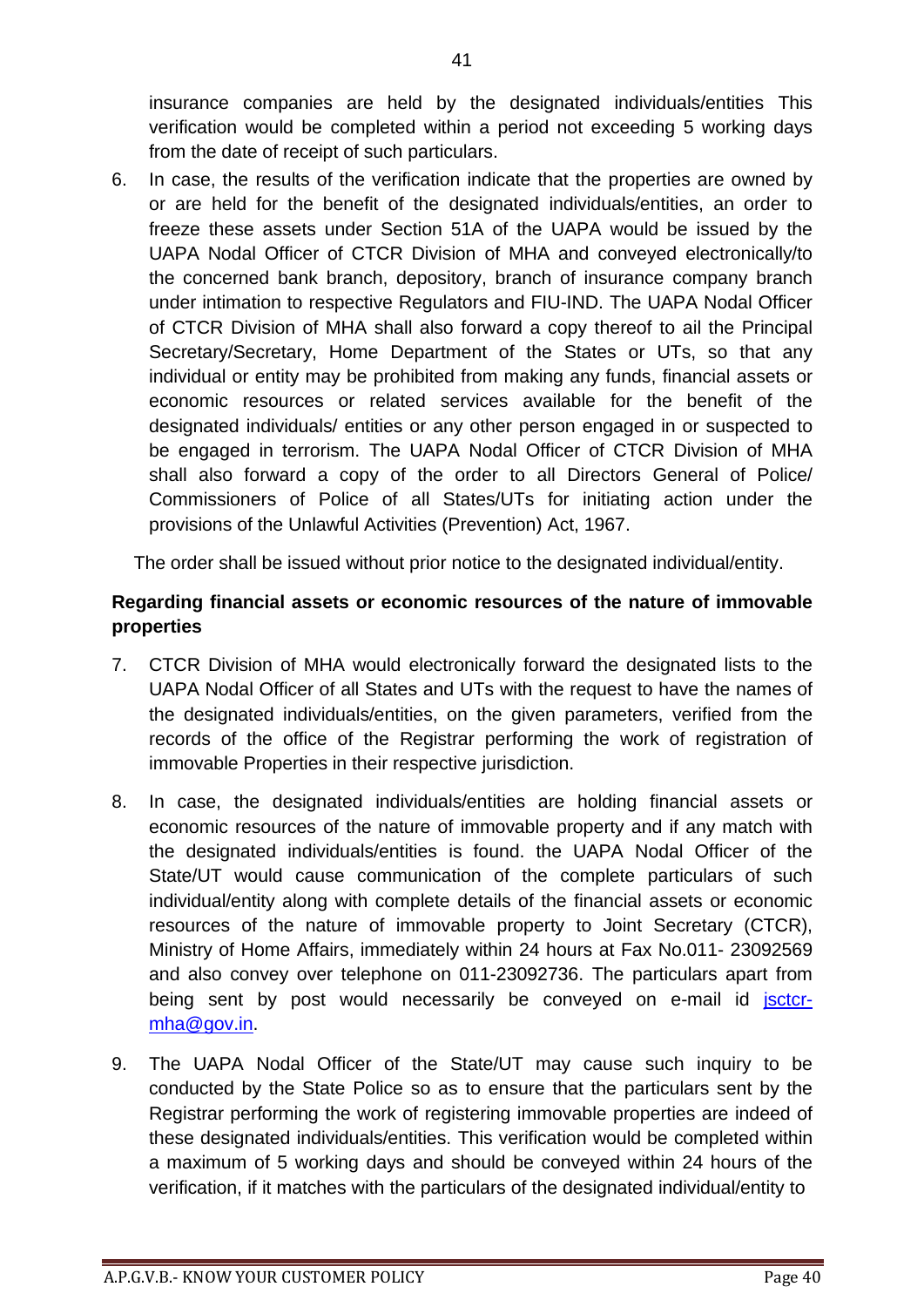Joint Secretary (CTCR), Ministry of Home Affairs at the Fax, telephone numbers and also on the e-mail id given below.

- 10. A copy of this reference should be sent to Joint Secretary (CTCR), Ministry of Home Affairs, at Fax No.011-23092569 and also conveyed over telephone on 01123092736. The particulars apart from being sent by post would necessarily be conveyed on e-mail id: [jsctcr-mha@gov.in.](mailto:jsctcr-mha@gov.in) MHA may also have the verification conducted by the Central Agencies. This verification would be completed within a maximum of 5 working days.
- 11. In case, the results of the verification indicate that the particulars match with those of designated individuals/entities, an order under section 51A of the UAPA would be issued, by the UAPA Nodal Officer of CTCR Division of MHA and conveyed to the concerned Registrar performing the work of registering immovable properties and to FIU-IND under intimation to the concerned UAPA Nodal Officer of the State/UT.

The order shall be issued without prior notice to the designated individual/entity.

12. Further, the UAPA Nodal Officer of the State/UT shall cause to monitor the transactions/ accounts of the designated individual/entity so as to prohibit any individual or entity from making any funds, financial assets or economic resources or related services available for the benefit of the individuals or entities Listed in the Schedule to the Order or any other person engaged in or suspected to be engaged in terrorism. The UAPA Nodal Officer of the State / UT shall upon coming to his notice, transactions and attempts by third party immediately bring to the notice of the DGP/Commissioner of Police of the State / UT for also initiating action under the provisions of Unlawful Activities (Prevention) Act 1967.

# **Implementation of requests received from foreign countries under U.N. Security Council Resolution 1373 of 2001.**

13. U.N. Security Council Resolution 1373 obligates countries to freeze without delay the funds or other assets of persons who commit, or attempt to commit, terrorist acts or participate in or facilitate the commission of terrorist acts; of entities owned or controlled directly or indirectly by such persons: and of persons and entities acting on behalf of, or at the direction of such persons and entities, including funds or other assets derived or generated from property owned or controlled, directly or indirectly, by such persons and associated persons and entities. Each individual country has the authority to designate the persons and entities that should have their funds or other assets frozen. Additionally, to ensure that effective cooperation is developed among countries, countries should examine and give effect to, if appropriate, the actions initiated under the freezing mechanisms of other countries.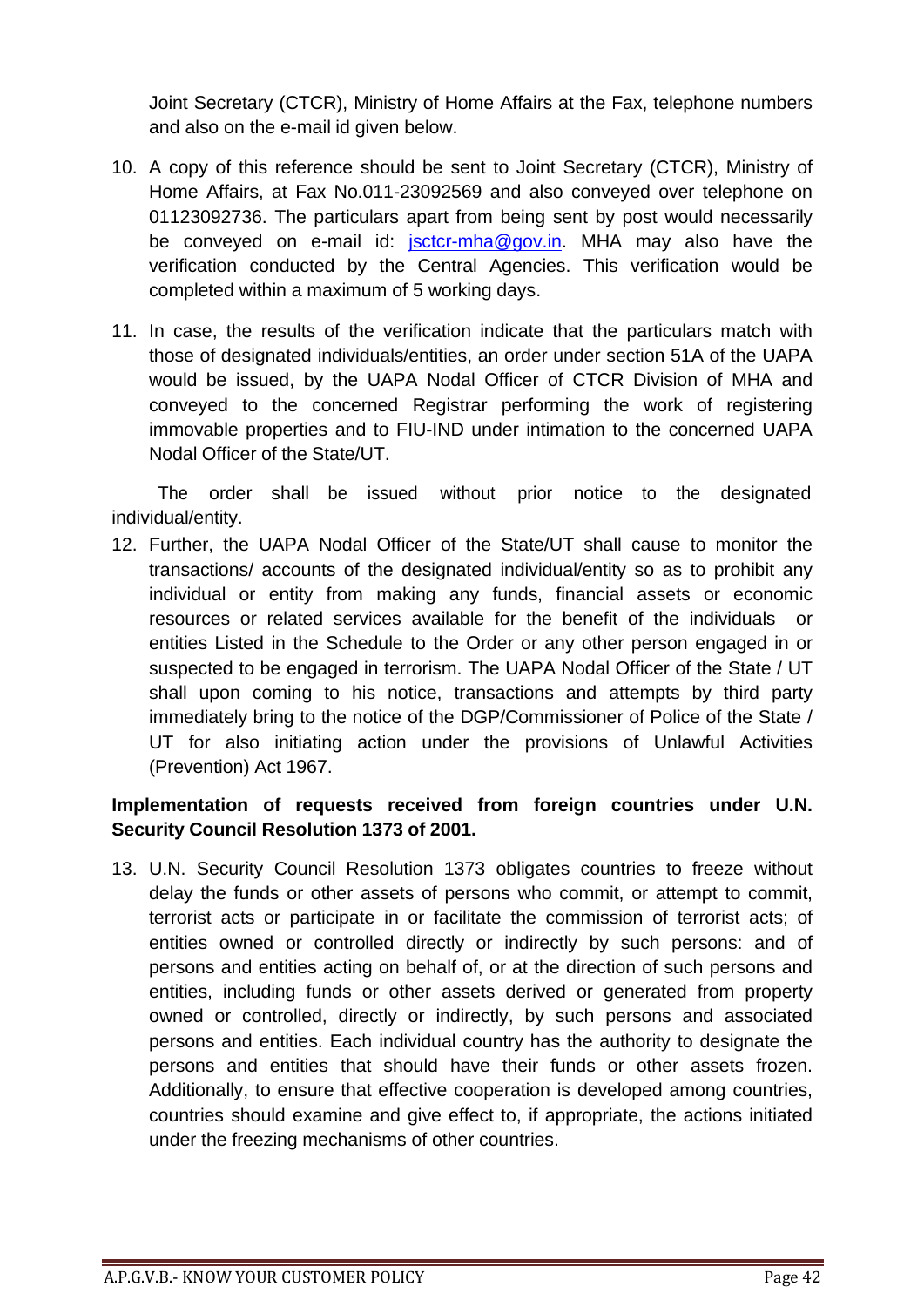- 14. To give effect to the requests of foreign countries under U.N. Security Council Resolution 1373, the Ministry of External Affairs shall examine the requests made by the foreign countries and forward it electronically, with their comments, to the UAPA Nodal Officer for CTCR Division for freezing of funds or other assets.
- 15. The UAPA Nodal Officer of CTCR Division of MHA, shall cause the request to be examined, within 5 working days, so as to satisfy itself that on the basis of applicable legal principles, the requested designation is supported by reasonable grounds, or a reasonable basis, to suspect or believe that the proposed designee is a terrorist, one who finances terrorism or a terrorist organization, and upon his satisfaction, request would be electronically forwarded to the Nodal Officers in Regulators, FIU-IND and to the Nodal Officers of the States/UTs. The proposed designee, as mentioned above would be treated as designated individuals/entities.
- 16. Upon receipt of the requests by these Nodal Officers from the UAPA nodal officer of CTCR Division, the procedure as enumerated at paragraphs 4 to 12 above shall be followed.

The freezing orders shall be issued without prior notice to the designated persons involved.

# **Procedure for unfreezing of funds, financial assets or economic resources or related services of individuals/entities inadvertently affected by the freezing mechanism upon verification that the person or entity is not a designated person**

- 17. Any individual or entity, if it has evidence to prove that the freezing of funds, financial assets or economic resources or related services, owned/held by them has been inadvertently frozen, they shall move an application giving the requisite evidence. in writing, to the concerned bank, stock exchanges/ depositories, intermediaries regulated by SEBI, insurance companies, Registrar of Immovable Properties and the State/UT Nodal Officers.
- 18. The banks, stock exchanges/depositories, intermediaries regulated by SEBI, insurance companies, Registrar of Immovable Properties and the State/ UT Nodal Officers shall inform and forward a copy of the application together with full details of the asset frozen given by any individual or entity informing of the funds, financial assets or economic resources or related services have been frozen inadvertently, to the Nodal Officer of CTCR Division of MHA as per the contact details given in paragraph 4 (ii) above, within two working days.
- 19. The Joint Secretary (CTCR), MHA being the UAPA Nodal Officer for CTCR Division of MHA shall cause such verification, as may be required on the basis of the evidence furnished by the individual/entity, and, if satisfied, he shall Pass an order, within 15 working days, unfreezing the funds, financial assets or economic resources or related services, owned/held by such applicant, under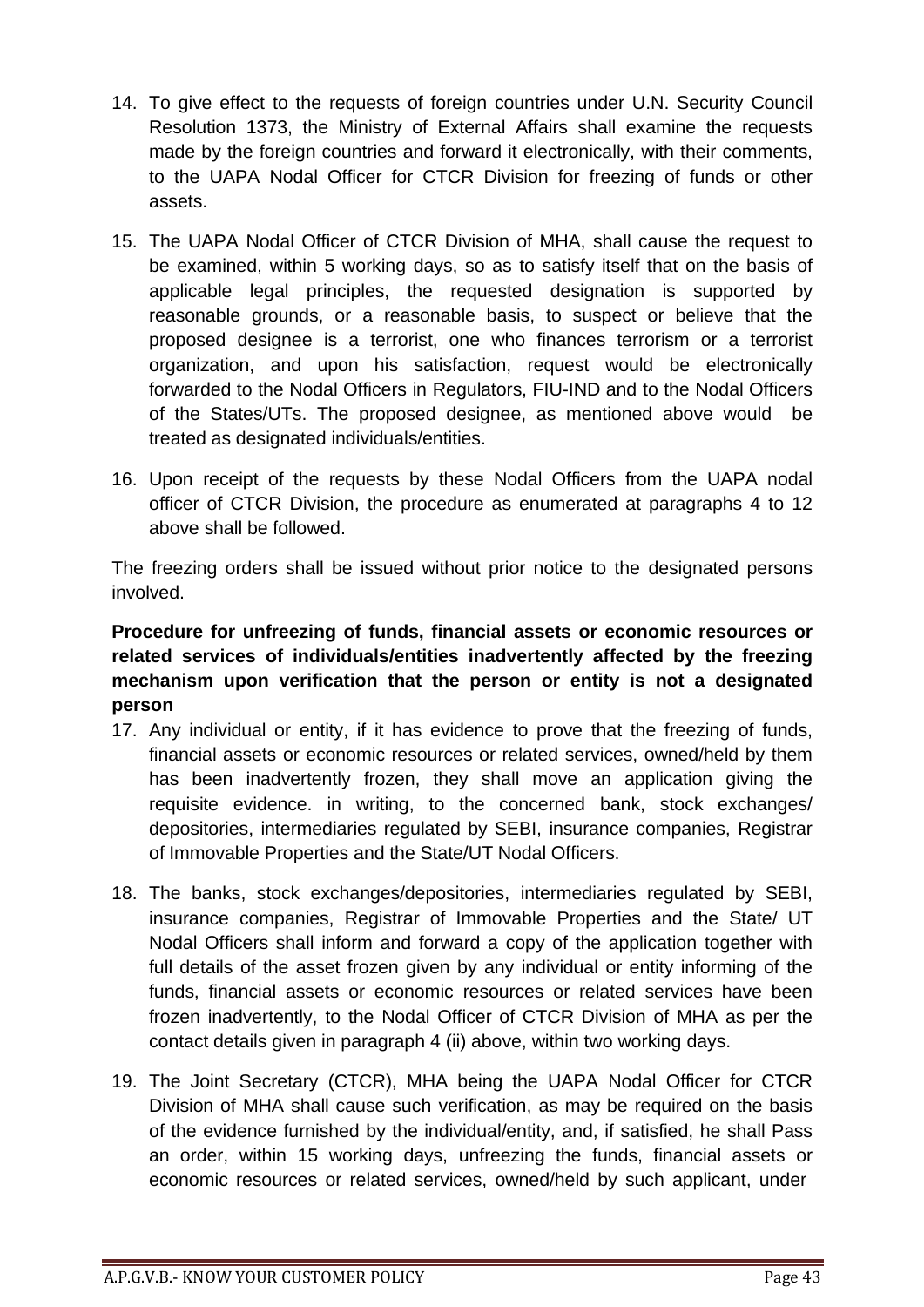intimation to the concerned bank, stock exchanges/depositories, intermediaries regulated by SEBI, insurance company and the Nodal Officers of States/UTs. However, if it is not possible for any reason to pass an Order unfreezing the assets within 15 working days, the UAPA Nodal Officer of CTCR Division shall inform the applicant.

# **Communication of Orders under section 51A of Unlawful Activities (Prevention) Act, 1967**.

20. All Orders under section 51A of Unlawful Activities (Prevention) Act, 1967 relating to funds, financial assets or economic resources or related services, would be communicated to all the banks, depositories/stock exchanges, intermediaries regulated by SEBI, insurance companies through respective Regulators, and to all Registrars performing the work of registering immovable properties, through the State/UT Nodal Officer by CTCR Division of MHA.

#### **Regarding prevention of entry into or transit through India**

- 21. As regards prevention of entry into or transit through India of the designated individuals. the Foreigners Division of MHA, shall forward the designated lists to the immigration authorities and security agencies with a request to prevent the entry into or the transit through India. The order shall take place without prior notice to the designated individuals/entities.
- 22. The immigration authorities shall ensure strict compliance of the Orders and also communicate the details of entry or transit through India of the designated individuals as prevented by them to the Foreigners' Division of MHA.

#### **Procedure for communication of compliance of action taken under section 51A**

- 23. The Nodal Officers of CTCR Division and Foreigners Division of MHA shall furnish the details of funds, financial assets or economic resources or related services of designated individuals/entities frozen by an order, and details of the individuals whose entry into India or transit through India was prevented, respectively, to the Ministry of External Affairs for onward communication to the United Nations.
- 24. All concerned are requested to ensure strict compliance of this order.

(Piyush Goyal)

Joint Secretary to the Government of India

- 1. Governor, Reserve Bank of India, Mumbai
- 2. Chairman, Securities & Exchange Board of India, Mumbai
- 3. Chairman, Insurance Regulatory and Development Authority, Hyderabad.
- 4. Foreign Secretary, Ministry of External Affairs, New Delhi.
- 5. Finance Secretary, Ministry of Finance, New Delhi.
- 6. Revenue Secretary, Department of Revenue, Ministry of Finance, New Delhi.